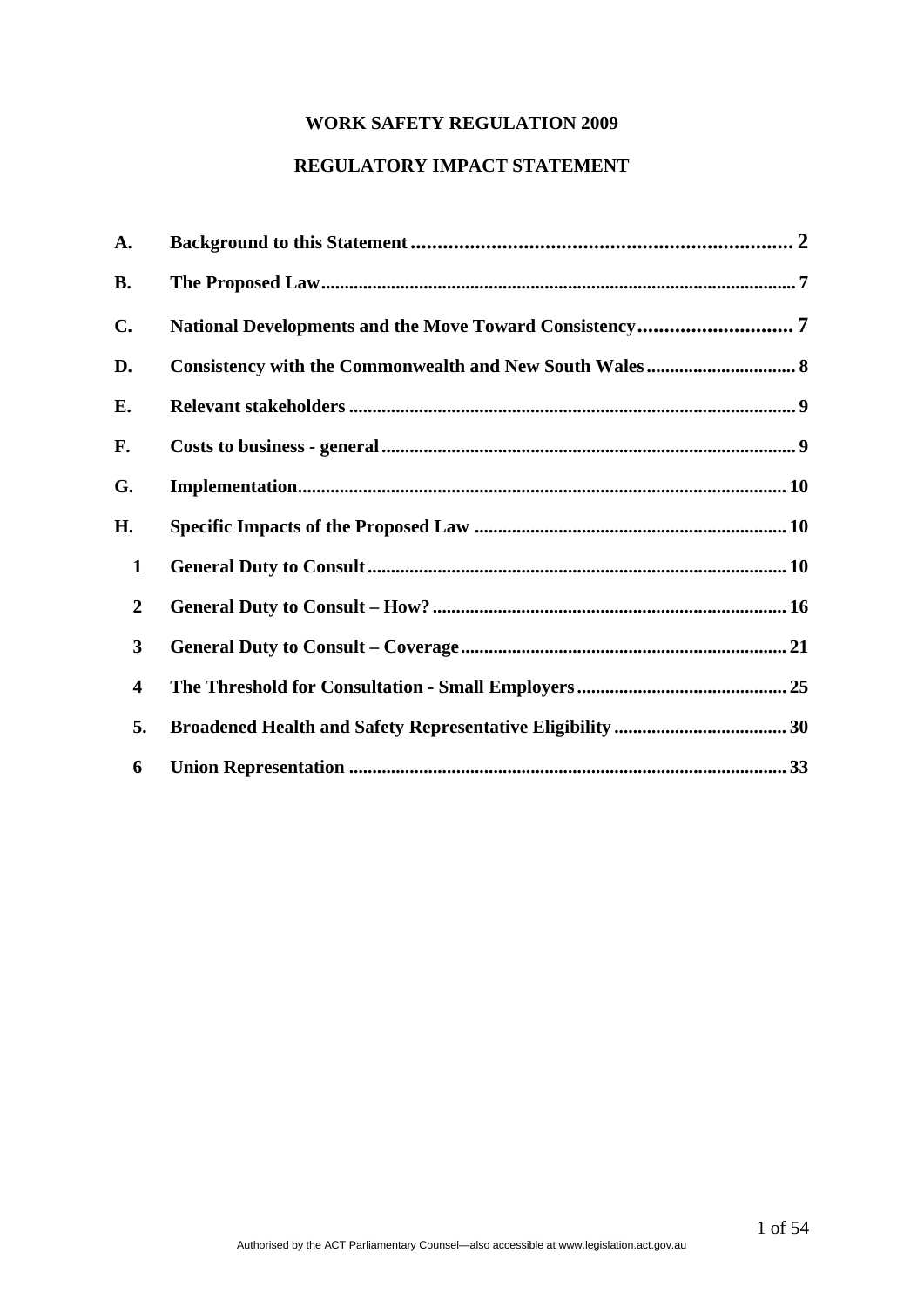# <span id="page-1-0"></span>**A. Background to this Statement**

#### *Regulatory Impact Statements in the Territory*

The *Legislation Act 2001* is the source of the legal requirement to produce a regulatory impact statement for subordinate laws and disallowable instruments in the Territory. The principal purpose of a regulatory impact statement is to ensure that the costs and benefits of a proposed law are examined fully so that Ministers proposing the regulations and members of the community can be satisfied that the benefits of the regulations exceed the costs. The Work Safety Regulation 2009 is a proposed subordinate law for these purposes.

Section 34(1) states the general proposition that, if a proposed law or disallowable instrument is "*likely to impose appreciable costs on the community, or a part of the community… [emphasis added]*, then, before the proposed law is made, the Minister administering the authorising law must arrange for a regulatory impact statement to be prepared for the proposed law."

Section 31 of the Legislation Act defines 'cost' as including burdens, disadvantages and direct and indirect economic, environmental and social costs. While Section 33 then allows the Minister to issue guidelines to be applied in deciding whether a proposed subordinate law or disallowable instrument is, or is not, likely to impose appreciable costs on the community or a part of the community, such a guidelines has not been issued.

#### **Application of Part 5 of the Legislation Act**

The Work Safety Regulation imposes occupational health and safety duties on particular duty holders in the *Work Safety Act 2008* (the authorising law), and, sets out related offences where particular duty holders do not comply with required standards in respect of particular areas of occupational health and safety law. It also provides further detail in respect of the general occupational health and safety duties set out in the authorising law. As such, it falls within the scope of Section 34(1) in that it is likely to impose appreciable costs on the community, or a part of the community, overall.

As the Work Safety Regulation falls within the scope of section 34(1), a regulatory impact statement is generally required to be prepared for that law. Additional sections in Part 5 of the Legislation Act then outline a range of exceptions to this general requirement.

#### **Is a Regulatory Impact Statement required?**

The Minister for Industrial Relations has not exempted the Work Safety Regulation from the effect of the general requirement under Section 34(2) of the Legislation Act. As such, a regulatory impact statement is required for the Work Safety Regulation 2009 unless, and to the extent that, it does not fall within the scope of Section 36 of the Legislation Act.

Section 36(1) sets out a number of instances in which a regulatory impact statement need not be prepared for a proposed subordinate law or disallowable instrument. Specifically, it need not be prepared "if the proposed law only provides for, *or to the extent it only provides for… [our emphasis]…"*

• a matter that is not of a legislative nature, including, for example, a matter of a machinery, administrative, drafting or formal nature;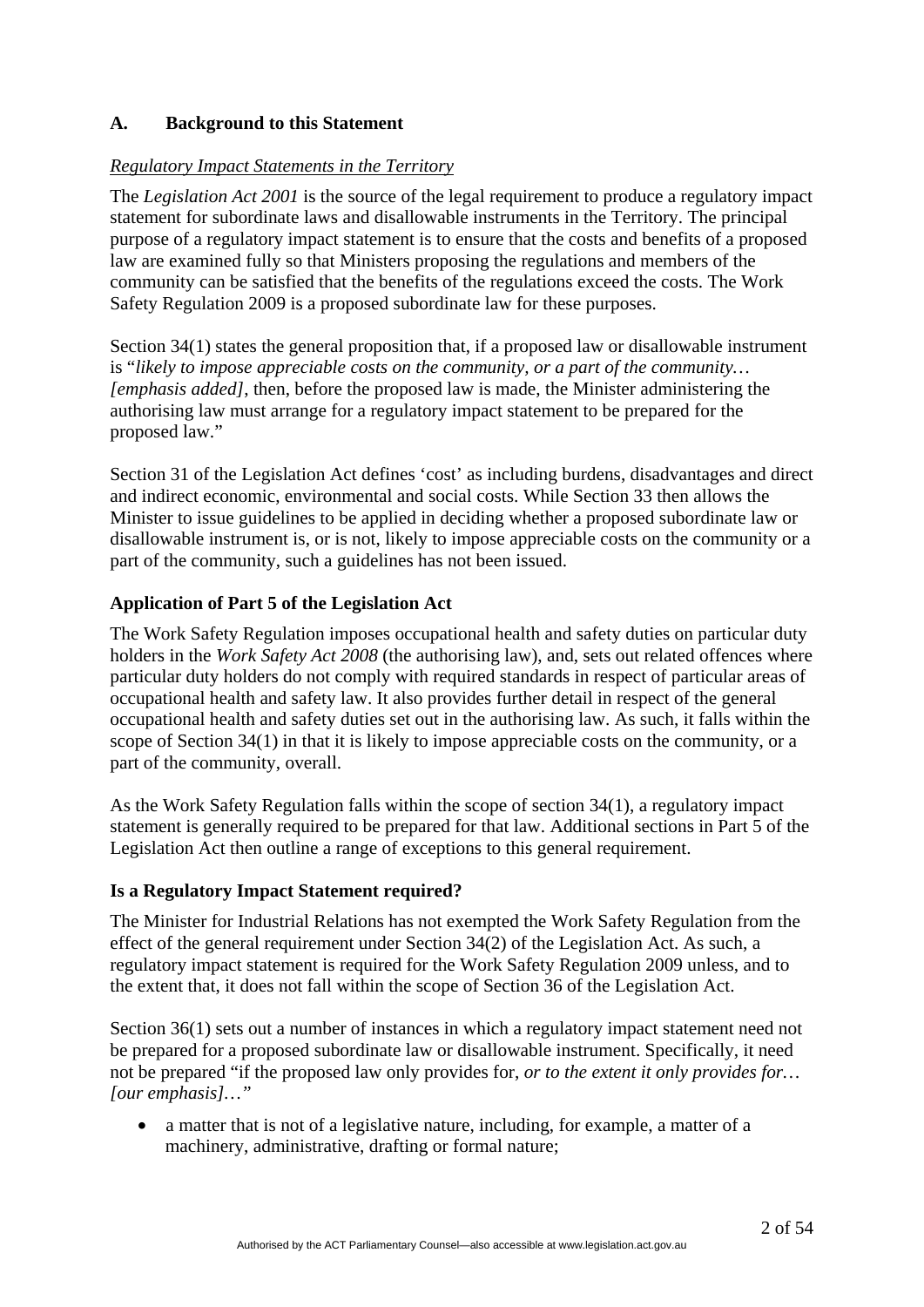- a matter that does not operate to the disadvantage of anyone (other than the Territory or a territory authority or instrumentality) by— adversely affecting the person's rights, or, imposing liabilities on the person;
- an amendment of a territory law to take account of current legislative drafting practice;
- the commencement of an Act or statutory instrument;
- an amendment of a territory law that does not fundamentally affect the law's application or operation;
- a matter of a transitional character:
- a matter arising under a territory law that is part of a uniform scheme of legislation or complementary with legislation of the Commonwealth, a State or New Zealand;
- a matter involving the adoption of an Australian or international protocol, standard, code, or intergovernmental agreement or instrument, if an assessment of the benefits and costs has already been made and the assessment was made for, or is relevant to, the ACT;
- a proposal to make, amend or repeal rules of court;
- a matter advance notice of which would enable someone to gain unfair advantage; or
- an amendment of a fee, charge or tax consistent with announced government policy.

Further, section 36 (2) states that a regulatory impact statement also need not be prepared for the proposed law if, or to the extent that, it would be against the public interest because of the nature of the proposed law or the circumstances in which it is made.

Section 36(2) does not apply to the Work Safety Regulation 2009 in any respect as it is not against the public interest, in this instance, to prepare a regulatory impact statement because of its nature.

The Work Safety Regulation, in its entirety, does not fall within the scope of section 36 of the Legislation Act. However, particular, individual Parts within the Regulation are exceptions to the requirement to prepare a regulatory impact statement.

# **Administrative and Machinery Matters**

Parts 1 (Preliminary), 11 (Incorporated Documents and 12 (Reviewable Decisions) of the Work Safety Regulation does not require a regulatory impact statement as it only provides for administrative and machinery matters that are not of a legislative nature.

#### **Implementing National Standards**

Part 8 of the Work Safety Regulation, which concerns the licensing of high risk work, does not require a regulatory impact statement as it is a matter involving the adoption of an Australian standard, an assessment of the benefits and costs of that standard have already been made, and that assessment is relevant to the Territory.

The National Standard for Licensing Persons performing High Risk Work was issued in April 2006 by the Australian Safety and Compensation Council. This National Standard aims to facilitate the operation of a nationally uniform, competency based licensing system for persons performing certain types of high risk work in terms of the training and assessment of persons seeking to use and operate high risk plant, so that qualifications obtained in one State or Territory are recognised across all jurisdictions.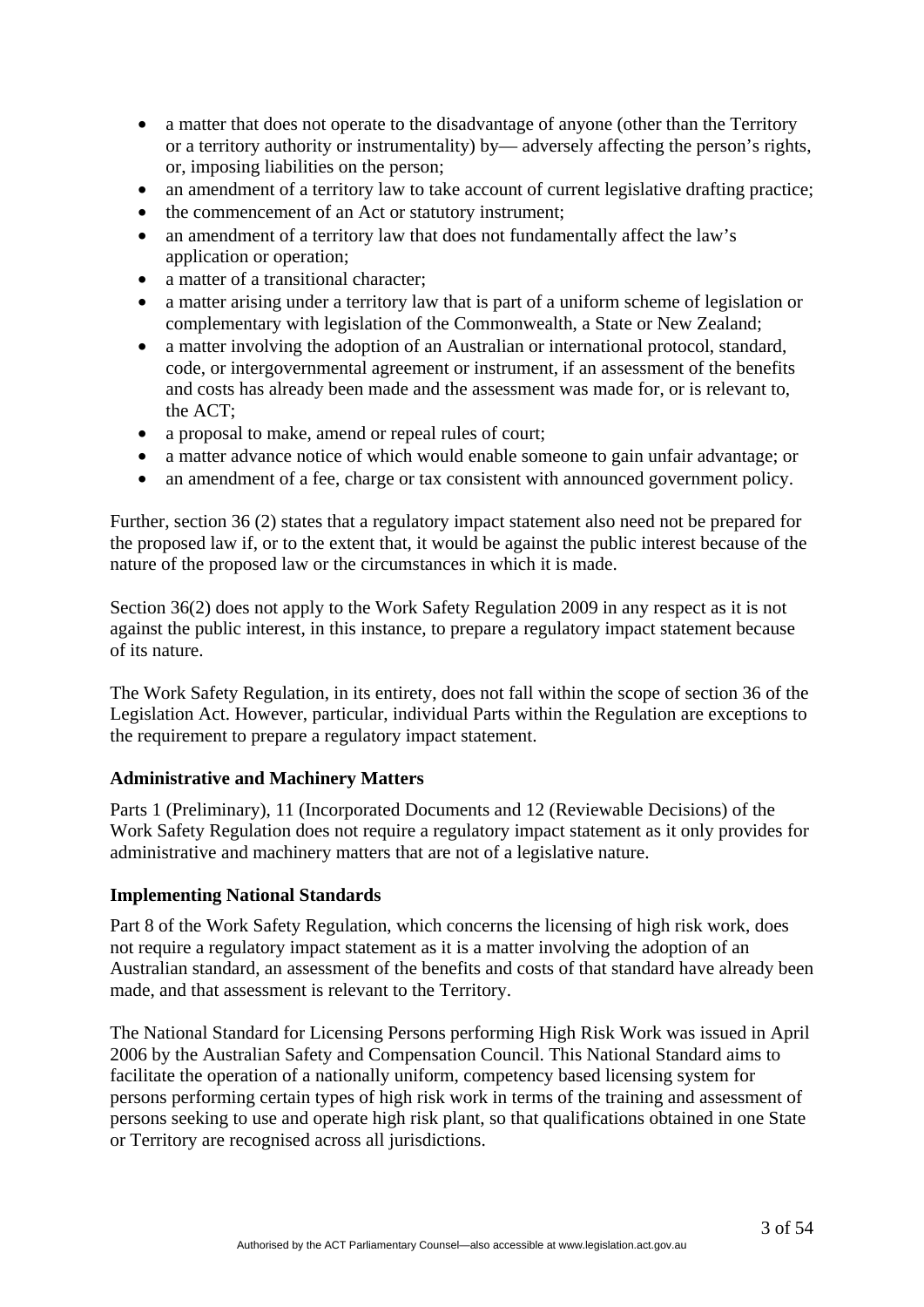Similarly, Part 10 of the Work Safety Regulation, which concerns the regulation of the performance of manual tasks, does not require a regulatory impact statement. This is a matter involving the adoption of an Australian standard, an assessment of the benefits and costs of that standard have already been made, and that assessment is relevant to the Territory.

In August 2007, the Australian Safety and Compensation Council declared the National Standard for Manual Tasks. This National Standard sets out the principles for effective management of hazardous manual tasks to avert musculoskeletal disorders arising from manual tasks in the workplace. It is an advisory document agreed to across jurisdictions, which prescribes preventative action to eliminate, reduce and manage the performance of manual tasks as a specific workplace hazard. The adoption of the standard is aimed at increasing uniformity in the regulation of occupational health and safety throughout Australia and contributing to the enhanced efficiency of the Australian economy overall.

Parts 8 and 10 of the Work Safety Regulation implement the above National Standards into the Territory. The National Regulatory Impact Statement was prepared each National Standard is relevant to all Australian jurisdictions, including the Australian Capital Territory.

# **Implementing a National Code of Practice**

Part 9 of the Work Safety Regulation, which concerns the introduction of a new requirement to complete construction induction in the Territory, does not require a regulatory impact statement. It is a matter involving the adoption of an Australian Code of Practice, an assessment of the benefits and costs of that standard have already been made, and that assessment is relevant to the Territory.

In May 2007, the Australian Safety and Compensation Council declared the National Code of Practice for Induction for Construction Work. The aim of mandatory construction induction training is to provide persons working in the construction industry with a basic knowledge of occupational health and safety legislative requirements, the principles of risk management and the prevention of injury and illness in the construction industry. It is an advisory document agreed to across jurisdictions, which prescribes some of the initial training to safely enter a construction site. It is aimed at increasing uniformity in the regulation of occupational health and safety throughout Australia and contributing to the enhanced efficiency of the Australian economy overall. Part 9 of the Work Safety Regulation implements this Code of Practice into the Territory.

A National Regulatory Impact Statement was prepared for the National Code of Practice. This Statement is relevant to all Australian jurisdictions, including the Australian Capital Territory.

#### **Matters of a Transitional Character**

Part 13 of the Work Safety Regulation (Transitional) does not require a regulatory impact statement as it inherently of a transitional character.

#### **Incorporation of existing Regulatory Impact Statements**

Part 2 (Injury and dangerous occurrence reporting and records), Part 3 (Facilities) and Part 7 (Particular Safety Measures) have been transitioned from the previous Part 2 and Part 3 of the Occupational Health and Safety (General) Regulation. The provisions within these Parts do not fundamentally affect the existing content of the existing law in this regard. On that basis, the existing Regulatory Impact Statement that was prepared in relation to the Occupational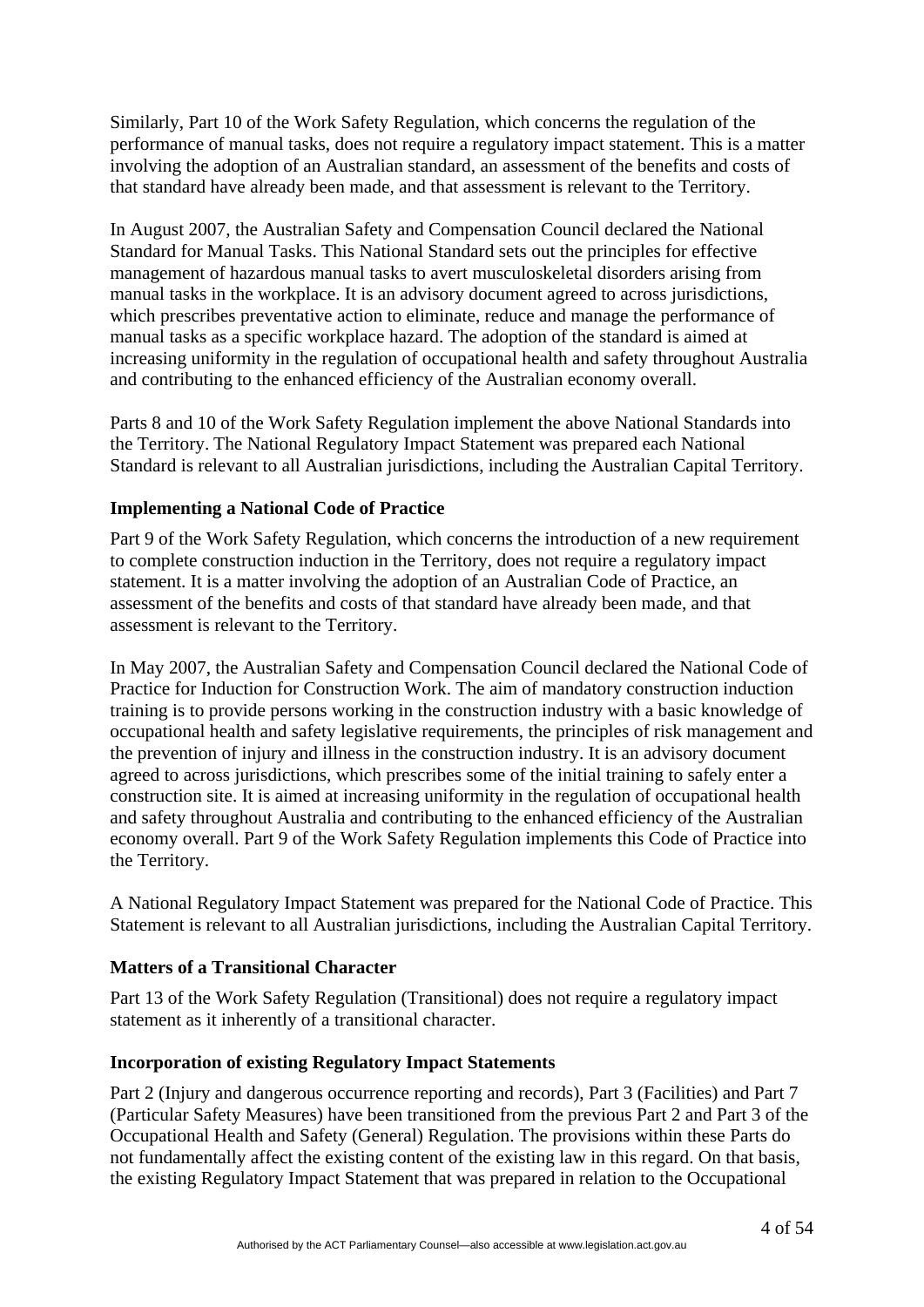Health and Safety (General) Regulation, have been appended to this Regulatory Impact Statement for completeness.

#### **Scope of this Regulatory Impact Statement**

Given that the above Parts of the Work Safety Regulation do not require a Regulatory Impact Statement the following Regulatory Impact Statement deals only with Part 4 – 6 of the Work Safety Regulation 2009. These Parts deal with Work Safety Representatives, Work Safety Committees and Authorised Representatives.

Part 4 of the authorising law sets out how employers and workers should consult each other about work safety. It explains what consultation means, and sets out new, flexible options for establishing consultation arrangements, including work safety representatives and work safety committees. It also sets out penalties for failing to consult. The Work Safety Regulation supplements Part 4 by providing further detail in relation to these workplace arrangements.

This regulatory impact statement will address the operation of Part 4 of the authorising law and Parts 4-6 of the Work Safety Regulation as a whole. This will provide a complete assessment of the costs and benefits of the workplace arrangements set up under the work safety regime. It is these combined provisions which are referred to as 'the proposed law' for the purposes of the remainder of this document.

Under section 37, where a regulatory impact statement has been prepared for a proposed subordinate law and the proposed law is made, the statement must be presented to the Legislative Assembly with the subordinate law.

# **Content of Regulatory Impact Statements**

To the extent that a regulatory impact statement must be prepared for this proposed law, section 35 of the Legislation Act states that it must include, in clear and precise language:

- the authorising law;
- a brief statement of the policy objectives of the proposed law and the reasons for them;
- a brief statement of the way the policy objectives will be achieved by the proposed law and why this way of achieving them is reasonable and appropriate;
- a brief explanation of how the proposed law is consistent with the policy objectives of the authorising law;
- if the proposed law is inconsistent with the policy objectives of another territory law a brief explanation of the relationship with the other law, and, a brief explanation for the inconsistency;
- if appropriate, a brief statement of any reasonable alternative way of achieving the policy objectives (including the option of not making a subordinate law or disallowable instrument) and why the alternative was rejected;
- a brief assessment of the benefits and costs of implementing the proposed law that— if practicable and appropriate, quantifies the benefits and costs, and, includes a comparison of the benefits and costs with the benefits and costs of any reasonable alternative way of achieving the stated policy objectives; and
- a brief assessment of the consistency of the proposed law with the scrutiny committee principles and, if it is inconsistent with the principles, reasons for the inconsistency.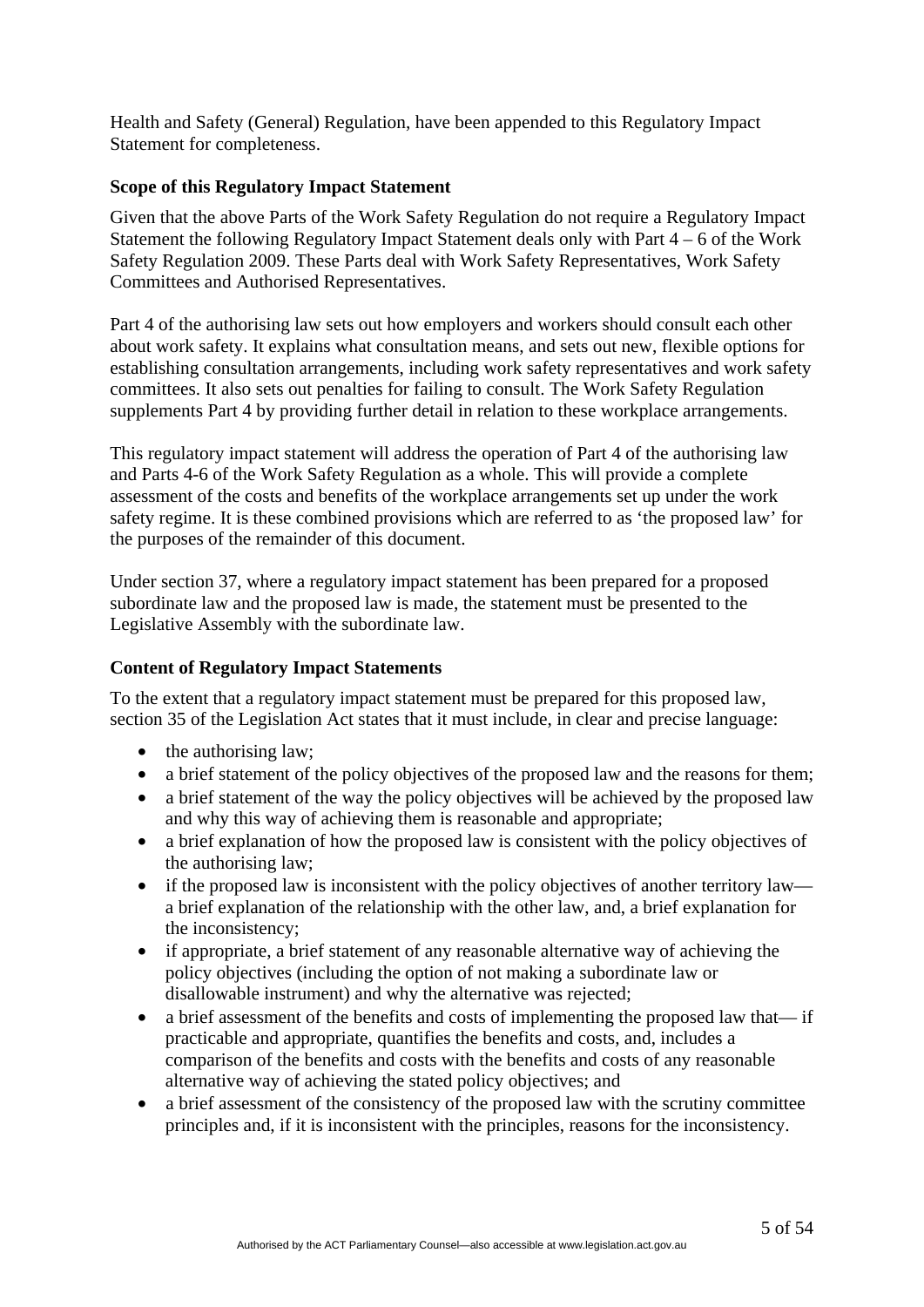# **B. The Proposed Law**

The proposed law forms part of the ongoing work to develop and implement new legislation to repeal and replace the *Occupational Health and Safety Act 1989* (OHS Act). This new legislation, the *Work Safety Act 2008*, was passed by the Legislative Assembly in August 2008 and will come into effect on 1 October 2009. The proposed law deals with workplace arrangements (consultation and representation) for the *Work Safety Act 2008* and Work Safety Regulation 2009.

For further information on the legislative proposal please refer to:

- The Allen Consulting Group Pty Ltd, *Report to the ACT Department of Urban Services: Occupational Health and Safety Legislation in the ACT: Regulatory Impact Statement*, November 2000;
- Australian Safety and Compensation Council, *Interim Common Elements Document General Duties Of Care For Occupational Health And Safety*, August 2007 (outlines the common elements in the majority of OHS legislation across Australia);
- Australian Safety and Compensation Council, *Draft Core Elements: The Core Elements of a Nationally Harmonised Approach to the Objects, Principles and General Duties of Care for Occupational Health and Safety* (control versions 4 and 5); and
- Occupational Health and Safety Council *Occupational Health and Safety Act 1989: Scope and Structure Review, Final Report,* September 2005.

#### **Background**

In September 2005 the Occupational Health and Safety Council (OHS Council), at the request of the (then) Minister for Industrial Relations, undertook a review of the scope and structure of the OHS Act. The OHS Council is a tripartite body which consists of representatives from employee groups, employer groups and individuals nominated by the Minister.

The OHS Council made a wide range of recommendations relating to the OHS Act, including the repeal of the existing OHS Act and the development of new legislation. These recommendations have provided the foundation for the development of the new *Work Safety Act 2008* and Work Safety Regulation 2009. This RIS deals with the workplace arrangements for consultation and representation.

Of all the jurisdictions, the ACT has the most modern OHS legislation already in place, through the development of the *Work Safety Act 2008* and continuing work in respect of the Work Safety Regulation 2009. Ongoing national work towards consistency has been addressed in the proposed law as the outcomes of the national work become available.

# **Problems with the Occupational Health and Safety Act 1989**

The reviews undertaken by the OHS Council and the ASCC were conducted for related, but slightly different, purposes. The OHS Council's review focussed specifically on the Territory's *Occupational Health and Safety Act 1989* (OHS Act), while the ASCC's work examined the basis of OHS regimes across all Australian jurisdictions.

Both reviews identified a number of similar deficiencies within the current OHS regulatory scheme. In the ACT there is ongoing dissatisfaction with the operation of the current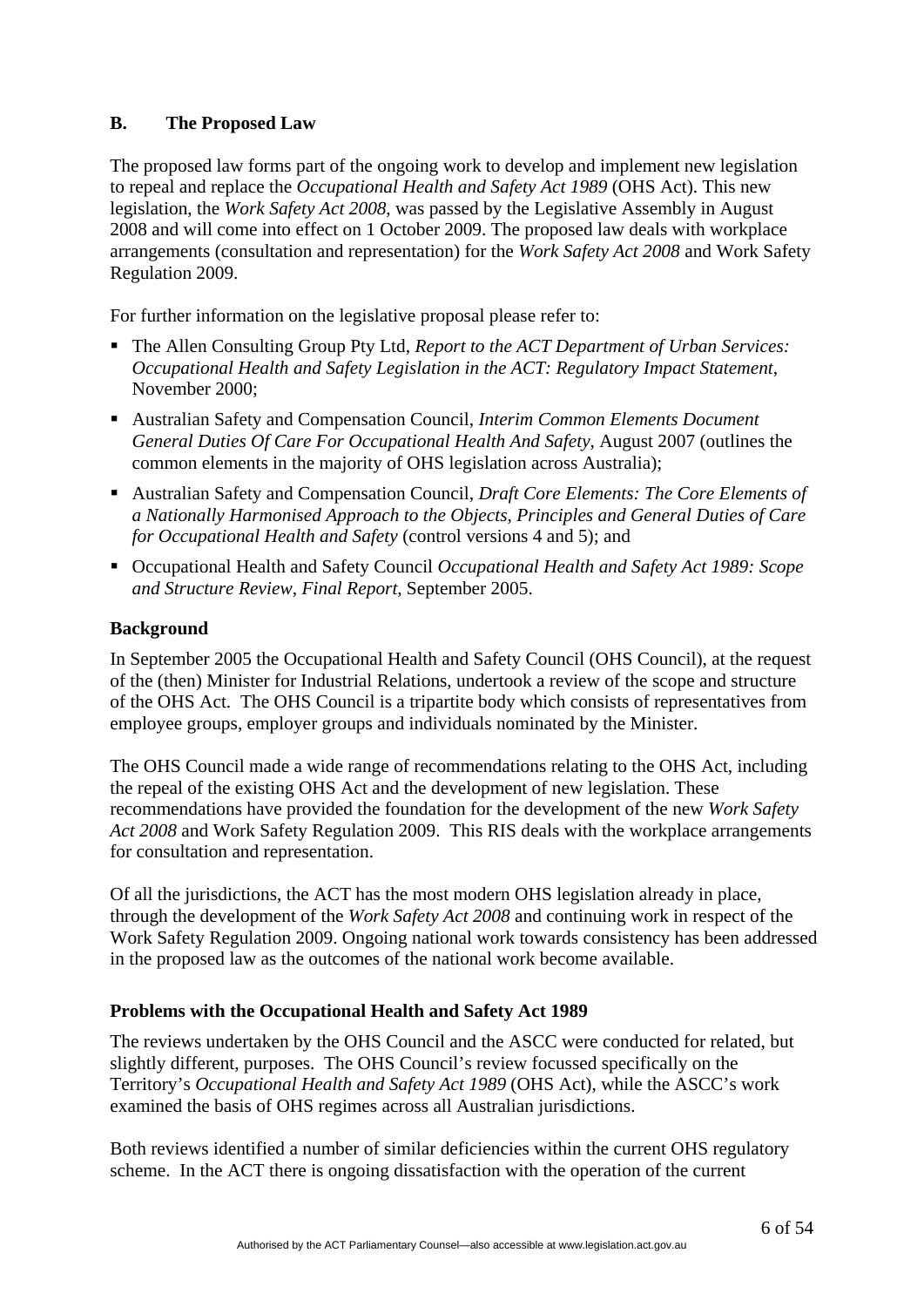<span id="page-6-0"></span>legislation and regulations addressing workplace safety issues. Though concerns vary with the particular interests of stakeholders, the OHS Act is not always user-friendly and, for the ACT Public Service, requires the reader to refer to two pieces of primary legislation (the OHS ACT and the *Public Sector Management Act 1994*).

The OHS Act also has an over-elaborate and inflexible approach to areas like worker arrangements (particularly in the public sector). It has inappropriate provisions especially in the decision review area and is lacking in other features (such as the breadth of safety duties). Further, the OHS Act fails to deal with the changing nature of the workplace and evolving work arrangements.

# **The Proposed Workplace Arrangements**

All changes in regulation have a regulatory impact in one way or another. However this RIS focuses on six main proposals concerning the proposed workplace arrangements in the legislation development process that have been identified as having an appreciable impact on regulation.

The new workplace arrangements ensure that consultation remains at the heart of the legislation. It is proposed to remove unnecessary prescription and increase the flexibility in the provisions. This can be achieved through:

- a. drafting a provision that places on all employers/principals a general duty to consult workers;
- b. allowing flexible consultative arrangements that are non-prescriptive;
- c. enabling all workers to be consulted and represented;
- d. maintaining key consultative tools such as Health and Safety Representatives and Health and Safety Committees;
- e. supporting unions' legitimate and important role in promoting effective consultation and achieving good OHS outcomes;
- f. removing the separate ACT public service arrangements; and
- g. strengthening protection from discrimination.

The proposed workplace arrangements are designed to provide for consultation and cooperation in the workplace to help everyone achieve the objects of the Work Safety legislation.

Many of these principles are consistent with the OHS Council recommendations, the general approach of recent reviews into other state OHS regimes (for example, the recent Victorian review conducted by Chris Maxwell QC) and the work of the ASCC to harmonise national OHS standards and principles.

# **C. National Developments and the Move Toward Consistency**

The principles set out in the ASCC core elements are largely consistent with the OHS Council's 2005 report. Australian jurisdictions have varying degrees of regulatory consistency with the principles and as such there is no existing jurisdictional legislation which wholly meets the requirements. However, it should be noted that all of the core elements exists within one, or a number of, jurisdictional legislative schemes.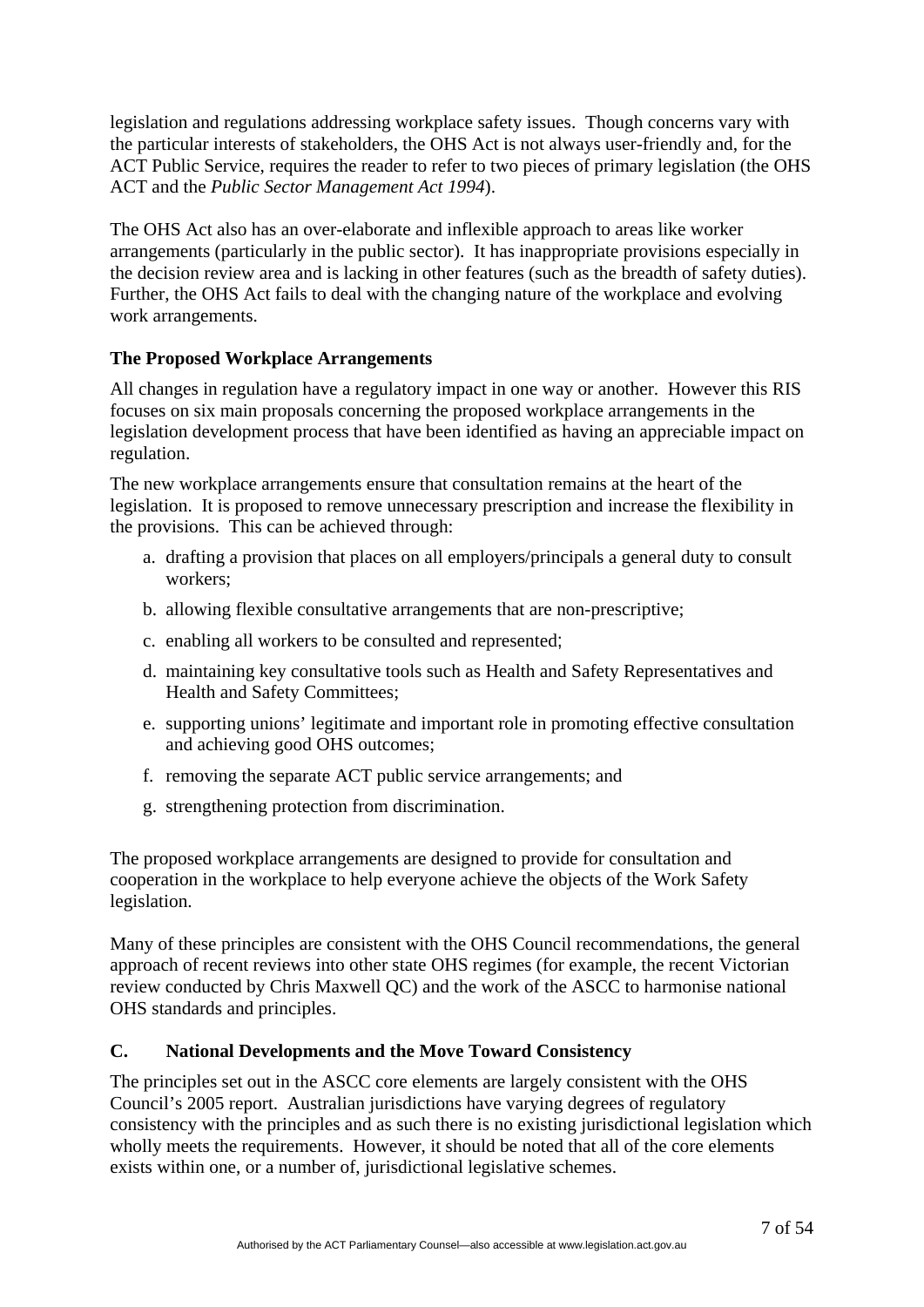<span id="page-7-0"></span>Specifically in relation to worker consultation, representation and participation the core elements set out the following principles:

- a. participatory frameworks create positive occupational health and safety cultures and practices, and improve health and safety outcomes;
- b. people who own, manage, influence, are employed by, engaged through, or supply to business are best placed to influence outcomes;
- c. all persons who work at a workplace—not just the "employees" of the "employer" should be able to participate in and be consulted about health and safety matters at that workplace;
- d. all parties at the workplace should exchange information and ideas about health and safety risks and measures that can be taken to eliminate or reduce those risks;
- e. health and safety representatives and health and safety committees remain the principal mechanism for consultation and participation; and
- f. beyond the capacity to elect health and representatives and form health and safety committees, the form and manner of such consultation and participation should not be specified in detail, so as to provide the flexibility needed to suit a wide variety of particular circumstances.

In relation to worker rights and responsibilities the core elements recognise that a nationally consistent regulatory regime must be guided by the following principles:

- a. workers must be empowered to identify and report potential hazards without discrimination or retaliation;
- b. workers are entitled to refuse work where they have reasonable grounds to believe that to continue to work would expose them or any other person to a risk of imminent and serious injury or imminent and serious harm to health;
- c. workers have responsibilities to avoid causing injury or harm to themselves and others and to obey reasonable instructions regarding safety and health; and
- d. the right to a healthy and safe workplace or level of protection afforded should not in any way be contingent on the nature of the working arrangement entered into.

The core elements have formed the basis for the ongoing national harmonisation of OHS legislation.

# **D. Consistency with the Commonwealth and New South Wales**

Options for regulatory reform in the ACT, are often assessed in the context of the Commonwealth and NSW approaches. This is particularly the case in the context of regulation that has a direct impact on business operations. Regard is had to the Commonwealth given that it often takes a 'national' approach and its rules and regulations can apply to corporations that operate across borders.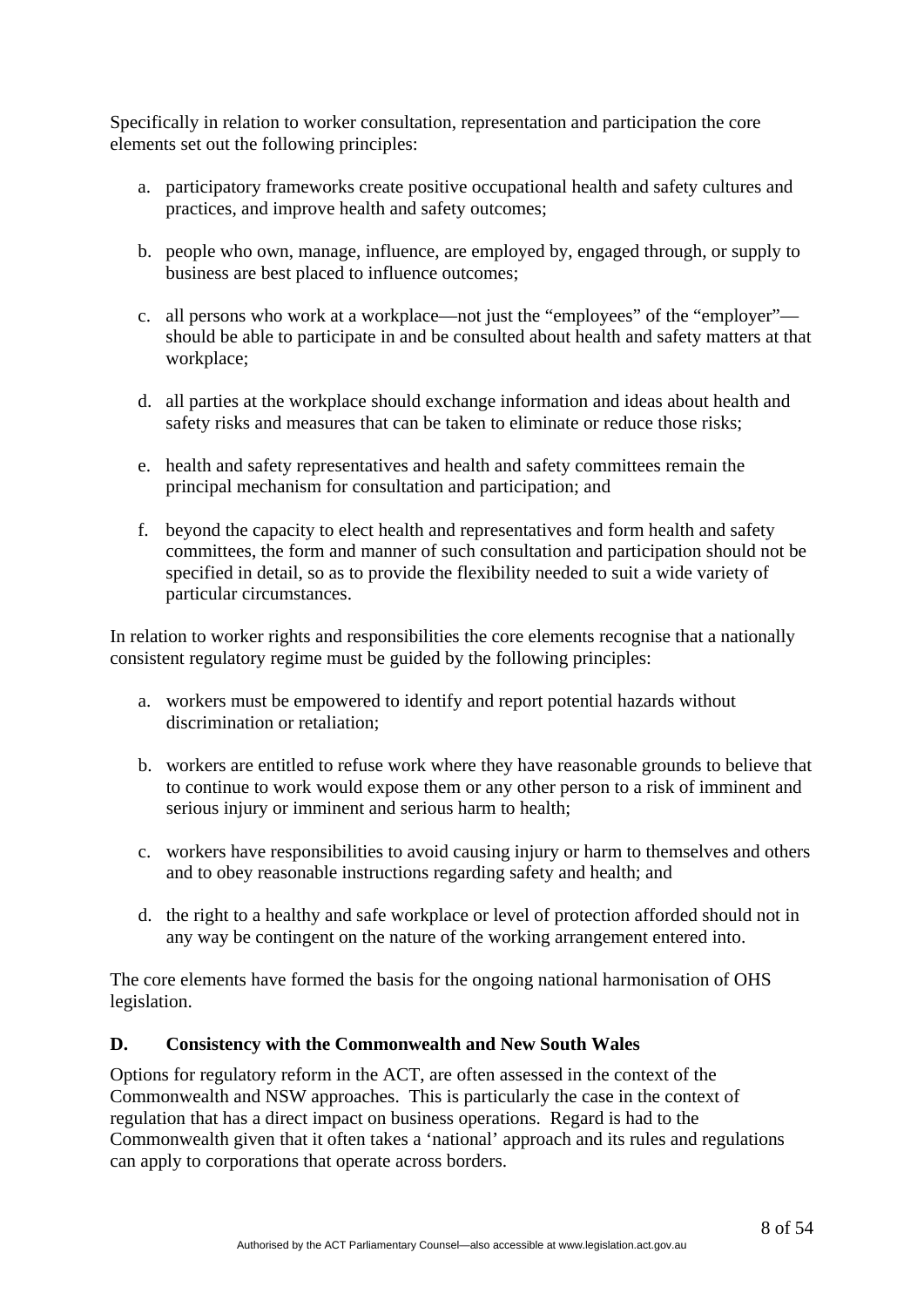<span id="page-8-0"></span>Regard is had to NSW given that the ACT is effectively an island within NSW and business can easily be set up in both or the more attractive of the jurisdictions.

However, in an OHS context these jurisdictions do not have model legislation and their regimes should not always be drawn on when considering options for reform. The Commonwealth's OHS legislation is drafted to apply to 'white-collar' public servants – it was not designed for a private sector profile. It is not an appropriate model to apply to the broad business operations that exist in the Territory. While NSW's OHS legislation does encompass some modern elements, it has been under review since 2000 and is considered by business (notably the Australian Chamber of Commerce) to be the most onerous OHS legislation for business in the country (particularly the reverse onus of proof concept that exists in the NSW general duty provisions).

#### **E. Relevant stakeholders**

Due to the widespread applicability of OHS, there are a range of stakeholders that may be impacted upon by the adoption of the proposed workplace arrangements. For the purpose of this RIS stakeholders have been categorised into three groups as follows:

| Group<br>No. | <b>Stakeholder Group Name</b> | <b>Stakeholders included</b>       |
|--------------|-------------------------------|------------------------------------|
| 1            | <b>Business</b>               | Large business                     |
|              |                               | Medium                             |
|              |                               | Small business                     |
|              |                               | Self employed                      |
| 2            | Workers                       | Employees                          |
|              |                               | Contractors                        |
|              |                               | Franchisees                        |
|              |                               | Employee representatives (unions)  |
|              |                               | Volunteers                         |
| 3            | Government                    | The Territory                      |
|              |                               | All Australian Jurisdictions       |
|              |                               | <b>COAG</b>                        |
|              |                               | <b>WRMC</b>                        |
|              |                               | Safe Work Australia                |
|              |                               | The Office of Industrial Relations |
|              |                               | The Office of Regulatory Services  |

# **F. Costs to business - general**

Any regulation inevitably has some impact on business. The actual costs of the proposals on business are difficult to quantify. However, it should be noted that the new legislation will provide an optimal framework for work safety in the Territory – this could offset any costs to business through reduced injury rates and increased productivity, it could also see the Territory better placed as an attractive jurisdiction to work.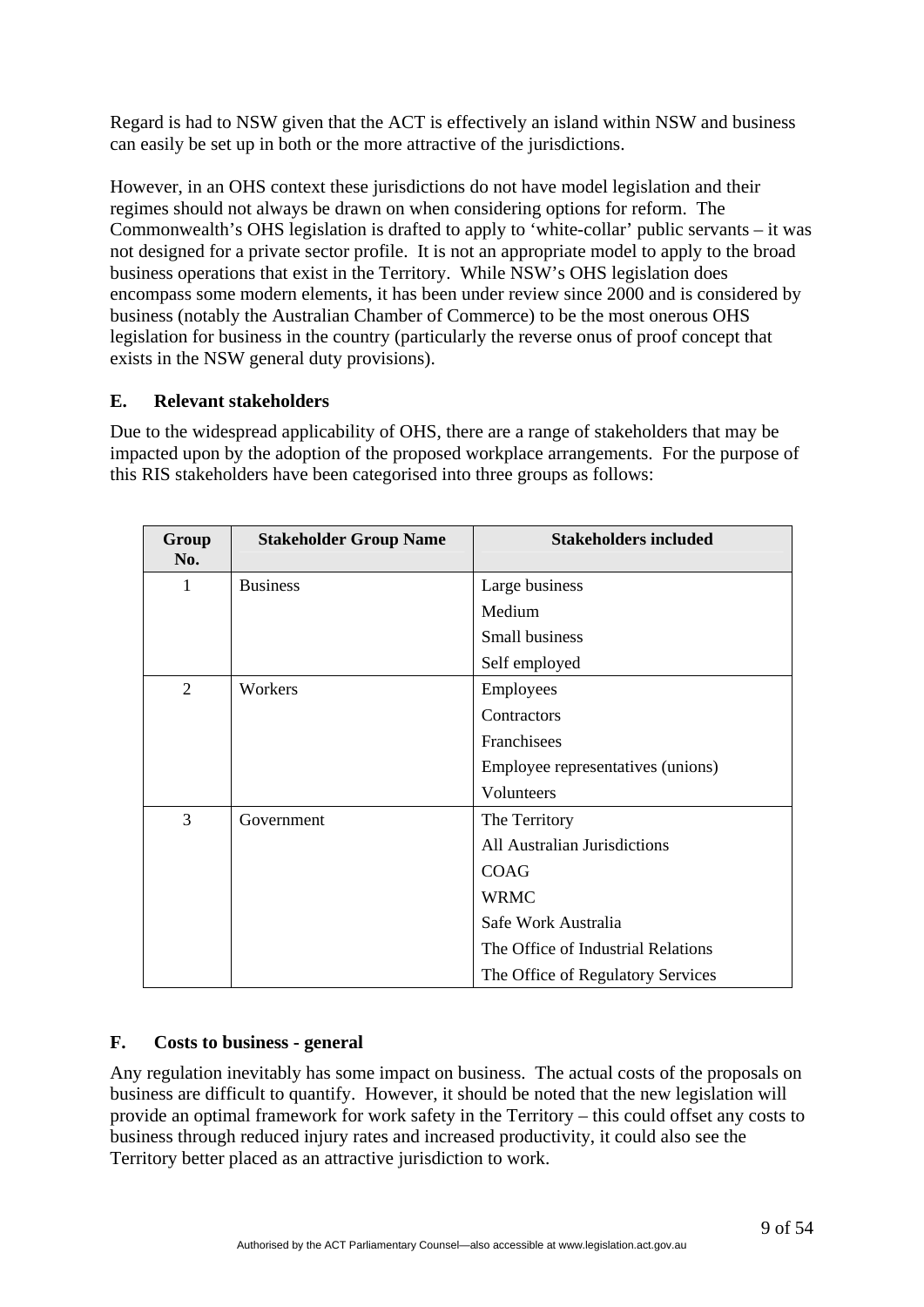<span id="page-9-0"></span>A comprehensive cost/benefit analysis of the proposed workplace arrangements prepared by ACT Treasury is provided at Attachment A.

Those organisations who already have sound OHS policies and practices in place would incur little or no implementation costs in relation to the proposed workplace arrangements. These proposed arrangements would also involve increased flexibility in applying previously prescriptive standards, in the context of worker consultation – this will assist business and potentially reduce compliance costs. Some studies have also shown that implementing worker consultation can be cost neutral when offset against cost reductions of averted injuries – see Attachment B for further details on specific studies.

# **G. Implementation**

The Work Safety Act 2008 will come into effect on 1 October 2009. Implementation of the legislation will be shared between the Chief Minister's Department and the Department of Justice and Community Safety. The ACT Work Safety Commissioner (previously called the ACT Occupational Health and Safety Commissioner) also plays an important role in the educational aspects of implementing all occupational health and safety legislation.

Over the past year, a range of strategies have been employed to begin to engage and educate the community about the new Work Safety Act regime. The ACT Work Safety Commissioner has conducted a series of public seminars introducing the new legislation and has targeted several of these seminars to the particular needs of small business. This program of public education forums and seminars will continue until after the Work Safety regime commences.

A range of educational guidance material has also been produced by the Chief Minister's Department and the Office of Regulatory Services (Workcover) to provide clear information to interested stakeholders and members of the public. The development of these guides has particularly focused on the proposed workplace arrangements, and has been developed in a way that will meet the needs of small business in the Territory.

Going forward, the Office of Regulatory Services (Workcover) will apply an ongoing strategy to achieve maximum compliance with occupational health and safety laws in the Territory by engaging duty holders, seeking to educate about OHS responsibilities and, finally, enforcing the Work Safety Act and Regulations. This represents a continuation of their current overall regulatory approach and, where appropriate, will take into account the need for stakeholders to apprise themselves of any changes to OHS regulation and implement resultant changes within their lives and businesses to meet their obligations.

# **G. Specific Impacts of the Proposed Law**

# *1 General Duty to Consult*

# **1.1 Background**

An object of the *Occupational Health and Safety Act 1989* (the OHS Act) (and that of all other jurisdictions) is to foster a cooperative consultative relationship between employers and employees on the health, safety and welfare of employees at work. The proposed law will retain this general principle but broaden its application to encompass contemporary work arrangements (i.e. that go beyond the traditional employer/employee relationship) see discussion at *Section 3: General Duty to Consult – Coverage*.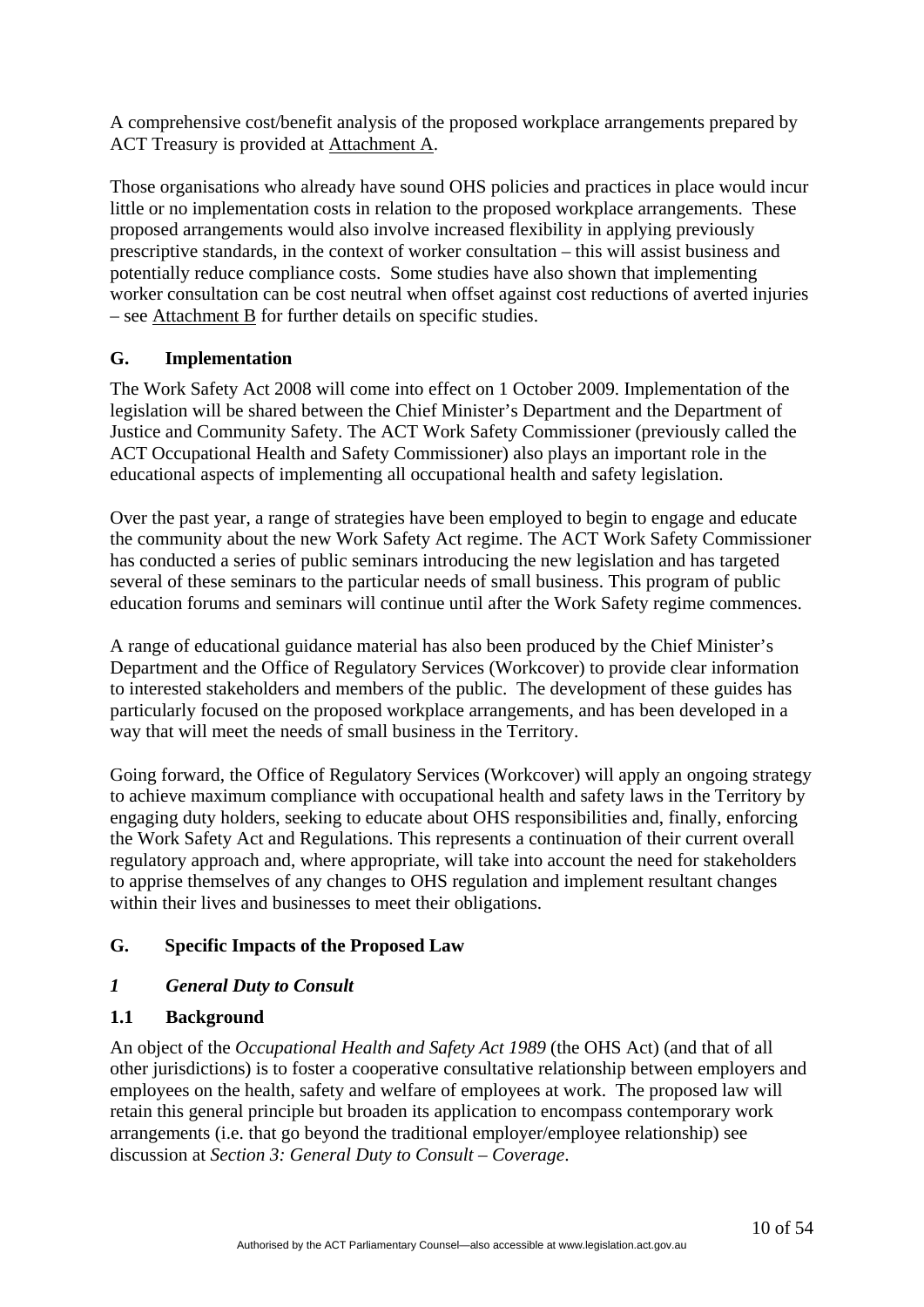Section 37 (2) (e) of the OHS Act provides that an employer has a duty to develop and maintain a policy relating to OHS that 'enables effective cooperation between the employer and employees'. Despite the objects clause, there is limited guidance on when and how this can be achieved.

Provisions dealing with consultation are built on the central premise that "…[e]mployee participation plays an important role in achieving workplace solutions to occupational health and safety problems". Many research projects have concluded that there is a strong link between greater worker participation in workplace health and safety matters and improved safety performance. Attachment B lists some of the relevant research in this area.

Unlike many other jurisdictions, the OHS Act does not contain an express general 'duty to consult' all workers/employees on matters that may effect their health and safety.

# **1.2 The Problem**

While one of the objects of the OHS Act is to foster a cooperative and consultative relationship between employers and employees about health, safety and welfare at work, the Act itself provides only limited guidance on what constitutes 'consultation' and when consultation is required.

Further, there is a level of confusion about what consultation is required under the current OHS Act. As noted, section 37 (2) (e) of the Act provides that an employer has a duty to develop and maintain a policy relating to OHS that 'enables effective cooperation between the employer and employees'. Subsection (3) goes on to provide that the policy must be developed and maintained in consultation with any health and safety committee (note that it is not mandatory to have a committee) or in consultation with the employees or their union.

This provision does not explicitly require meaningful consultation to take place and it is possible that meaningful consultation and worker participation is viewed as optional in many workplaces (particularly those with 10 or less workers).

# **1.3 Objective of Government Intervention**

Given the significant benefits that consultation and worker participation has in decreasing workplace injury and disease, the objective of Government intervention is to provide for an optimal consultation framework in which every worker has an opportunity to be involved in meaningful consultation about work safety issues without imposing unnecessary burden on business (i.e. to require consultation to occur within a flexible framework).

# **1.4 Mutual Recognition**

The ASCC core elements provide that "…all persons who work at a workplace…should be able to participate in and be consulted about health and safety matters at that workplace and that all parties at the workplace should exchange information and ideas about health and safety risks and measures that can be taken to eliminate or reduce those risks."

Both the Victorian *Occupational Health and Safety Act 2004* and the NSW *Occupational Health and Safety Act 2000* contain a general duty to consult workers on matters that may affect their health and welfare (consistent with Option 3 below).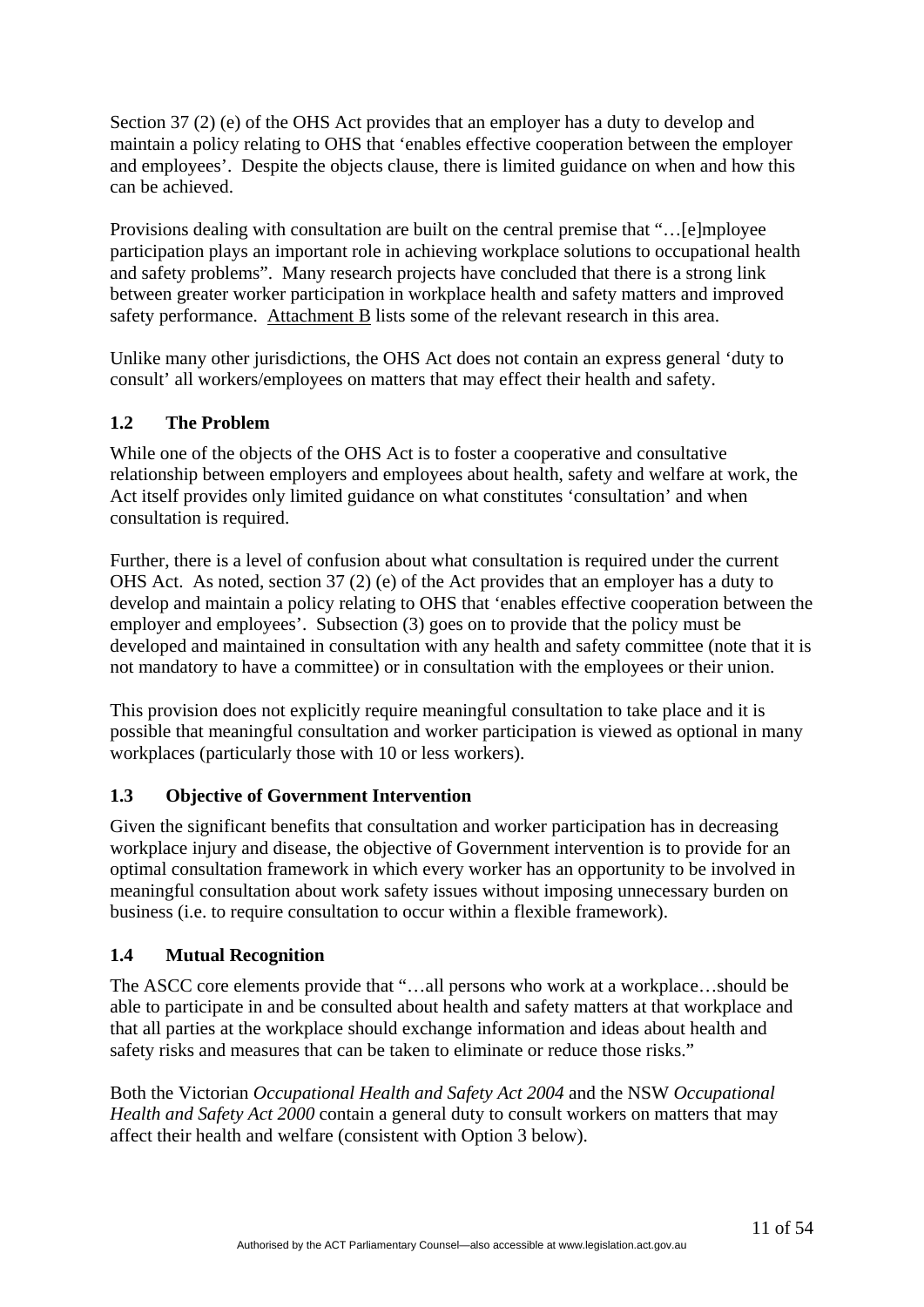# **1.5 The Options**

#### **OPTION 1 – maintain the status quo (i.e no express duty to consult)**

#### **OPTION 2 – the status quo plus education campaign**

# **OPTION 3 – general duty to consult**

# **1.6 Impact Analysis**

# **OPTION 1 – MAINTAIN THE STATUS QUO**

Under this option there would be no general duty to consult.

|                 | <b>ADVANTAGES</b>                                                                                                                            | <b>DISADVANTAGES</b>                                                                                                                                                                                                                                                                                                                                                                                          |
|-----------------|----------------------------------------------------------------------------------------------------------------------------------------------|---------------------------------------------------------------------------------------------------------------------------------------------------------------------------------------------------------------------------------------------------------------------------------------------------------------------------------------------------------------------------------------------------------------|
| <b>Business</b> | no new requirements<br>some businesses may continue to<br>engage employees in consultation as<br>part of best practice management<br>systems | • lost opportunity to reduce risk of<br>accidents in workplaces (particularly<br>those with less than 10 workers)<br>potential lost opportunities for<br>innovative safety improvements<br>• some businesses will not engage in<br>worker consultation as it is perceived<br>as optional (particularly those with<br>less than 10 workers)<br>• continuing lack of clarity over<br>application of legislation |
| Workers         | the majority of employees in the<br>Territory would still be owed some<br>sort of duty to be consulted                                       | some workers would not be<br>consulted meaningfully about<br>workplace safety issues<br>• some workers would not have the<br>opportunity to influence the direction<br>of health and safety management<br>• if not taken up voluntarily, many<br>employees would not have the<br>option of workplace representation                                                                                           |
| Government      | no implementation costs<br>٠                                                                                                                 | • does not achieve mutual recognition<br>with other jurisdictions<br>• does not achieve mutual recognition<br>with the draft work of the ASCC<br>• possible adverse comment from the<br><b>OHS</b> Council<br>government doesn't reap benefits of<br>consultation due to accident<br>prevention                                                                                                               |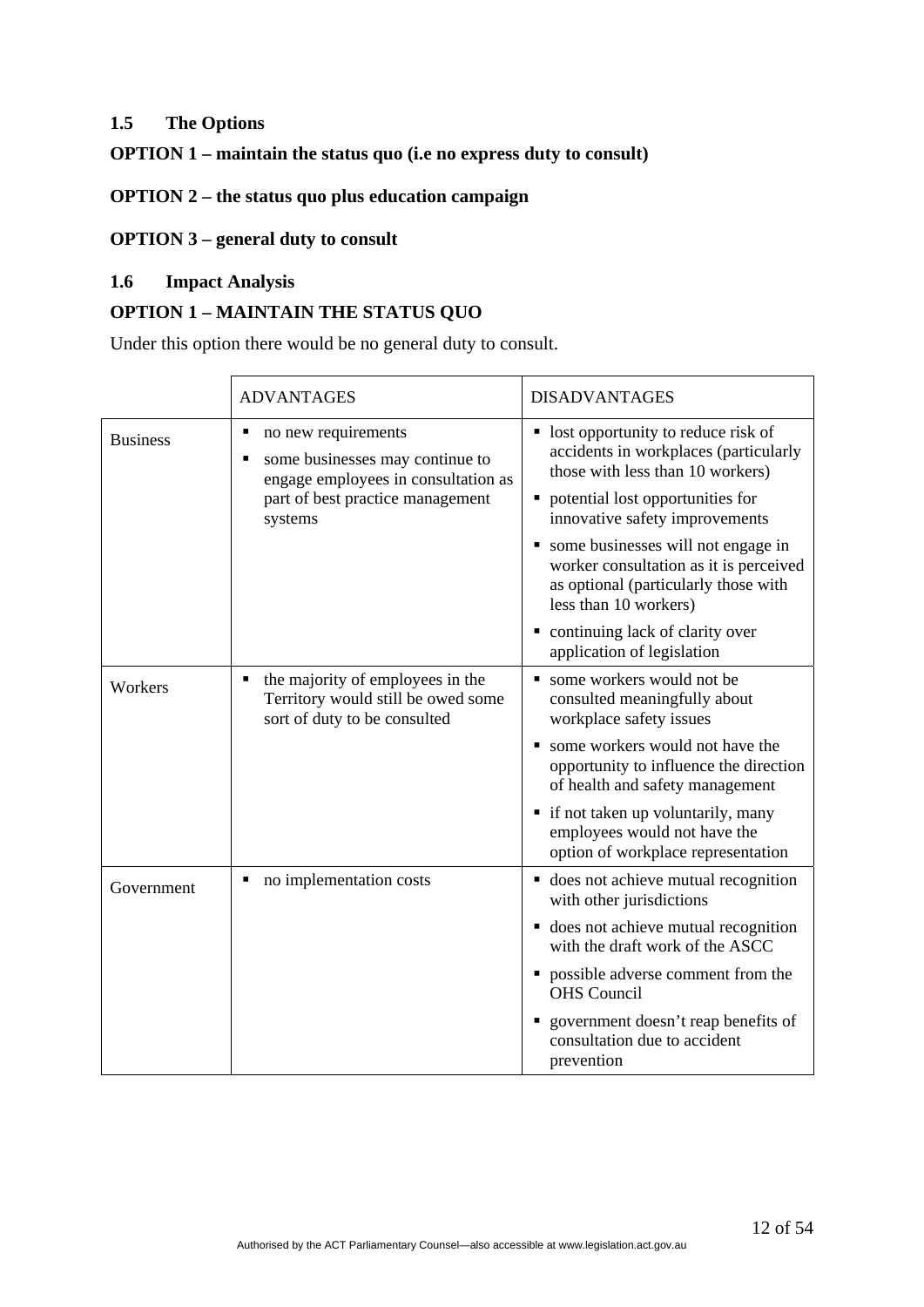# **OPTION 2 – THE STATUS QUO PLUS EDUCATION CAMPAIGN**

This option is the same as option one with the added requirement for the Office of Regulatory Services to conduct an education and awareness raising campaign to encourage employers and principals (see *Section 3: General Duty to Consult – Coverage*) to implement consultation mechanisms in the workplace in order to meet the requirements in section 37 and the objects of the OHS Act. The campaign could focus on the benefits of worker consultation particularly in reducing workplace accidents. The growth of voluntary consultation arrangements could be a positive aspect in OHS regulation, given that arrangements entered into willingly (as opposed to those entered into on threat of sanction for non-compliance) are more likely to be based on trust and goodwill – two important characteristics of meaningful consultation.

|                 | <b>ADVANTAGES</b>                                                                                                                                                                                                                                                                                     | <b>DISADVANTAGES</b>                                                                                                                                                                                                                                                                                                                                                                                                               |
|-----------------|-------------------------------------------------------------------------------------------------------------------------------------------------------------------------------------------------------------------------------------------------------------------------------------------------------|------------------------------------------------------------------------------------------------------------------------------------------------------------------------------------------------------------------------------------------------------------------------------------------------------------------------------------------------------------------------------------------------------------------------------------|
| <b>Business</b> | no new requirements<br>some business will continue to<br>engage workers in consultation as<br>part of best practice management<br>systems<br>some businesses will introduce<br>consultation arrangements with<br>workers and reap advantages such<br>as fewer accidents and increased<br>productivity | • if not taken up voluntarily, there is a<br>lost opportunity to reduce accidents<br>in workplaces<br>if not taken up voluntarily lost<br>٠<br>opportunities for innovative safety<br>improvements<br>some business will not engage in<br>٠<br>worker consultation as it is perceived<br>as optional<br>possible continuing lack of clarity                                                                                        |
| Workers         | • the majority of employees (not<br>workers) in the Territory would still<br>be owed an some sort of duty to be<br>consulted<br>• more businesses may voluntarily<br>consult workers and these workers<br>would reap safety benefits                                                                  | over application of legislation<br>$\blacksquare$ if not taken up voluntarily,<br>employees would not be consulted<br>meaningfully about workplace safety<br>issues<br>if not taken up voluntarily,<br>٠<br>employees would not have the<br>opportunity to influence the direction<br>of health and safety management<br>• if not taken up voluntarily, many<br>employees would not have the<br>option of workplace representation |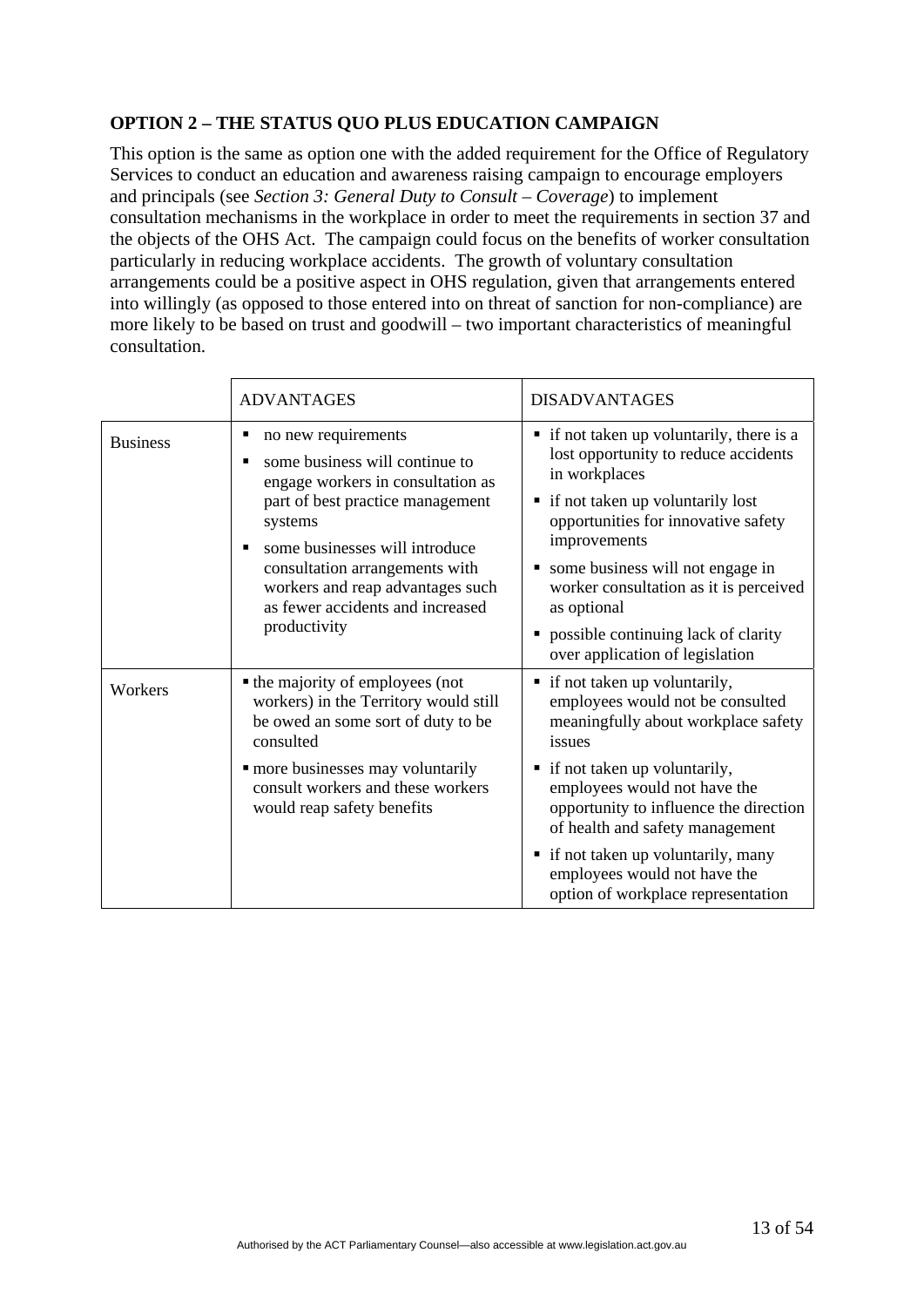|            | <b>ADVANTAGES</b>                                                                                                                         | <b>DISADVANTAGES</b>                                                                                                                         |
|------------|-------------------------------------------------------------------------------------------------------------------------------------------|----------------------------------------------------------------------------------------------------------------------------------------------|
| Government | • the government would reap the safety<br>benefits of more worker consultation<br>such as fewer accident investigations<br>and complaints | • appreciable implementation costs for<br>education campaign which would<br>need to be ongoing in order to ensure<br>awareness is maintained |
|            |                                                                                                                                           | • implementation costs may not<br>produce effective outcomes                                                                                 |
|            |                                                                                                                                           | • no enforcement mechanism to ensure<br>meaningful consultation                                                                              |
|            |                                                                                                                                           | <b>does</b> not achieve mutual recognition<br>with the majority of jurisdictions                                                             |
|            |                                                                                                                                           | <b>does</b> not achieve mutual recognition<br>with the draft work of the ASCC                                                                |
|            |                                                                                                                                           | <b>p</b> ossible adverse comment from the<br><b>OHS</b> Council                                                                              |

# **OPTION 3 – GENERAL DUTY TO CONSULT**

Under this option an express duty for employers/principals to consult with all persons on matters that affect the health and safety of workers would be included. The legislation would be framed to ensure that an appropriate level of control exists between the employer/principal and worker for these requirements to apply. The duty would require a genuine effort on the part of relevant employers to consult workers and the legislation would establish principles about: what constitutes meaningful consultation; when to consult; and how to consult. (Note that these principles would be non-prescriptive – see discussion at *Section 2 – General Duty to Consult – How?*).

|                 | <b>ADVANTAGES</b>                                                                                                                                                      | <b>DISADVANTAGES</b>                                                                                                                               |
|-----------------|------------------------------------------------------------------------------------------------------------------------------------------------------------------------|----------------------------------------------------------------------------------------------------------------------------------------------------|
| <b>Business</b> | • clarity of legislative obligations and<br>how to meet them (coupled with<br>flexibility in how to achieve<br>compliance)                                             | • compliance requirements for new<br>provisions, although businesses that<br>already have sound consultation<br>arrangements should already comply |
|                 | • potential to reduce injuries which<br>could positively impact workers<br>compensation premiums, productivity<br>and their attractiveness as an<br>employer of choice | • the upfront cost of involving workers<br>in resource and productivity terms<br>penalties for non-compliance                                      |
|                 | <b>Example 1</b> effective consultation contributes to<br>overall quality management and staff<br>satisfaction and retention                                           |                                                                                                                                                    |
|                 | • assists the employer/principal to<br>comply with other OHS<br>duties/objectives                                                                                      |                                                                                                                                                    |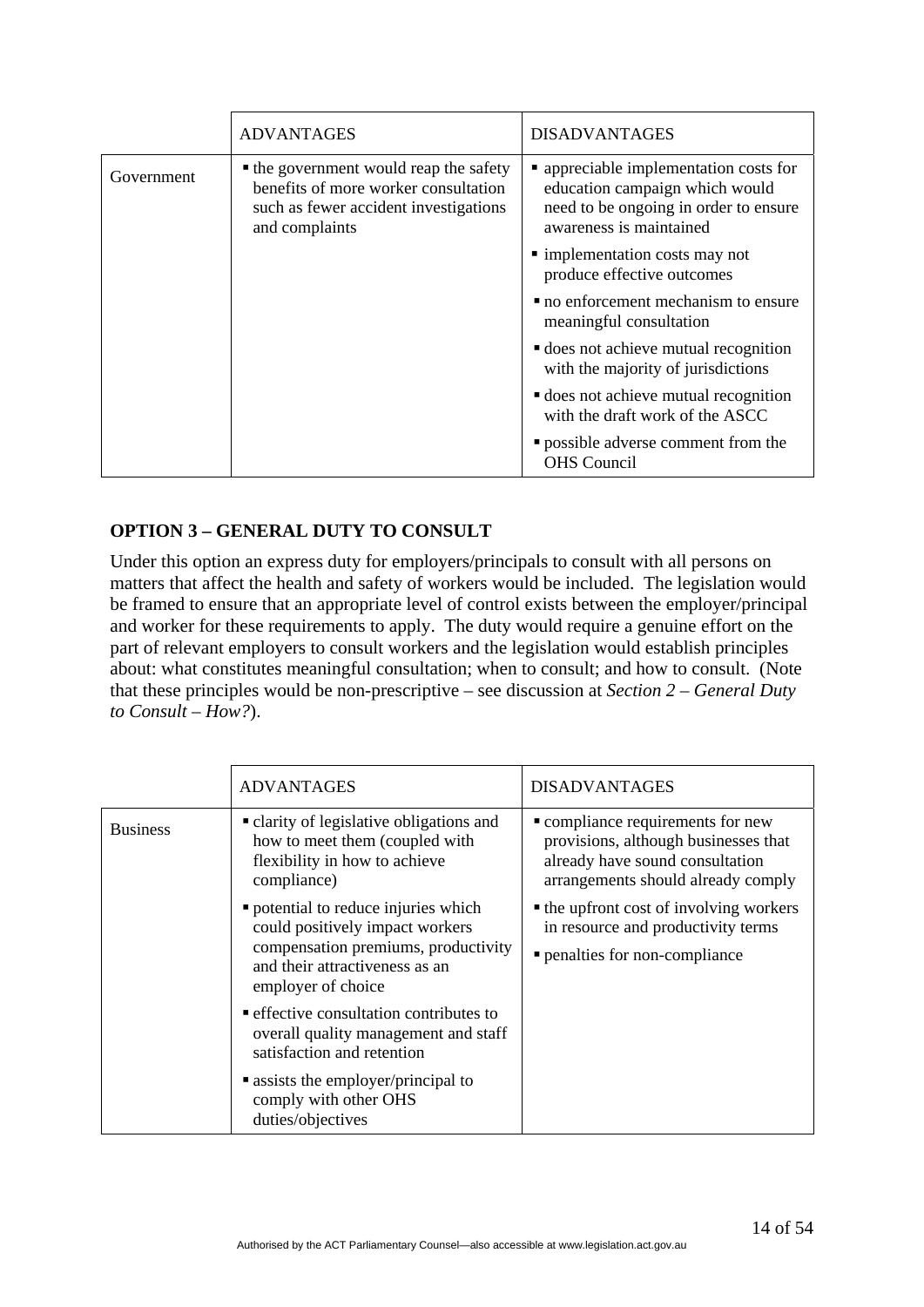|            | <b>ADVANTAGES</b>                                                                                                                 | <b>DISADVANTAGES</b>                                                                                                         |
|------------|-----------------------------------------------------------------------------------------------------------------------------------|------------------------------------------------------------------------------------------------------------------------------|
| Workers    | " potential to reduce ill health, injuries<br>and deaths among all workers<br><b>Example 20 avenue to ensure OHS</b> concerns are | " ignorance of the benefits of<br>consultation can lead to OHS<br>issues/involvement being viewed as                         |
|            | discussed and addressed                                                                                                           | tiresome                                                                                                                     |
|            | • potential to raise innovative solutions<br>to safety issues                                                                     |                                                                                                                              |
|            | • increased commitment and awareness<br>of health and safety issues                                                               |                                                                                                                              |
|            | overall work satisfaction                                                                                                         |                                                                                                                              |
| Government | " mutual recognition with other<br>jurisdictions                                                                                  | · implementation costs for regulatory<br>preparedness, including associated<br>education campaign to encourage<br>compliance |
|            | " mutual recognition with the draft<br>work of the ASCC                                                                           |                                                                                                                              |
|            | • consistent with the OHS Council<br>recommendations                                                                              | • implementation costs in relation to<br>reviewing regulations, codes of<br>practice etc                                     |
|            | • potential to prevent accidents and<br>incidents therefore investigation load<br>reduced                                         |                                                                                                                              |
|            | • potential for fewer complaints as<br>workplaces will develop their own<br>mechanisms for dealing with OHS<br>issues             |                                                                                                                              |
|            | • provides enforcement mechanism, eg<br>sanctions available to ensure<br>compliance with general consultation<br>duty             |                                                                                                                              |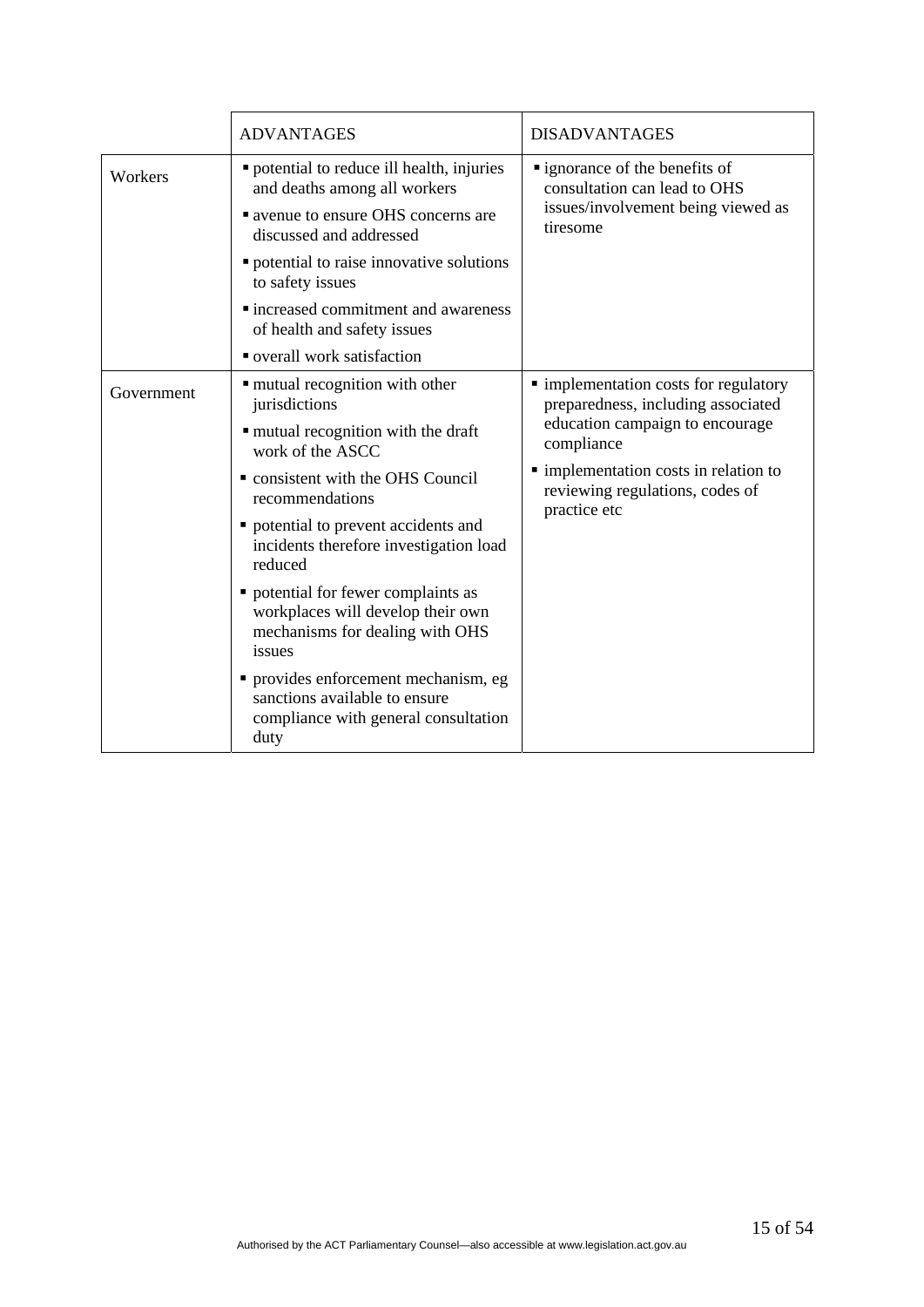#### <span id="page-15-0"></span>**1.7 Conclusions and Recommended Option**

# **PREFERRED OPTION:** Option 3 – General Duty to Consult

Option 3 is preferred over the other options because it:

- a. removes the ambiguity about whether worker consultation is optional; and
- b. places a general duty to consult at all workplaces which ensures worker consultation and participation occurs – this option is likely to produce the highest reduction in injury and illness.

Workers who contribute to health and safety at work are safer and healthier than those who do not. Involving worker consultation improves health and safety performance which in turn increases productivity and reduces costs associated with lost time and injury.

#### **1.8 Implementation**

See discussion at *G. Implementation* (above).

#### *2 General Duty to Consult – How?*

#### **2.1 Background**

The object to 'foster a cooperative consultative relationship between employers and employees on the health, safety and welfare of employees at work' is currently supported by fairly prescriptive requirements for consultative mechanisms (despite the legislation being unclear on how the consultation should be undertaken and when).

The OHS Act contains provisions for the election of employee representatives ('health and safety representatives' or HSRs) through the establishment of 'designated work groups' (DWGs) in workplaces with 10 or more employees. HSRs currently have powers to represent the DWG, to investigate OHS matters, and to issue provisional improvement notices (PINs) in relation to a contravention or likely contravention which could affect the safety of employees in the group.

The OHS Act also makes provision for the functions of 'health and safety committees' (although there is no mandatory requirement for their establishment with the exception of certain circumstances in the ACT Public Service). Health and safety committees can have both employee and management members (although this is not explicitly set out in the provisions). Their functions include assisting employers to develop, implement and monitor measures to protect the health and safety of employees, to facilitate cooperation, and to assist in the dissemination of information on health and safety at work.

Consistent with the move to adopting broad duties to consult, Australian jurisdictions have been moving away from prescriptive requirements for worker consultation arrangements and developing regimes that provide greater scope and flexibility. In part, this is to enable all workers to be engaged in consultation through participatory processes and all employers to implement work safety solutions that take into account the nature and size of their undertakings.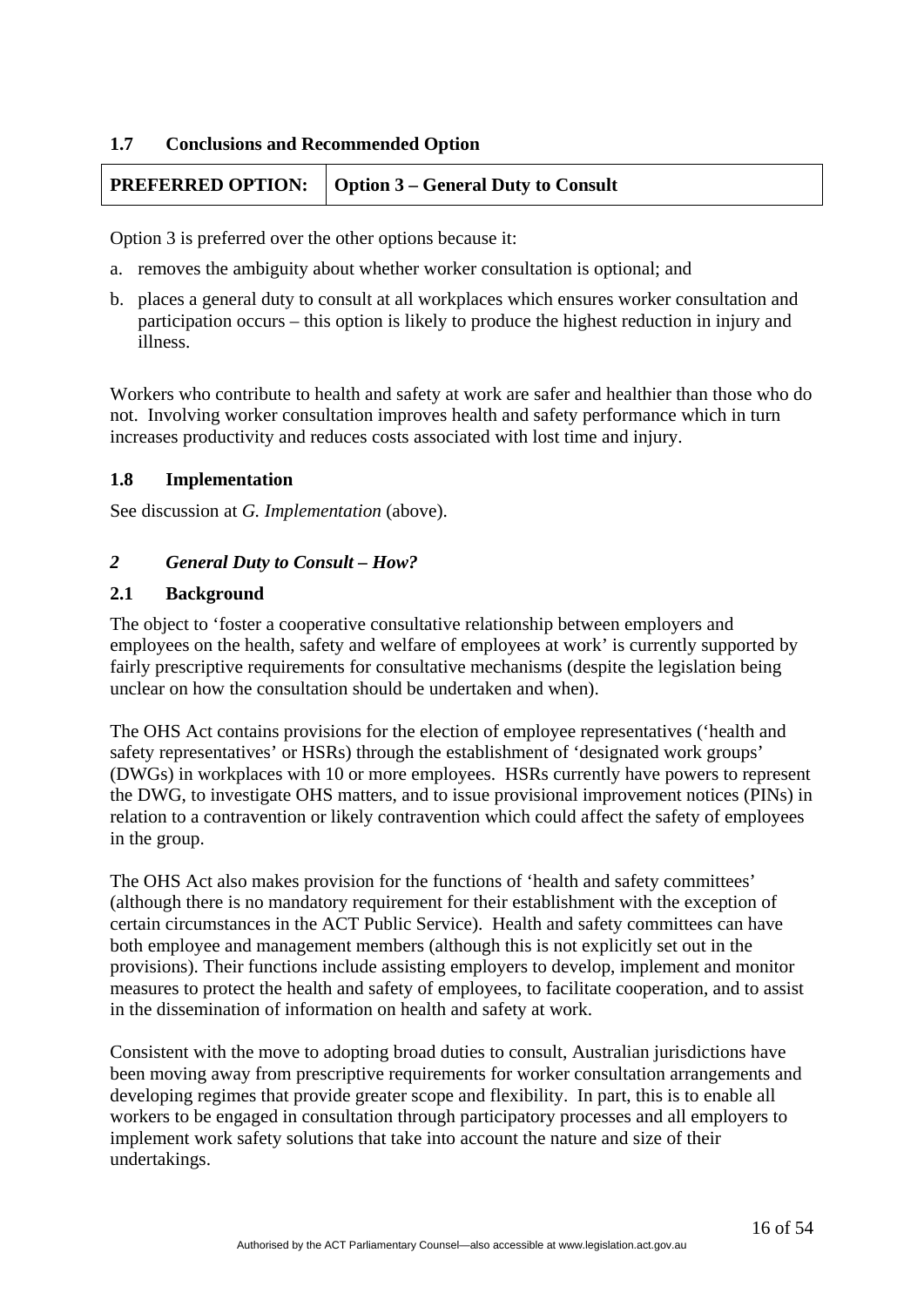# **2.2. The Problem**

The current workplace consultation arrangements are overly prescriptive. They do not leave any room for flexibility or innovation and may be counterproductive to achieving an environment whereby principals/employers and employees discuss and agree on an appropriate model for consultation. The prescriptive provisions impose unnecessary compliance burdens on corporations and business that operate across boarders (who may have sound consultation arrangements that do not necessarily meet the requirements under the Act). Further, the overly prescriptive provisions are likely to be costly and onerous for smaller businesses to implement.

#### **2.3 Objective of Government Intervention**

To provide an optional framework for worker consultation which is not overly prescriptive, and, can be adapted to suit the particular needs of a business.

#### **2.4 Mutual Recognition**

The Council recommended flexible work arrangements in its report and many jurisdictions have moved away from prescription.

#### **2.5 The Options**

**OPTION 1 – an express duty to consult supported by mandatory consultation arrangements (i.e designated work groups, health and safety representatives and health and safety committees)** 

#### **OPTION 2 – an express duty to consult supported by flexible consultation arrangements**

#### **2.6 Impact Analysis**

# **OPTION 1 – AN EXPRESS DUTY TO CONSULT SUPPORTED BY MANDATORY CONSULTATION ARRANGEMENTS**

Under this option, there would be an express duty to consult supported by mandatory provisions that set out what consultation arrangements must be established by the principal/employer. Consistent with the current provisions this could include a mandatory requirement to establish a designated work group to elect a health and safety representative to represent workers. It could also include the establishment of health and safety committees to serve as the primary consultative body for the employer/principal.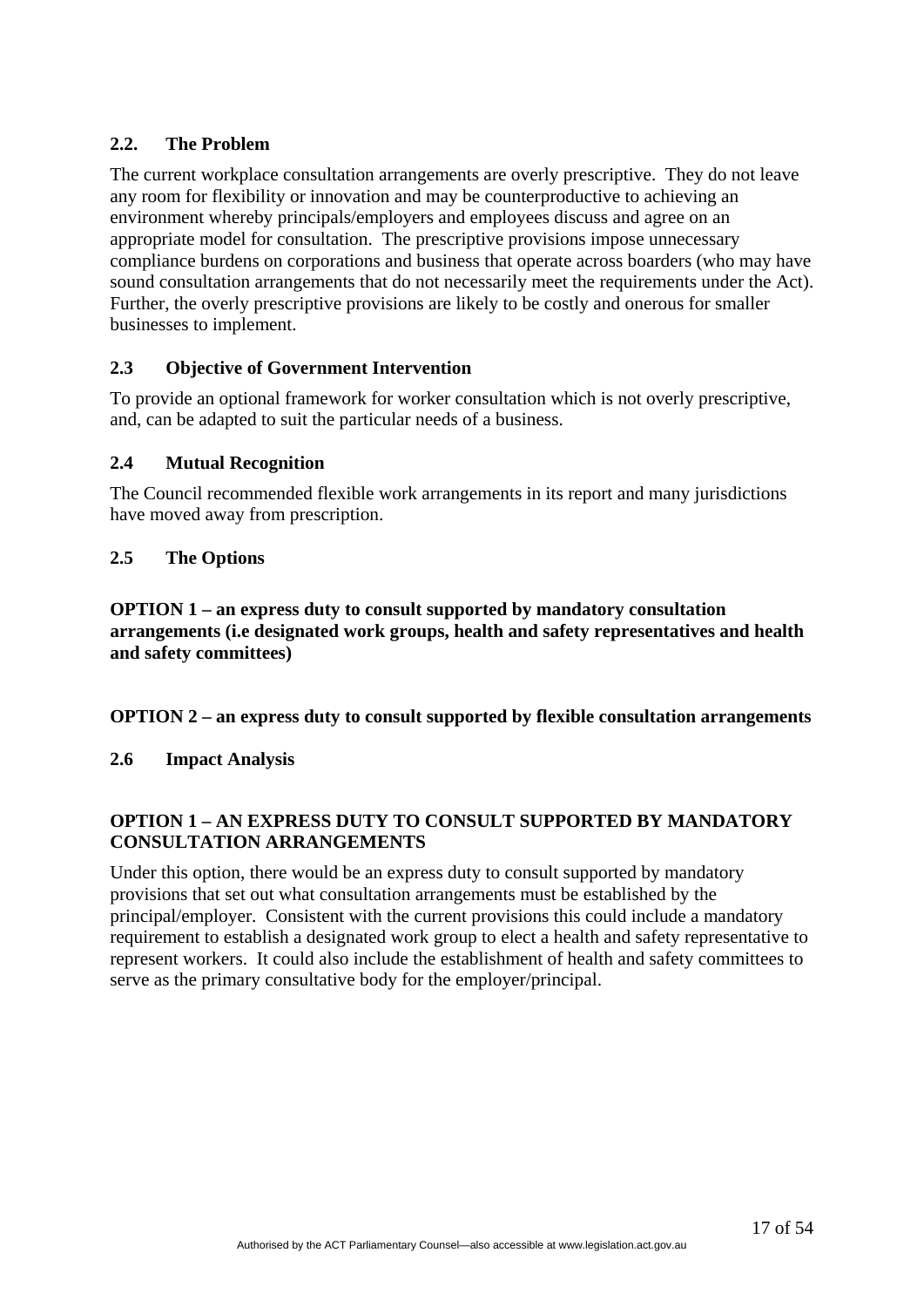|                 | <b>ADVANTAGES</b>                                                                                                                                                                                                                                                                                                                                                                                                                                                                                                                              | <b>DISADVANTAGES</b>                                                                                                                                                                                                                                                                                                                                                                                                                                                                  |
|-----------------|------------------------------------------------------------------------------------------------------------------------------------------------------------------------------------------------------------------------------------------------------------------------------------------------------------------------------------------------------------------------------------------------------------------------------------------------------------------------------------------------------------------------------------------------|---------------------------------------------------------------------------------------------------------------------------------------------------------------------------------------------------------------------------------------------------------------------------------------------------------------------------------------------------------------------------------------------------------------------------------------------------------------------------------------|
| <b>Business</b> | potential to reduce injuries which<br>٠<br>could positively impact workers<br>compensation premiums,<br>productivity and their attractiveness<br>as an employer of choice<br>no change for larger businesses that<br>have already introduced consultation<br>and participatory mechanisms<br>development of a positive health and<br>safety culture across all business<br>assists all businesses to meet the<br>objectives and duties of work safety<br>legislation<br>clear compliance requirements for<br>small business (ie no guess work) | • increased compliance requirements<br>for those newly covered<br>costs to business to fulfil mandatory<br>participation requirements (i.e.<br>HSRs) regardless of best fit<br>participation<br>lack of flexibility and innovation to<br>implement arrangements that suit<br>individual business size and<br>environment<br>lack of flexibility to share costs<br>across small businesses<br>penalties for non-compliance<br>٠                                                        |
| Workers         | all workers may be engaged in<br>workplace participation<br>all workers may be represented<br>no need to 'negotiate' arrangements<br>with employers (negotiation may be<br>perceived as undesirable for some<br>workers)<br>avenue to discuss OHS issues                                                                                                                                                                                                                                                                                       | some workers may not wish to be<br>п<br>involved in the prescribed<br>participatory mechanisms<br>no flexibility, may decrease level of<br>п<br>participation<br>imposition of framework<br>٠<br>counterproductive to goals of<br>worker participation and meaningful<br>consultation                                                                                                                                                                                                 |
| Government      | provides enforcement mechanism to<br>п<br>ensure all businesses are required to<br>consult eg sanctions available to<br>ensure compliance with general<br>duty to consult (and easier to<br>enforce)<br>potential to improve the Territory's<br>private sector OHS performance                                                                                                                                                                                                                                                                 | appreciable implementation costs for<br>regulatory preparedness, including<br>associated education campaign to<br>encourage small business<br>compliance<br>not in line with other jurisdictions'<br>٠<br>move to flexible consultation<br>arrangements<br>does not achieve mutual recognition<br>٠<br>with the majority of jurisdictions<br>• does not achieve mutual recognition<br>with the draft work of the ASCC<br>possible adverse comment from the<br>٠<br><b>OHS</b> Council |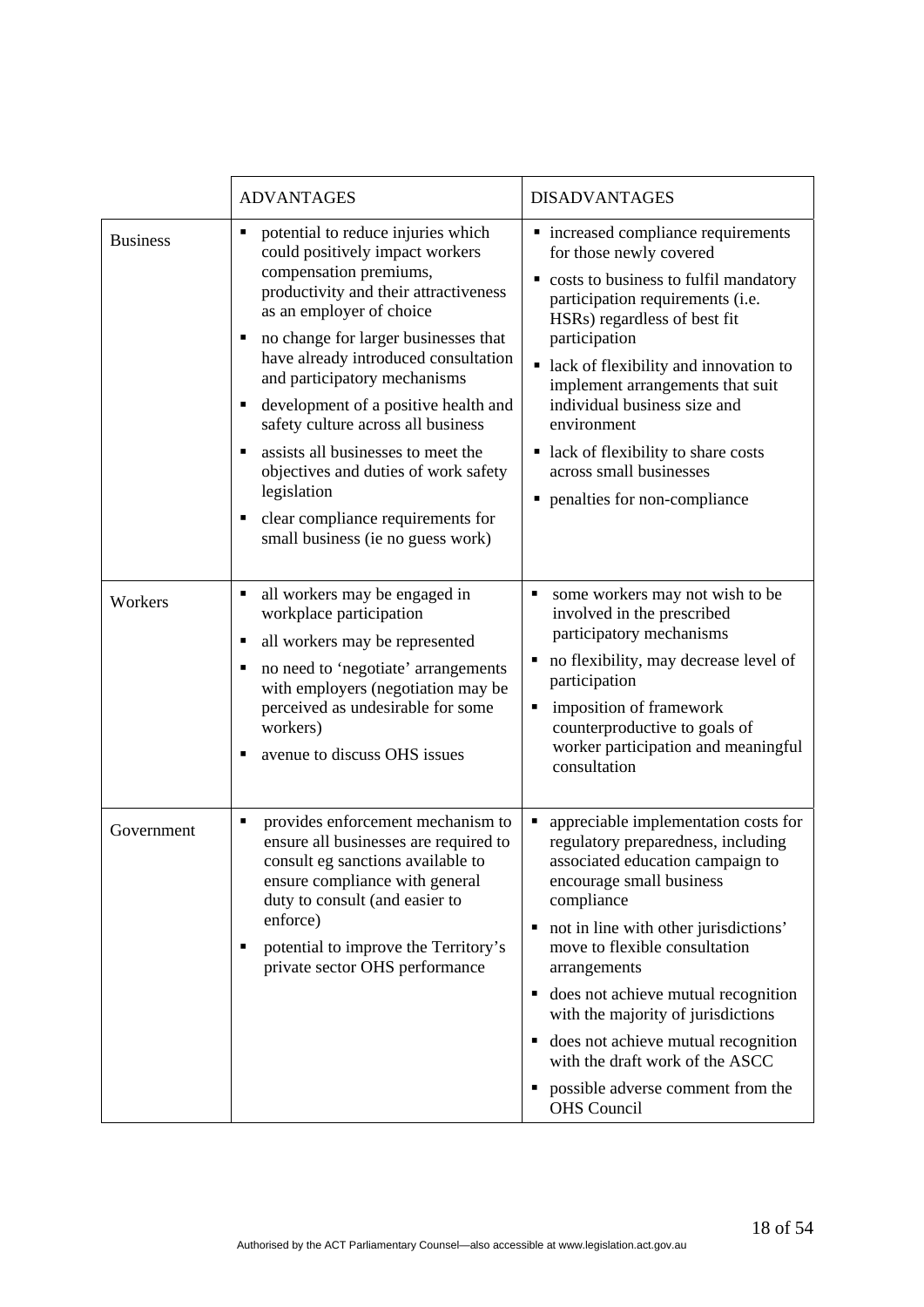#### **OPTION 2 – AN EXPRESS DUTY TO CONSULT SUPPORTED BY FLEXIBLE CONSULTATION ARRANGEMENTS**

Under this option the application of the general duty to consult and flexible consultation arrangements would apply to all employers and workers. This option proposes that all employers *must* meaningfully consult with their workers but *how* that consultation is arranged and undertaken is flexible. This will assist employers/principals and workers to establish arrangements that can cater for the interests of a small number of workers or manage the complexity of multi-faceted workplaces.

|                 | <b>ADVANTAGES</b>                                                                                                                                                                                                                                                                                                                                                                                                                                                                                                                                                                                                                                                                                                                                                     | <b>DISADVANTAGES</b>                                                                                                                                                                                                                                                    |
|-----------------|-----------------------------------------------------------------------------------------------------------------------------------------------------------------------------------------------------------------------------------------------------------------------------------------------------------------------------------------------------------------------------------------------------------------------------------------------------------------------------------------------------------------------------------------------------------------------------------------------------------------------------------------------------------------------------------------------------------------------------------------------------------------------|-------------------------------------------------------------------------------------------------------------------------------------------------------------------------------------------------------------------------------------------------------------------------|
| <b>Business</b> | potential to reduce injuries in all<br>workplaces which could positively<br>impact workers compensation<br>premiums, productivity and their<br>attractiveness as an employer of<br>choice<br>ability to implement innovative and<br>flexible arrangements that suit<br>individual business size and<br>environment<br>ability for national firms to adopt<br>п<br>consistent mechanisms across<br>jurisdictions<br>choice for business as to how they<br>spend on OHS consultation<br>development of a positive health and<br>٠<br>safety culture across all business<br>assists all businesses to meet the<br>objectives and duties of work safety<br>legislation<br>reprieve for those business that do<br>consult but not according to the<br>current prescription | • compliance requirements for new<br>legislative requirements<br>• costs to business to develop<br>appropriate and best fit consultation<br>arrangements<br>• ignorance of the many possibilities<br>available to meet the general duty<br>penalties for non-compliance |
| Workers         | all workers may be engaged in<br>٠<br>workplace participation                                                                                                                                                                                                                                                                                                                                                                                                                                                                                                                                                                                                                                                                                                         | some workers may not wish to be<br>٠<br>involved participatory mechanisms                                                                                                                                                                                               |
|                 | all workers may be represented<br>п                                                                                                                                                                                                                                                                                                                                                                                                                                                                                                                                                                                                                                                                                                                                   | ignorance of the value of worker                                                                                                                                                                                                                                        |
|                 | potential to reduce injuries among<br>all workers                                                                                                                                                                                                                                                                                                                                                                                                                                                                                                                                                                                                                                                                                                                     | involvement<br>outcomes somewhat dependent on                                                                                                                                                                                                                           |
|                 | avenue to discuss OHS issues<br>п                                                                                                                                                                                                                                                                                                                                                                                                                                                                                                                                                                                                                                                                                                                                     | worker skill and participation                                                                                                                                                                                                                                          |
|                 | ability to negotiate flexible<br>П<br>arrangements that suit the workplace                                                                                                                                                                                                                                                                                                                                                                                                                                                                                                                                                                                                                                                                                            |                                                                                                                                                                                                                                                                         |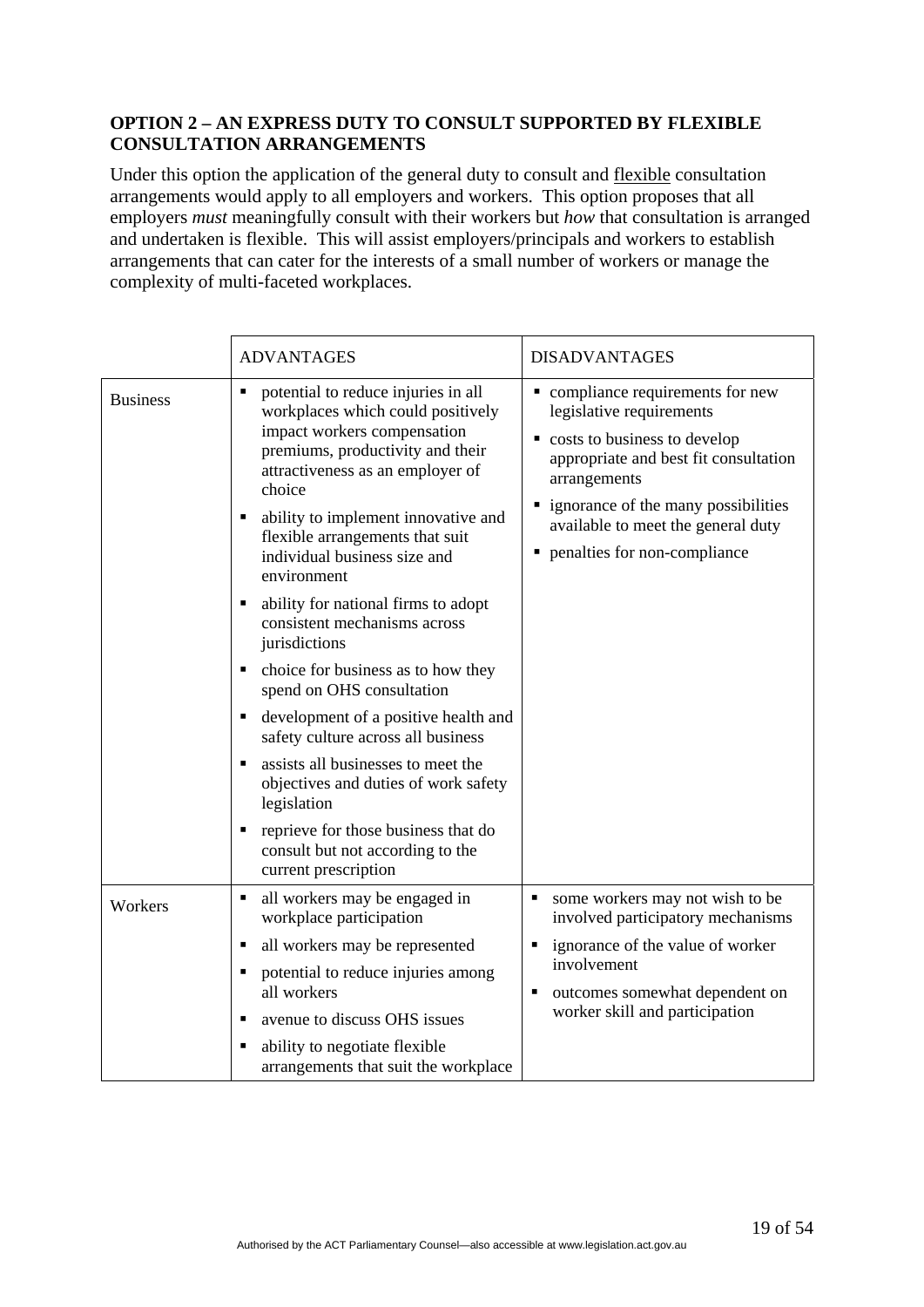|            | <b>ADVANTAGES</b>                                                                                                                                                                                                                                                                                                                                                                                                                                                                         | <b>DISADVANTAGES</b>                                                                                                                                                                                                                                                                             |
|------------|-------------------------------------------------------------------------------------------------------------------------------------------------------------------------------------------------------------------------------------------------------------------------------------------------------------------------------------------------------------------------------------------------------------------------------------------------------------------------------------------|--------------------------------------------------------------------------------------------------------------------------------------------------------------------------------------------------------------------------------------------------------------------------------------------------|
| Government | • provides enforcement mechanism to<br>ensure all businesses are required to<br>consult eg sanctions available to<br>ensure compliance with general duty<br>to consult<br>• provides a proactive approach to the<br>prevention of work place illness and<br>injury<br>• potential to improve the Territory's<br>private sector OHS performance<br>• achieves mutual recognition with the<br>majority of jurisdictions<br>• achieves mutual recognition with the<br>draft work of the ASCC | • appreciable implementation costs for<br>regulatory preparedness, including<br>associated education campaign to<br>encourage small business compliance,<br>and guidance material on how to<br>consult<br>requires skilled evaluation and<br>enforcement given the range of<br>possible outcomes |

# **2.7 Conclusions and Recommended Option**

| <b>PREFERRED OPTION:</b> | <b>OPTION 2 - AN EXPRESS DUTY TO CONSULT</b><br>SUPPORTED BY FLEXIBLE CONSULTATION<br><b>ARRANGEMENTS</b> |
|--------------------------|-----------------------------------------------------------------------------------------------------------|
|--------------------------|-----------------------------------------------------------------------------------------------------------|

Option 2 is preferred over the other options because it creates a foundation upon which a genuine partnership between employers/principals and workers, for managing health and safety risks, can be established. Removing prescriptive provisions and providing greater scope and flexibility will enable all workers to be engaged in consultation through participatory processes and all employers/principals to implement work safety solutions that take into account the nature and size of their undertakings. This is consistent with the OHS Council's review recommendations.

Under the flexible arrangements, employers/principals would be required to meaningfully consult their workers but how that consultation is arranged and undertaken is flexible. This will assist employers/principals and workers to establish arrangements that can cater for the interests of a small number of workers or manage the complexity of multi-faceted workplaces.

If small business, at the moment, does not consult there may be costs involved (but arguably – the fewer workers, the easier it is to consult). However, rather than the previously mandated costs, there will be choice as to what the OHS 'dollar' is spent on. For those who have developed simple effective consultative arrangements suitable for the workplace, these can continue. Guidance material on how to consult, including example (or template) consultation arrangement for small business, could be developed.

Businesses that currently have consultation and participation arrangements in place would most likely already be complying with the general duty to consult. However, with the removal of the prescriptive participation arrangements, these businesses will be able to review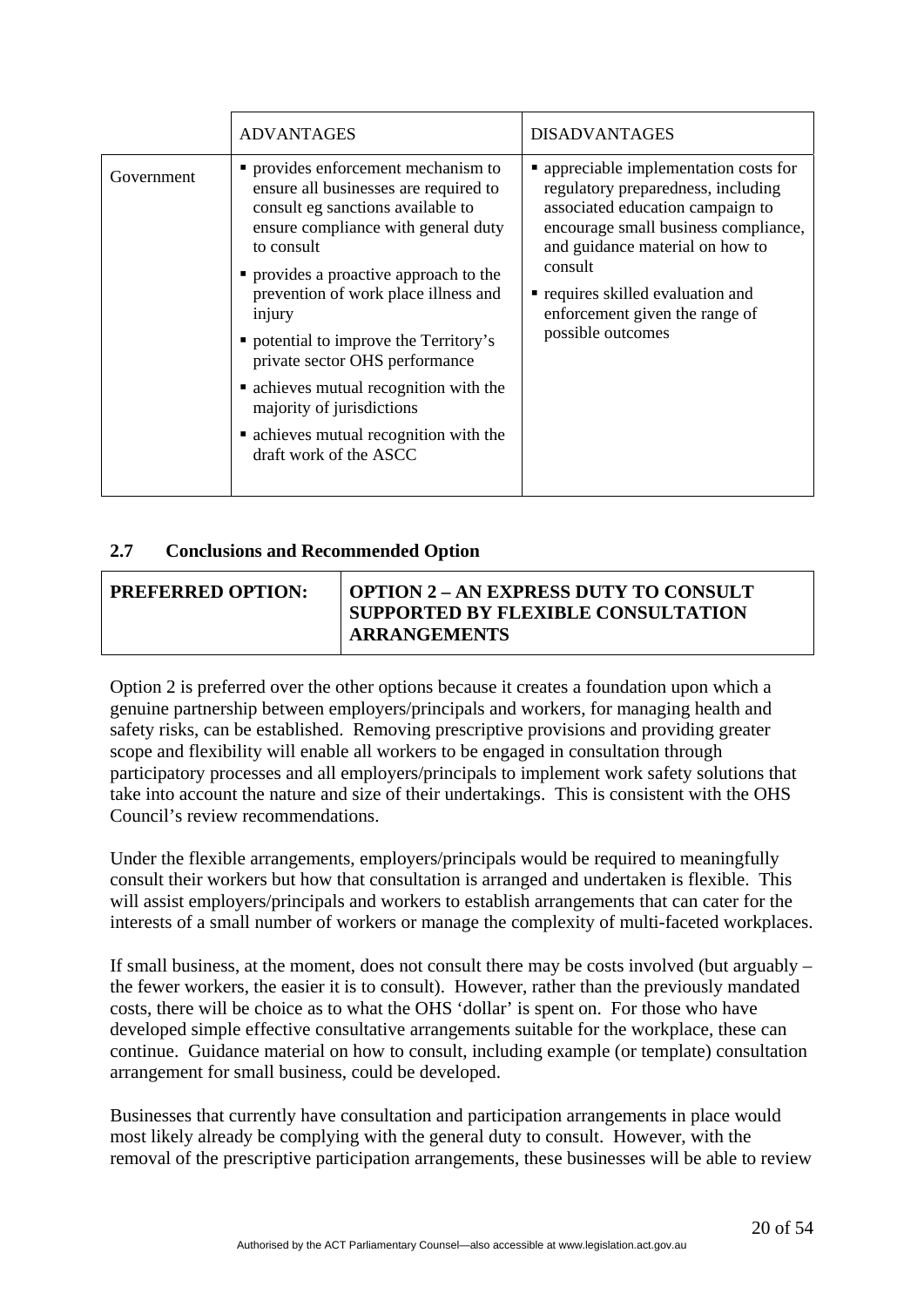<span id="page-20-0"></span>their systems and in collaboration with workers, implement arrangements that better suit their individual needs, or simply preserve the status quo.

# **2.8 Implementation**

See discussion at *G. Implementation* (above).

# *3 General Duty to Consult – Coverage*

# **3.1 Background**

With the exception of provisions for the establishment of work groups on construction sites, the Act is currently drafted in terms of the traditional employer-employee relationship. Combined with the current legislative threshold of 10 employees for the formation of a 'designated work group', a considerable proportion of the ACT's workforce is excluded from formal participation in OHS consultation. The need to encompass a broader group of workers and work relationships in regulating OHS in the Territory is already reflected in the general duties set out in the *Work Safety Act 2008*.

The OHS Council considers that 'just as duties of care are owed to all workers when it comes to health and safety, the duty to consult should be extended to all workers.'

# **3.2 The Problem**

If the general duty to consult is implemented there is a need to examine to whom the general duty should apply.

# **3.3 Objective of Government Intervention**

To ensure appropriate coverage for the general duty to consult, in relation to who must consult, and, who must be consulted.

# **3.4 Mutual Recognition**

The Council recommended that the drafting of new provisions for consultation and participation in the Act extend beyond employees to all workers. The Victorian Act retains a primary focus on employees, but deems an independent contractor engaged by an employer and any employees of the independent contractor to be 'employees'—thus including them in the Act's consultation provisions.

Similarly, amendments to the Western Australian Act enabled consultation schemes to include contactors and employees of a contractor to participate in the election of HSRs: "…[t]his allows the consultative arrangements that centre on representatives and committees to apply more widely in industries and workplaces where there is a significant reliance on contract labour."

The ASCC core elements provide that all persons who work at a workplace—not just the "employees" of the "employer"—should be able to participate in and be consulted about health and safety matters at that workplace and that all parties at the workplace should exchange information and ideas about health and safety risks and measures that can be taken to eliminate or reduce those risks.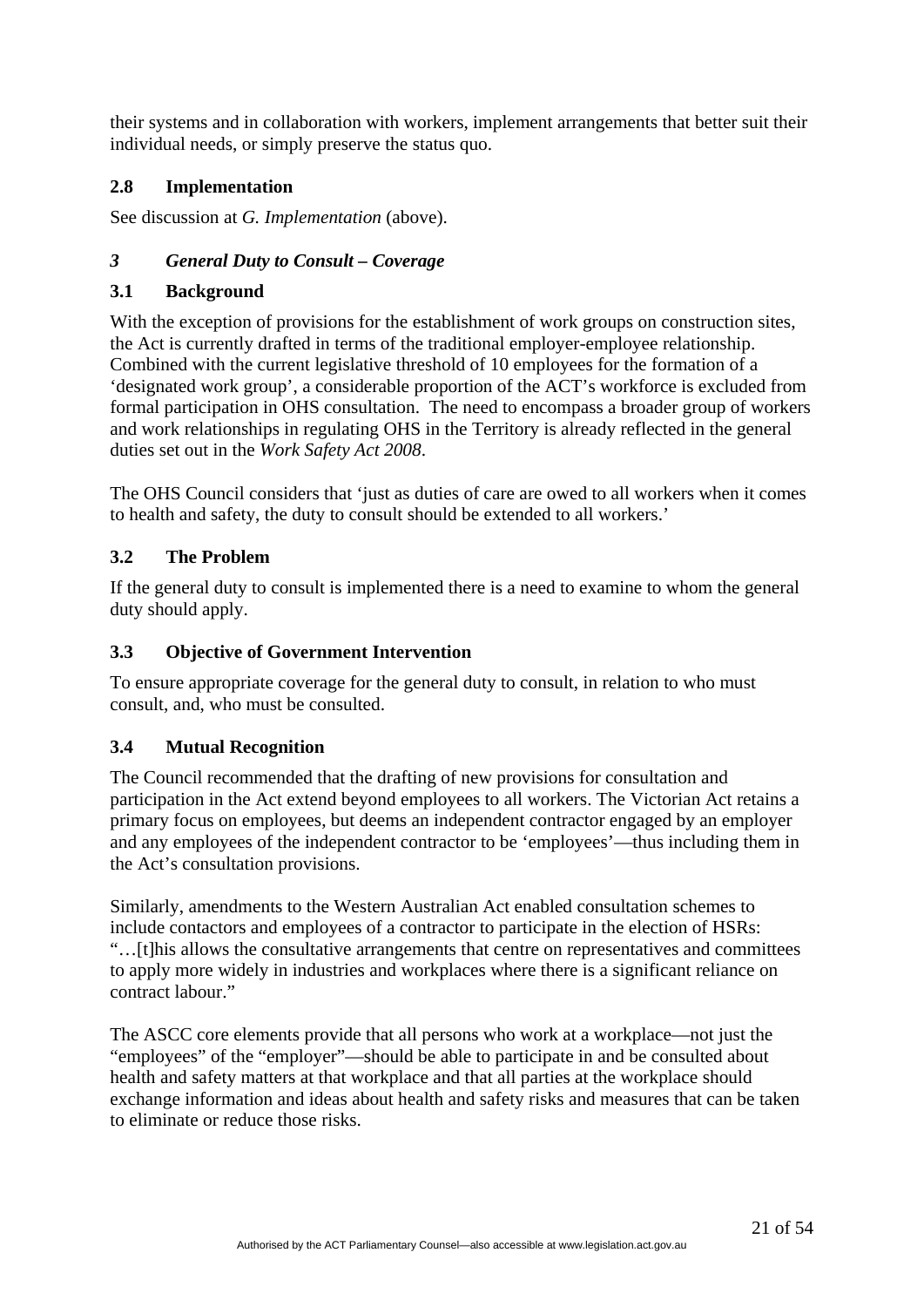# **3.5 The Options**

# **OPTION 1 – employers to employees only**

# **OPTION 2 – people who "engage" workers to workers**

# **OPTION 3 – people conducting a business or undertaking to workers**

#### **3.6 Impact Analysis**

#### **OPTION 1 – EMPLOYERS TO EMPLOYEES**

Under this option the application of the consultation arrangements would continue to apply between employers and employees only.

|                 | <b>ADVANTAGES</b>                                                                                                                                                                                            | <b>DISADVANTAGES</b>                                                                                                                                                                                                                                                                                                                                            |
|-----------------|--------------------------------------------------------------------------------------------------------------------------------------------------------------------------------------------------------------|-----------------------------------------------------------------------------------------------------------------------------------------------------------------------------------------------------------------------------------------------------------------------------------------------------------------------------------------------------------------|
| <b>Business</b> | • no new requirements                                                                                                                                                                                        | <b>does not capture all contemporary</b><br>relationships and leads to<br>discrimination                                                                                                                                                                                                                                                                        |
|                 |                                                                                                                                                                                                              | lost potential to reduce injuries as not<br>all workers are engaged in<br>consultation                                                                                                                                                                                                                                                                          |
| Workers         | • the majority of workers in larger<br>businesses in the Territory would still<br>be consulted<br>• employees in larger businesses may<br>continue to reap current consultation<br>benefits ie HSRs and HSCs | • some workers would continue to not<br>be afforded full coverage under the<br>Act, i.e. workers who are not<br>employees would not be owed a duty<br>to be consulted so that they receive a<br>limited safety message<br>• creates inequity of coverage among<br>different classification of workers<br>(depending on the business structure)<br>entered into) |
| Government      | minimal implementation costs                                                                                                                                                                                 | <b>does</b> not achieve mutual recognition<br>with the draft work of the ASCC<br><b>does</b> not place the Territory in a<br>better position to adopt model law<br>" possible adverse comment from the                                                                                                                                                          |
|                 |                                                                                                                                                                                                              | <b>OHS</b> Council                                                                                                                                                                                                                                                                                                                                              |

# **OPTION 2 – PEOPLE WHO ENGAGE WORKERS TO WORKERS**

Under this option the general duty to consult would be drafted to apply to people who are in an employer/employee or principal/worker relationship only i.e. to people who engage workers and where there is real and direct control over the workers. This would include consultation between:

- host employers to labour-hire workers
- **franchises to their workers**
- $\blacksquare$  employers to workers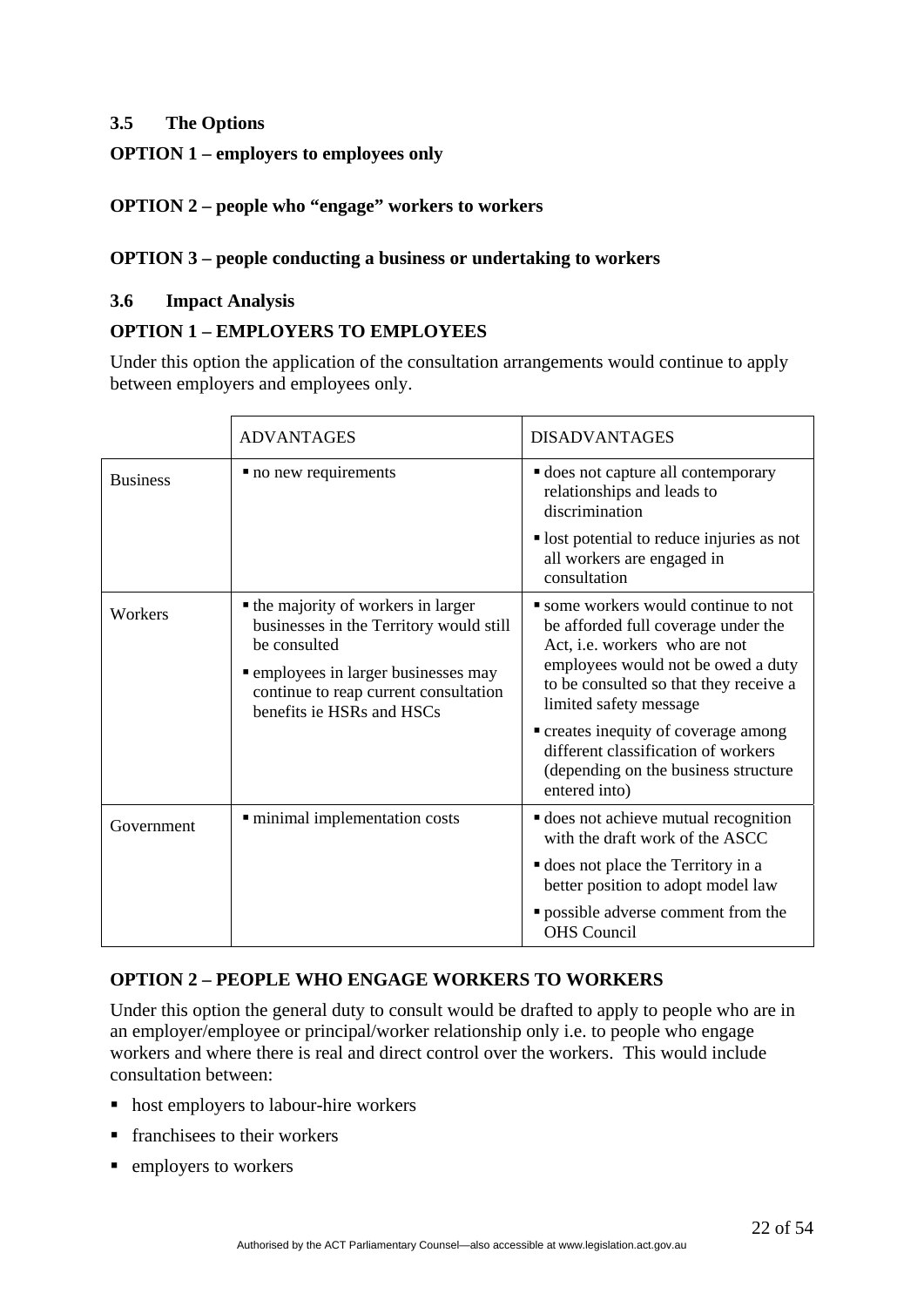principals to contractors (including contractor to sub-contractor)

It would not include:

- labour-hire firms to labour-hire workers
- franchisors to franchisees

These duty holders would still owe a general safety duty which may be satisfied through consultative methods, however the express duty to consult (and statutory requirements for a consultation framework) would not apply. Worker consultation arrangements traditionally apply between persons who have real and direct control over work in a primary work relationship for example, employers to employees and principals to contractors, rather than commercial arrangements such as head franchisor to franchisees. Previously this was achieved through restricting the arrangements to workplaces, however this is not appropriate given the possibility that the scope of the legislation beyond the boundary of a workplace.

|                 | <b>ADVANTAGES</b>                                                                                                                                                                                                                                                                                                                                                                                                      | <b>DISADVANTAGES</b>                                                                                                                                                                                                                                                                                     |
|-----------------|------------------------------------------------------------------------------------------------------------------------------------------------------------------------------------------------------------------------------------------------------------------------------------------------------------------------------------------------------------------------------------------------------------------------|----------------------------------------------------------------------------------------------------------------------------------------------------------------------------------------------------------------------------------------------------------------------------------------------------------|
| <b>Business</b> | • potential to reduce injuries in all<br>workplaces which could positively<br>impact workers' compensation<br>premiums, productivity and their<br>attractiveness as an employer of<br>choice<br>• flexible consultation system to apply<br>equally to all workers                                                                                                                                                      | • increased compliance requirements<br>for new legislative requirements<br>penalties for non-compliance<br>٠<br>cost of including all workers at the<br>workplace not just employees                                                                                                                     |
| Workers         | lacktriangleright all workers may be engaged in<br>workplace participation<br>· all workers may be represented<br>• potential to reduce injuries among all<br>workers<br>• avenue to discuss OHS issues<br>• ability to negotiate flexible<br>arrangements that suit the workplace                                                                                                                                     | some workers may not wish to be<br>involved participatory mechanisms<br>some workers involved in multiple<br>п<br>workplaces may view consultation<br>as tedious (should be negated by<br>flexible arrangements)                                                                                         |
| Government      | • provides enforcement mechanism to<br>ensure all businesses are required to<br>consult all workers<br>• provides a proactive approach to the<br>prevention of work place illness and<br>injury<br>• potential to improve the Territory's<br>private sector OHS performance<br>• achieves mutual recognition with the<br>majority of jurisdictions<br>• achieves mutual recognition with the<br>draft work of the ASCC | possible adverse comment from<br>business for broad mandatory<br>application of provisions<br>appreciable implementation costs for<br>regulatory preparedness, including<br>associated education campaign to<br>encourage small business<br>compliance<br>requires skilled evaluation and<br>enforcement |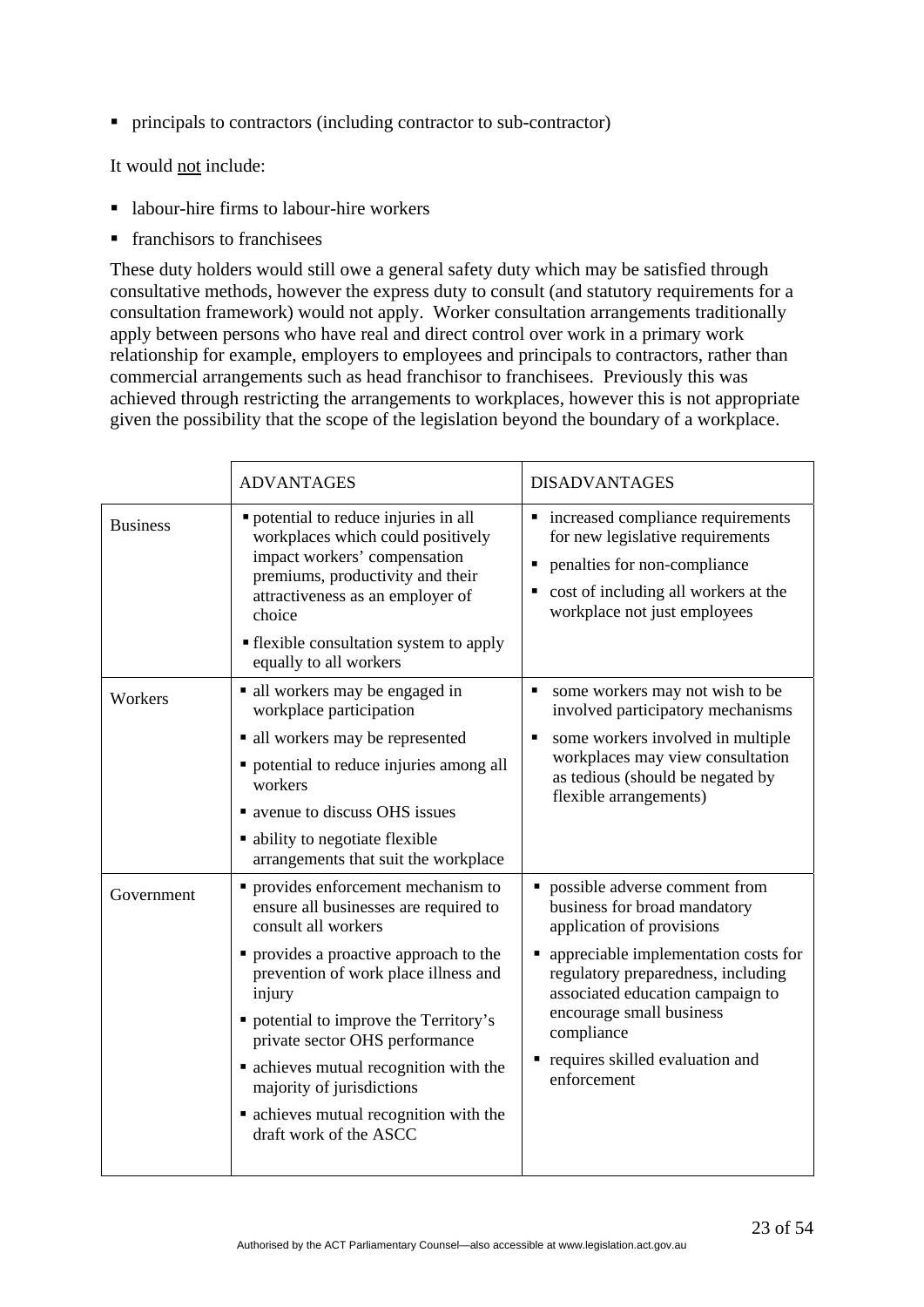# **OPTION 3 – PEOPLE CONDUCTING A BUSINESS OR UNDERTAKING TO WORKERS**

Under this option the general duty to consult would be drafted consistent with the central duty of care in Section 21 of the Work Safety Act 2008. The general duty to consult would apply to all persons who have control and influence over work in relation to those workers. This would include consultation between:

- labour-hire firms to labour-hire workers
- host employers to labour-hire workers
- **franchisors to franchisees**
- $\blacksquare$  franchisees to their workers
- employers to workers
- principals to contractors
- contractors and their workers.

|                 | <b>ADVANTAGES</b>                                                                                                                                                      | <b>DISADVANTAGES</b>                                                                                                                                                                 |
|-----------------|------------------------------------------------------------------------------------------------------------------------------------------------------------------------|--------------------------------------------------------------------------------------------------------------------------------------------------------------------------------------|
| <b>Business</b> | • potential to reduce injuries which<br>could positively impact workers<br>compensation premiums, productivity<br>and their attractiveness as an<br>employer of choice | breath of consultation requirement is<br>potentially excessive<br>compliance costs – these could be<br>large where duty applies beyond<br>'workers' ie franchisors to<br>franchisees |
| Workers         | all workers are consulted                                                                                                                                              | an overly broad consultation<br>requirement may result in reduced<br>quality of consultation                                                                                         |
| Government      |                                                                                                                                                                        | <b>possible adverse comment from</b><br>business                                                                                                                                     |

#### **3.7 Conclusions and Recommended Option**

| <b>PREFERRED OPTION:</b> | <b>OPTION 2 - PEOPLE WHO ENGAGE WORKERS TO</b><br><b>WORKERS</b> |
|--------------------------|------------------------------------------------------------------|
|                          |                                                                  |

Option 2 is the preferred option as it enables all 'workers' to be consulted without delving into 'commercial' relationships that go beyond contemporary employer/employee like relationships.

#### **3.8 Implementation**

See discussion at *G. Implementation* (above).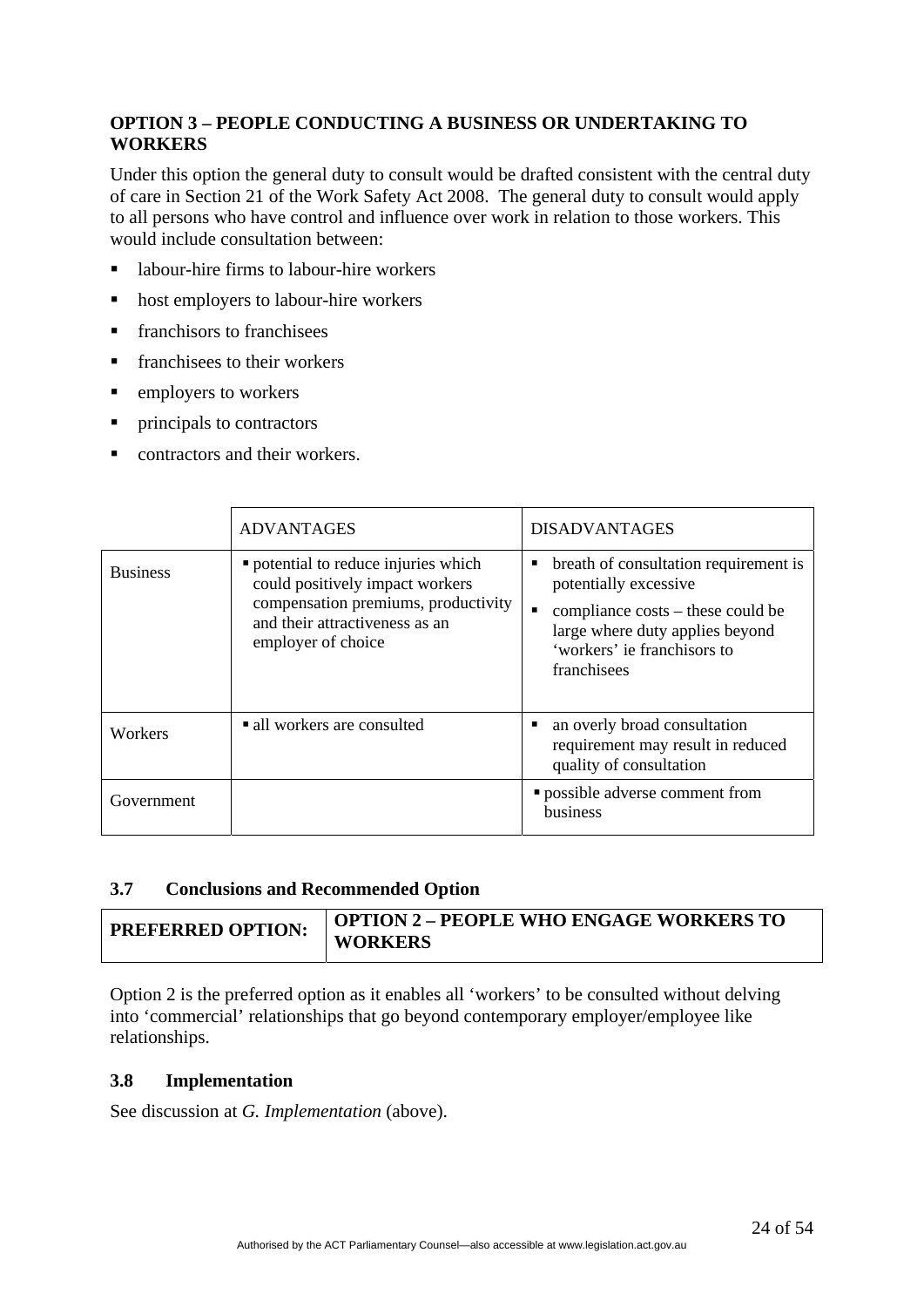# <span id="page-24-0"></span>*4 The Threshold for Consultation - Small Employers*

# **4.1 Background**

As mentioned previously, there is a current legislative threshold of 10 employees for the formation of a 'designated workgroup' (DWG), and because of this a portion of the ACT's workforce is excluded from formal participation in OHS consultation.

In its 2005 report the OHS Council stated "just as duties of care are owed to all workers when it comes to health and safety, the duty to consult should be extended to all workers."

# **4.2 The Problem**

There are currently two classes of 'employee' in the ACT - those who are able to participate in worker consultation arrangements and those whose workplaces are exempt from participation arrangements because they work for a small employer. The threshold for consultation could be seen as anomalous given that the size of a business alone does not limit exposure to health and safety hazards.

# **4.3 Objective of Government Intervention**

The objective of Government intervention is to ensure that all workers, regardless of the size of the business or undertaking, are able to participate in and be consulted about health and safety matters. However, Government intervention also aims to establish flexible arrangements so that fulfilling the general duty to consult and implementing participation arrangements will not be onerous for small employers. The flexible arrangements should assist all employers (regardless of size) and workers to establish arrangements that can cater for the interests of a small number of workers or manage the complexity of multi-faceted workplaces.

# **4.4 Mutual Recognition**

No other jurisdiction provides an exemption for small employers from consultation and participation arrangements. In every other jurisdiction an employer has a duty to consult with employees and/or the health and safety representative of the employees on matters that directly affect the health and safety of those employees.

The ASCC core elements provide that all persons who work at a workplace—not just the "employees" of the "employer"—should be able to participate in and be consulted about health and safety matters at that workplace and that all parties at the workplace should exchange information and ideas about health and safety risks and measures that can be taken to eliminate or reduce those risks.

# **4.5 The Options**

# **OPTION 1 – maintain the status quo (the 10 employee/worker threshold)**

# **OPTION 2 – the status quo plus voluntary best practice campaign**

**OPTION 3 – apply the general duty to consult to all employers/principals regardless of business size**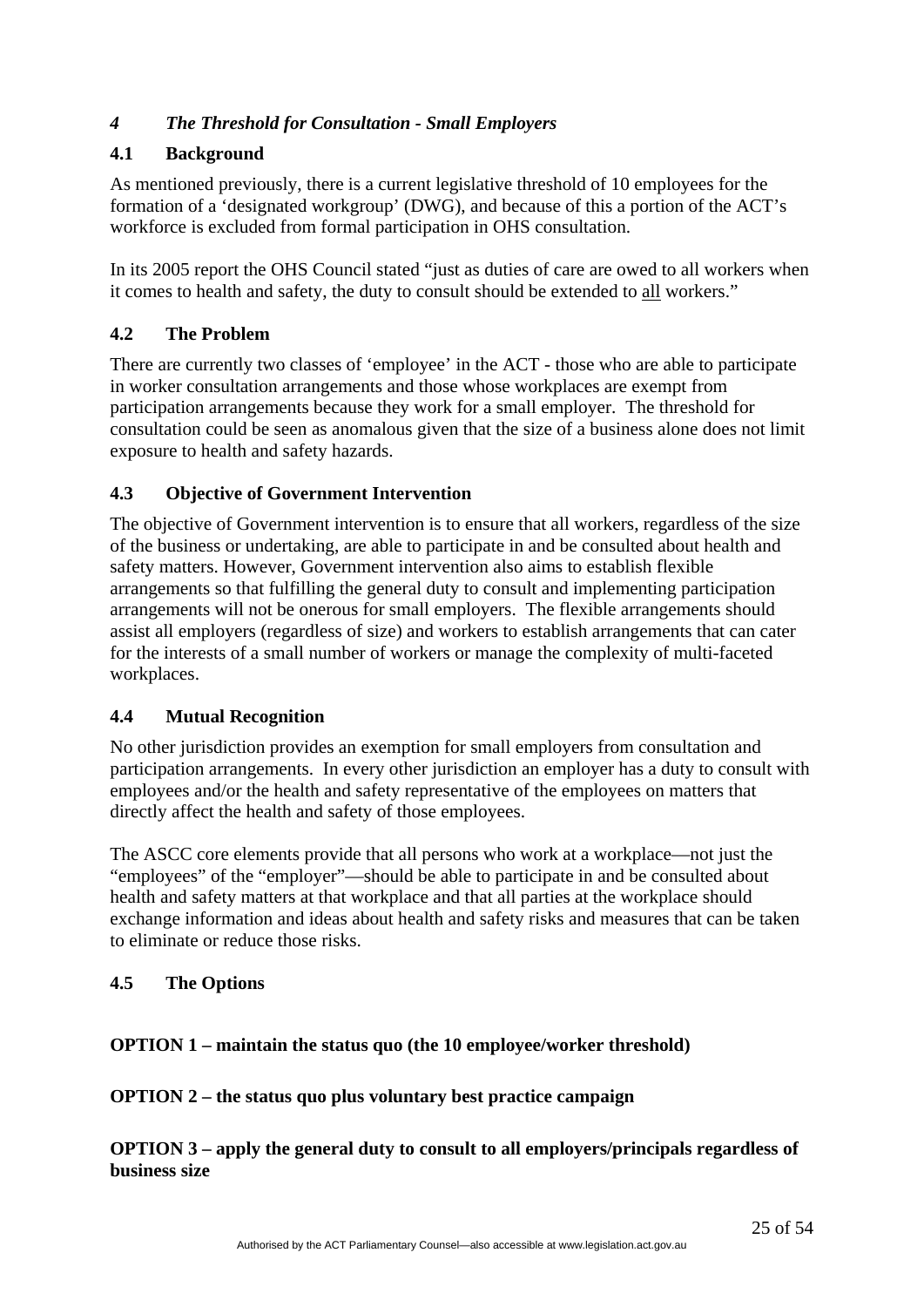#### **4.6 Impact Analysis**

# **OPTION 1 – MAINTAIN THE STATUS QUO**

Under this option the application of any consultation arrangements would be limited to undertakings with 10 or more employees (or workers).

|                 | <b>ADVANTAGES</b>                                                                                               | <b>DISADVANTAGES</b>                                                                                                                         |
|-----------------|-----------------------------------------------------------------------------------------------------------------|----------------------------------------------------------------------------------------------------------------------------------------------|
| <b>Business</b> | · minimal new requirements<br>• some small businesses may already<br>engage employees in consultation as        | lost potential to reduce injuries as not<br>all workers are engaged in<br>consultation                                                       |
|                 | part of best practice management and<br>to fulfil other OHS duties                                              | lost opportunities for innovative safety<br>improvements                                                                                     |
|                 |                                                                                                                 | discrimination against workers in<br>small workplaces                                                                                        |
|                 |                                                                                                                 | overly prescriptive consultation<br>requirements stifle business<br>innovation                                                               |
|                 |                                                                                                                 | "continuing lack of clarity over<br>application of legislation                                                                               |
| Workers         | <b>•</b> employees in larger businesses<br>continue to reap current consultation<br>benefits i.e. HSRs and HSCs | • no requirement for workers in small<br>businesses to be consulted<br>meaningfully about workplace safety<br>issues                         |
|                 |                                                                                                                 | • no requirement for workers in small<br>businesses to have the opportunity to<br>influence the direction of health and<br>safety management |
|                 |                                                                                                                 | • no requirement for workers in small<br>businesses to have the opportunity to<br>be represented                                             |
| Government      | limited implementation costs                                                                                    | does not achieve mutual recognition<br>with some jurisdictions                                                                               |
|                 |                                                                                                                 | does not achieve mutual recognition<br>with the draft work of the ASCC                                                                       |
|                 |                                                                                                                 | government retains a reactive<br>enforcement role in OHS<br>investigation rather that a proactive<br>prevention role                         |
|                 |                                                                                                                 | · possible adverse comment from the<br><b>OHS</b> Council                                                                                    |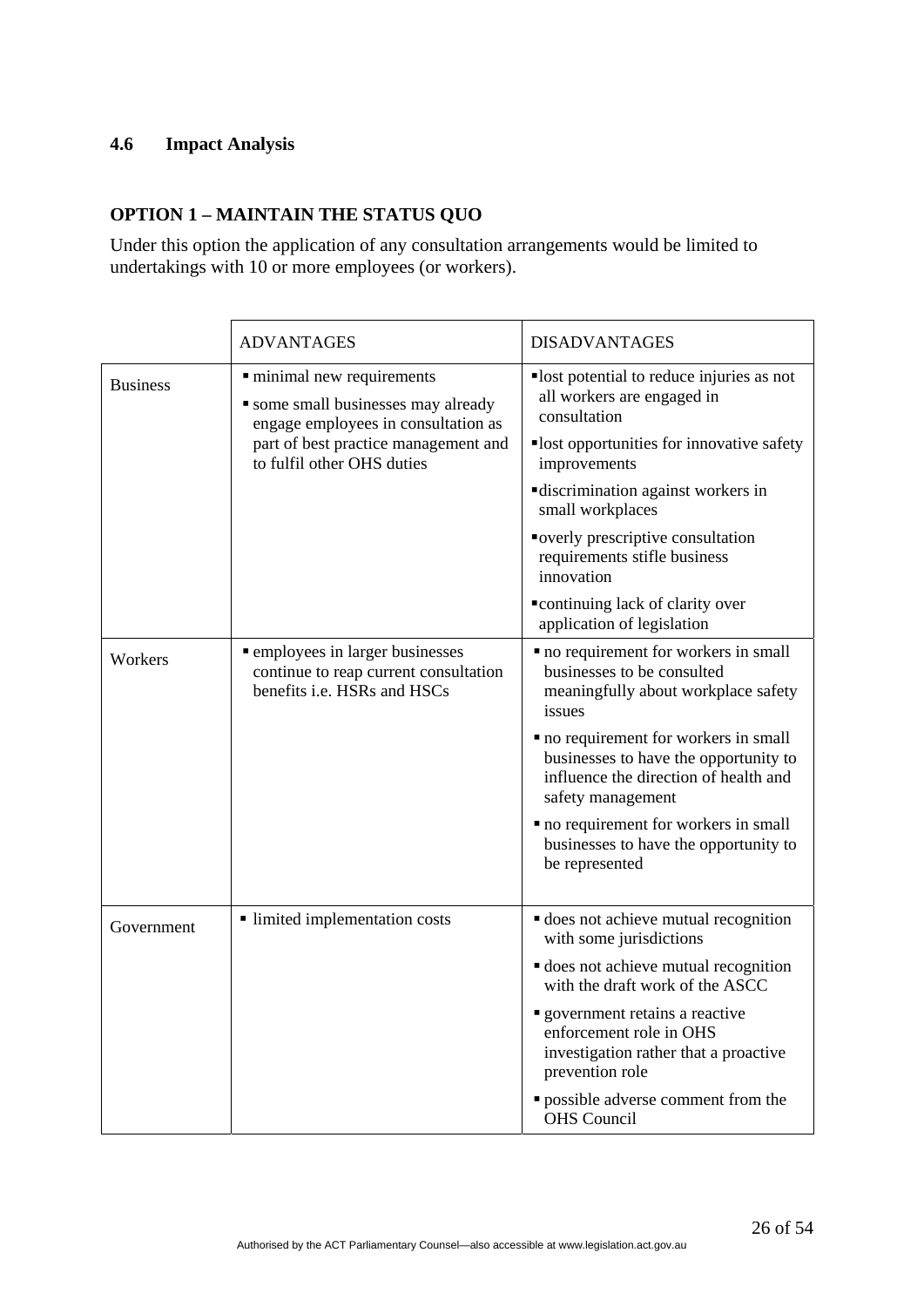# **OPTION 2 – THE STATUS QUO PLUS EDUCATION CAMPAIGN**

Again, under this option the application of the consultation arrangements would continue to be limited to an undertaking with 10 or more employees/workers. However an extensive education and awareness campaign would be conducted to ensure employers of small businesses, although exempt, are aware and understand the benefits of worker consultation arrangements. The Office of Regulatory Services could conduct the education and awareness raising campaign. The campaign could focus on the benefits of engaging in worker consultation and worker participation.

|                                                                                                                                                                                                 | <b>ADVANTAGES</b>                                                                                                                                                                                                                       | <b>DISADVANTAGES</b>                                                                                                                                                                                                                                                                                                                                                                                                                                       |
|-------------------------------------------------------------------------------------------------------------------------------------------------------------------------------------------------|-----------------------------------------------------------------------------------------------------------------------------------------------------------------------------------------------------------------------------------------|------------------------------------------------------------------------------------------------------------------------------------------------------------------------------------------------------------------------------------------------------------------------------------------------------------------------------------------------------------------------------------------------------------------------------------------------------------|
| <b>Business</b>                                                                                                                                                                                 | no new requirements<br>$\blacksquare$<br>some exempt businesses may<br>٠<br>voluntarily introduce worker<br>consultation and participation<br>arrangements and reap advantages<br>such as fewer accidents and<br>increased productivity | • for those businesses voluntarily<br>implementing consultation there will<br>be an upfront cost of involving<br>workers in resource and productivity<br>terms<br>• if not taken up voluntarily, lost<br>potential to reduce injuries as not all<br>workers are engaged in consultation<br>some small businesses will not<br>engage in worker consultation<br>if not taken up voluntarily lost<br>٠<br>opportunities for innovative safety<br>improvements |
|                                                                                                                                                                                                 |                                                                                                                                                                                                                                         | if not taken up voluntarily continued<br>٠<br>discrimination against workers in<br>small workplaces                                                                                                                                                                                                                                                                                                                                                        |
| Workers                                                                                                                                                                                         | may be increased meaningful<br>consultation about workplace safety<br>issues and reap associated safety<br>benefits                                                                                                                     | if not taken up voluntarily, some<br>٠<br>workers in small businesses would<br>not be consulted meaningfully about<br>workplace safety issues                                                                                                                                                                                                                                                                                                              |
| some workers in small business<br>may have the opportunity to<br>influence the direction of health and<br>safety management<br>some workers in small business<br>may be afforded representation | if not taken up voluntarily, some<br>٠<br>workers in small businesses would<br>not have the opportunity to<br>influence the direction of health and<br>safety management                                                                |                                                                                                                                                                                                                                                                                                                                                                                                                                                            |
|                                                                                                                                                                                                 |                                                                                                                                                                                                                                         | if not taken up voluntarily, some<br>٠<br>workers in small businesses would<br>not be able to access representation                                                                                                                                                                                                                                                                                                                                        |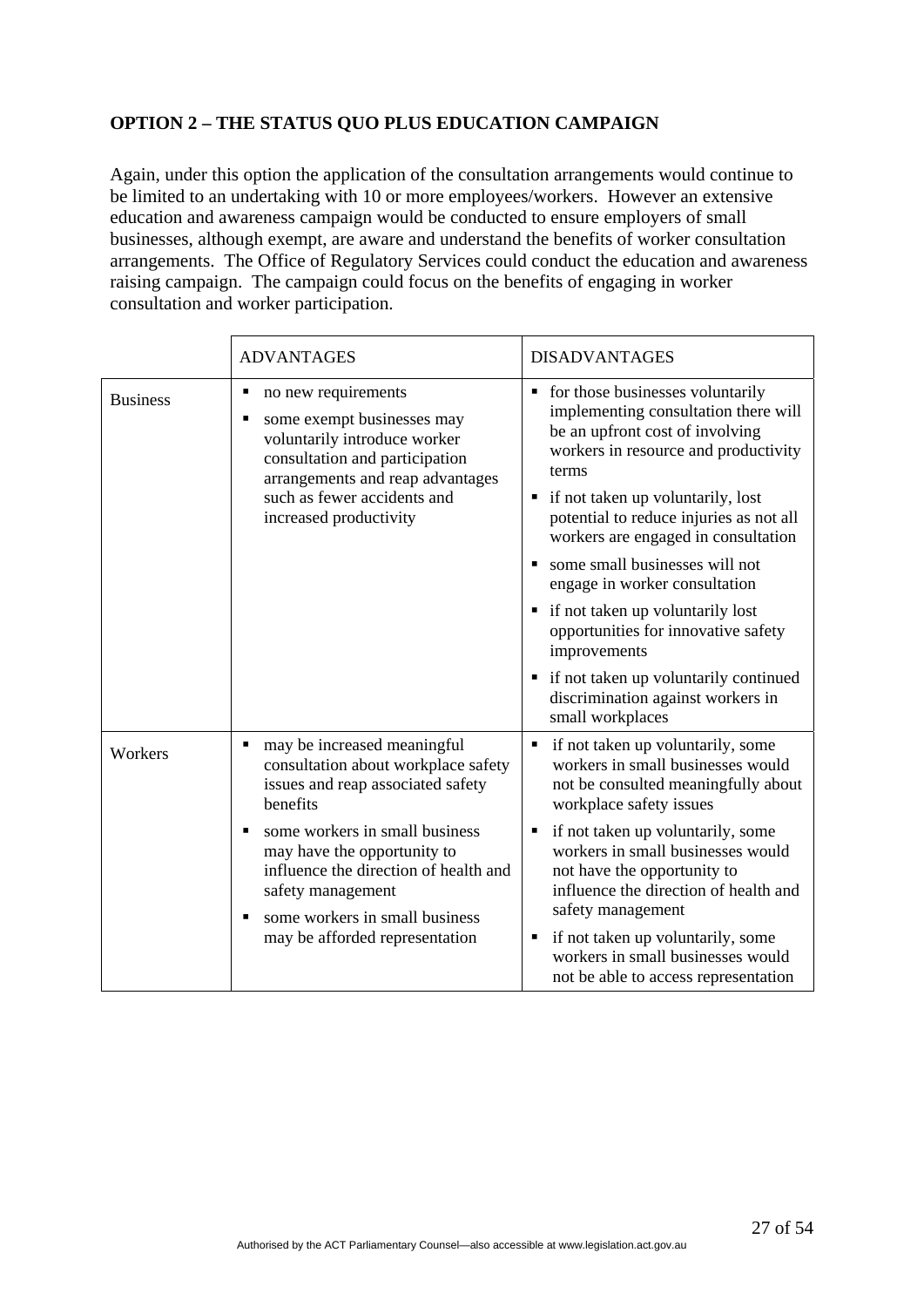|            | <b>ADVANTAGES</b>                                                                                                                                                                     | <b>DISADVANTAGES</b>                                                                                                                                                                                                                                                                                                                                                                                                                         |
|------------|---------------------------------------------------------------------------------------------------------------------------------------------------------------------------------------|----------------------------------------------------------------------------------------------------------------------------------------------------------------------------------------------------------------------------------------------------------------------------------------------------------------------------------------------------------------------------------------------------------------------------------------------|
| Government | a proactive approach to the<br>reduction of workplace illness,<br>injuries and deaths<br>if voluntarily adopted by small<br>business, a reduction in complaints<br>and investigations | • no enforcement mechanism to ensure<br>compliance by small business<br>• appreciable implementation costs for<br>education campaign which would<br>need to be ongoing in order to ensure<br>awareness is maintained<br>• does not achieve mutual recognition<br>with the majority of jurisdictions<br>• does not achieve mutual recognition<br>with the draft work of the ASCC<br>• possible adverse comment from the<br><b>OHS</b> Council |

# **OPTION 3 – APPLY THE GENERAL DUTY TO CONSULT TO ALL WORKERS REGARDLESS OF BUSINESS SIZE**

Under this option the application of the general duty to consult and arrangements for consultation would apply to all workplaces regardless of size.

|                 | <b>ADVANTAGES</b>                                                                                                                                                                              | <b>DISADVANTAGES</b>                                                                                                                                                                             |
|-----------------|------------------------------------------------------------------------------------------------------------------------------------------------------------------------------------------------|--------------------------------------------------------------------------------------------------------------------------------------------------------------------------------------------------|
| <b>Business</b> | potential to reduce injuries in all<br>٠<br>businesses which could positively<br>impact workers compensation<br>premiums, productivity and their<br>attractiveness as an employer of<br>choice | • increased compliance requirements<br>under the new legislation – although<br>these will be minimal for small<br>business in terms of increased<br>flexibility (see discussion at Section<br>2) |
|                 | no change for larger businesses that<br>have already introduced consultation<br>and participatory mechanisms                                                                                   | penalties for non-compliance<br>small businesses can no longer<br>choose not to consult                                                                                                          |
|                 | development of a positive health and<br>safety culture across all business                                                                                                                     |                                                                                                                                                                                                  |
|                 | assists all businesses to meet the<br>٠<br>objectives and duties of work safety<br>legislation                                                                                                 |                                                                                                                                                                                                  |
| Workers         | all workers may be engaged in<br>٠<br>workplace participation                                                                                                                                  | some workers do not want to be<br>involved in consultation                                                                                                                                       |
|                 | all workers may be represented<br>٠                                                                                                                                                            |                                                                                                                                                                                                  |
|                 | potential to reduce injuries among<br>all workers                                                                                                                                              |                                                                                                                                                                                                  |
|                 | avenue to discuss OHS issues<br>п                                                                                                                                                              |                                                                                                                                                                                                  |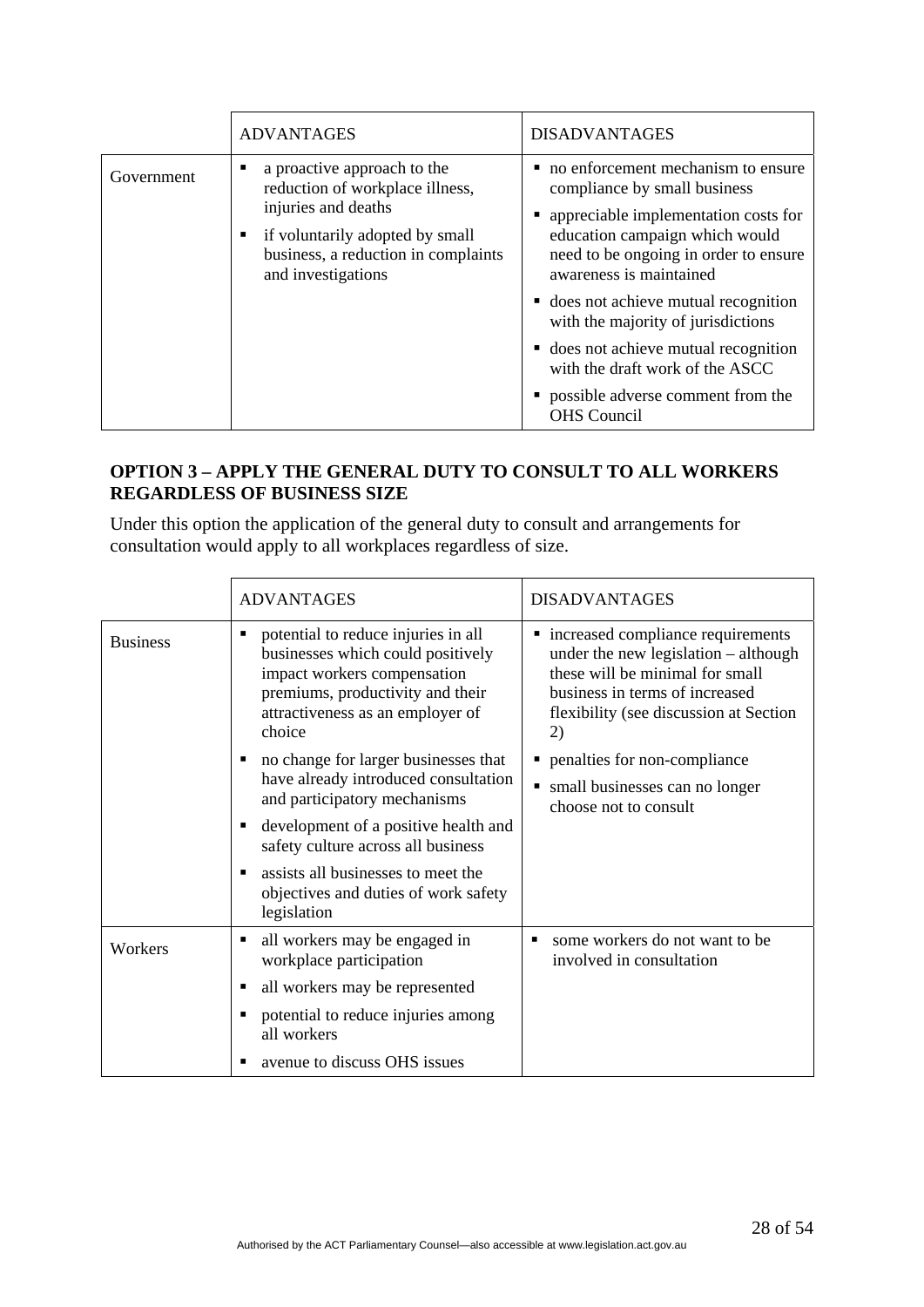|            | <b>ADVANTAGES</b>                                                                                                                                                      | <b>DISADVANTAGES</b>                                                                                                                                      |
|------------|------------------------------------------------------------------------------------------------------------------------------------------------------------------------|-----------------------------------------------------------------------------------------------------------------------------------------------------------|
| Government | provides enforcement mechanism to<br>ensure all businesses are required to<br>consult e.g. sanctions available to<br>ensure compliance with general<br>duty to consult | appreciable implementation costs for<br>regulatory preparedness, including<br>associated education campaign to<br>encourage small business<br>compliance. |
|            | potential to improve the Territory's<br>private sector OHS performance<br>mutual recognition with<br>jurisdictions and the ASCC                                        |                                                                                                                                                           |
|            |                                                                                                                                                                        |                                                                                                                                                           |

#### **4.7 Conclusions and Recommended Option**

**4.8**

| <b>PREFERRED OPTION:   Option 3 - APPLY THE GENERAL DUTY TO CONSULT</b> |  |
|-------------------------------------------------------------------------|--|
| <b>TO ALL WORKERS REGARDLESS OF BUSINESS SIZE</b>                       |  |

Option 3 is preferred over the other options because it creates a foundation upon which a genuine partnership between employers/principals and workers, for managing health and safety risks, can be established. The proposed legislation would not discriminate on the basis of business size. The rights to representation and worker consultation would (and should) apply to all workers.

Expressing clearly the general duty to consult and removing the size exemption provides a clear statement of the requirement to consult (note that the introduction of flexible consultation mechanisms would minimise any burden on business, particularly small business). It should be noted with the proposal for more flexibility in the worker arrangements (see Section 2), the continuing exclusion of businesses on the basis of size is less justifiable.

If small business, at the moment, does not consult, despite the employer obligations mentioned above, there may be costs involved. However, rather than the previously mandated costs, there will be choice as to what the OHS 'dollar' is spent on. For those who have developed simple consultative arrangements suitable for the workplace, these can continue.

Businesses that currently have consultation and participation arrangements in place would most likely already be complying with the general duty to consult. However, with the removal of the prescriptive participation arrangements these businesses will be able to review their systems and in collaboration with workers, implement arrangements that suit their individual needs.

All workers have a right to work in places where risks to their health and safety are properly controlled. Workers who contribute to health and safety at work are safer and healthier than those who do not. Worker consultation is a means to an end. There is no one, definitively best system for worker involvement. Every work place is different and it is important that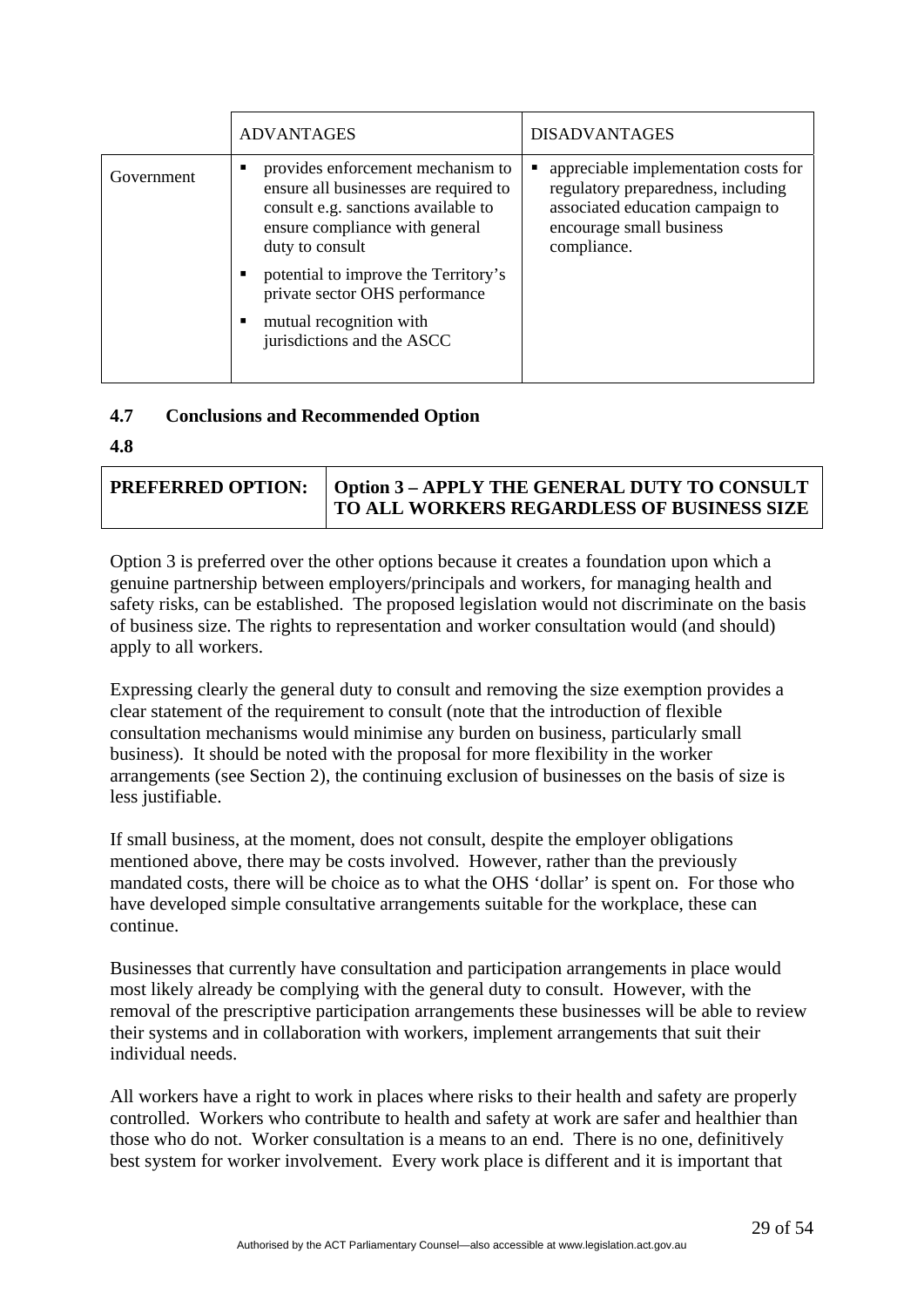<span id="page-29-0"></span>managers and workers develop a best fit for their own organisations. Involving workers improves health and safety performance, which increases productivity and reduces costs.

The OHS Council endorsed the preferred option through its 2005 report. The ASCC has also adopted these principles of worker consultation and representation in its core elements.

# **4.8 Implementation**

See discussion at *G. Implementation* (above).

# *5. Broadened Health and Safety Representative Eligibility*

# **5.1 Background**

Health and Safety Representatives (HSRs) play an important role in work safety. The main role of an HSR is to ensure that the views of workers are effectively reflected to the employer before decisions on health and safety matters are taken. The research at Attachment B reveals that those workplaces with some form of HSR incur fewer injuries.

# **5.2 The Problem**

Employers and workers should be able to negotiate appropriate consultation and participation mechanisms that best serve their organisation – this may include an HSR. Workers in small businesses may not have the same access to representation due to availability (the pool of people maybe too small), time and general economies of scale when compared to workers in larger organisations. In some organisations workers, for various reasons, are unwilling to take on an HSR role, but still want to be represented in relation to OHS issues.

# **5.3 Objective of Government Intervention**

Given that HSRs enhance workplace safety, the objective of government intervention is to allow workers maximum choice for representation. It is proposed to broaden HSR eligibility to include not just workers, but any suitably qualified person that workers believe will represent their interests (and employers agree to). This will provide a level of flexibility to facilitate the option of 'roving HSRs' and to provide avenues for workers in small businesses to be represented and consulted. This broadened eligibility would only ever apply where a relevant worker is not available to take on the role.

It will also provide a mechanism for different workplaces to share the costs of representation and develop innovative ways of providing representation. Under this proposal it is possible that workers could elect a suitably qualified union representative or OHS consultant, as an HSR (for example).

# **5.4 Mutual Recognition**

No other jurisdiction has implemented broadened HSR eligibility.

# **5.5 The Options**

# **OPTION 1 – maintain the status quo (i.e only workers would be eligible)**

# **OPTION 2 – expand the eligibility of health and safety representatives**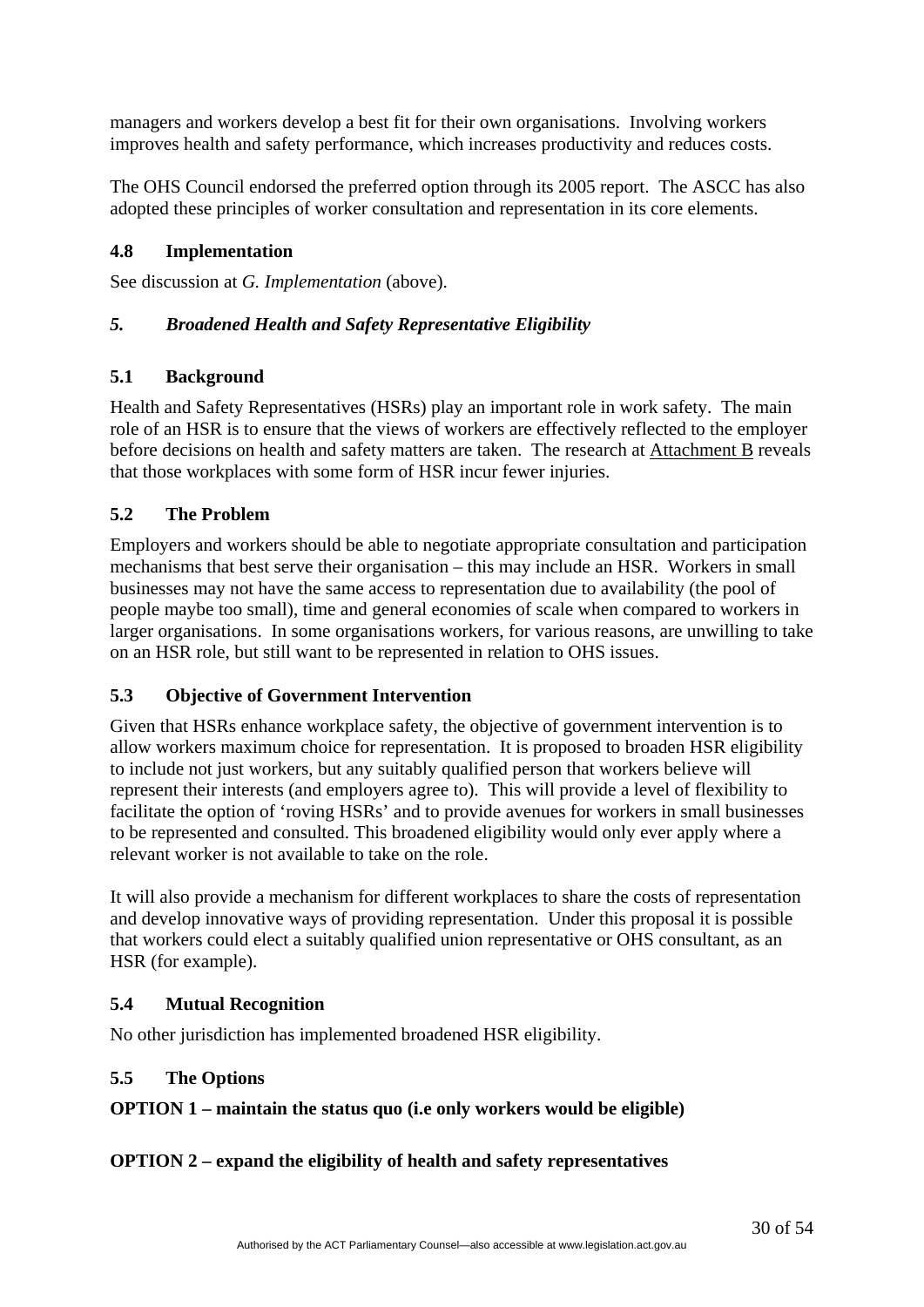# **5.6 Impact Analysis**

# **OPTION 1 – MAINTAIN THE STATUS QUO**

Under this option only workers would be eligible to be elected as HSRs.

|                 | <b>ADVANTAGES</b>                                                                                                                                                    | <b>DISADVANTAGES</b>                                                                                                                                                                                                                                                                  |
|-----------------|----------------------------------------------------------------------------------------------------------------------------------------------------------------------|---------------------------------------------------------------------------------------------------------------------------------------------------------------------------------------------------------------------------------------------------------------------------------------|
| <b>Business</b> | • no new requirements                                                                                                                                                | no flexibility for innovation and cost<br>٠<br>sharing<br>overly prescriptive consultation<br>п<br>requirements stifle business<br>innovation<br>cost imposition on small business<br>who haven't previously elected<br><b>HSRs</b>                                                   |
| Workers         | • no new requirements                                                                                                                                                | some workers in small businesses<br>may not have the opportunity or skill<br>to represent themselves due to staff<br>numbers<br>• some workers will remain<br>unrepresented due to unwillingness to<br>take on the role eg fear of retribution<br>or lack of availability or interest |
| Government      | • no implementation costs<br>• achieves mutual recognition with the<br>majority of jurisdictions<br>• achieves mutual recognition with the<br>draft work of the ASCC | <b>doesn't</b> provide options for all<br>workers to be represented and reap<br>the subsequent safety benefits                                                                                                                                                                        |

# **OPTION 2 – EXPAND THE ELIGIBILITY OF HSRS**

Under this option, where no worker is available to become a health and safety representative, workers could elect an HSR from:

- $\blacksquare$  the workers in the established consultation unit (similar to a DWG); or
- suitably qualified union representatives; or
- another suitably qualified person that the workers believe will represent their interests in relation to OHS to the employer.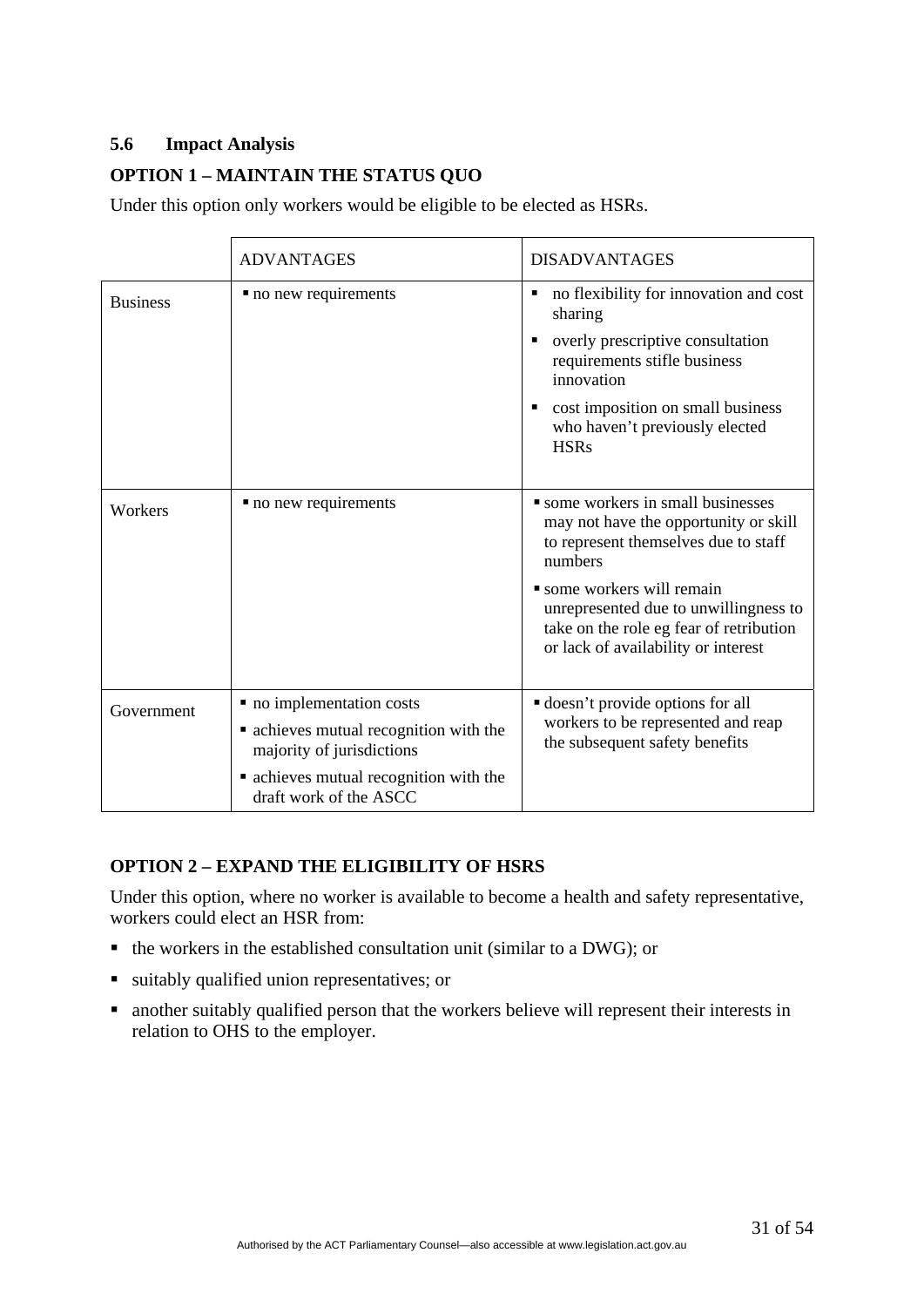|                 | <b>ADVANTAGES</b>                                                                                                            | <b>DISADVANTAGES</b>                                                          |
|-----------------|------------------------------------------------------------------------------------------------------------------------------|-------------------------------------------------------------------------------|
| <b>Business</b> | provides flexibility for innovation<br>and cost sharing                                                                      | flexibility means that businesses can<br>Ξ<br>not just follow a set procedure |
|                 | possible for all workers to be<br>represented and provide important<br>feedback to management on safety<br>issues            |                                                                               |
|                 | provides alternatives for meeting<br>consultation requirements,<br>particularly if workers are<br>disengaged from the issues |                                                                               |
| Workers         | provides avenues for all workers to<br>٠<br>be represented and therefore reap<br>safety benefits                             | External representation may<br>Е<br>undermine workers interests               |
|                 | provides alternative representation<br>in an adversarial consultation<br>atmosphere                                          |                                                                               |
|                 | provides expert representation for<br>high risk industries                                                                   |                                                                               |
| Government      | provides greater possibilities for<br>representation and therefore the<br>reduction of workplace illness,<br>injuries        | • costs for guidance material on new<br>arrangements                          |

# **5.7 Conclusions and Recommended Option**

**PREFERRED OPTION: OPTION 2 – EXPAND THE ELIGIBILITY OF HSRS** 

Options 2 is preferred over Option 1 as it increases flexibility for businesses to establish consultation arrangements that suit their needs and provides maximum representation options for workers.

Option 2 would:

- 1. facilitate the use of roving HSRs;
- 2. provide avenues for all workers to be represented;
- 3. facilitate innovation and cost sharing among businesses, big or small;
- 4. enable workers in high risk industries to be represented by experts; and
- 5. enable workers who fear recrimination to be represented.

#### **5.8 Implementation**

See discussion at *G. Implementation* (above).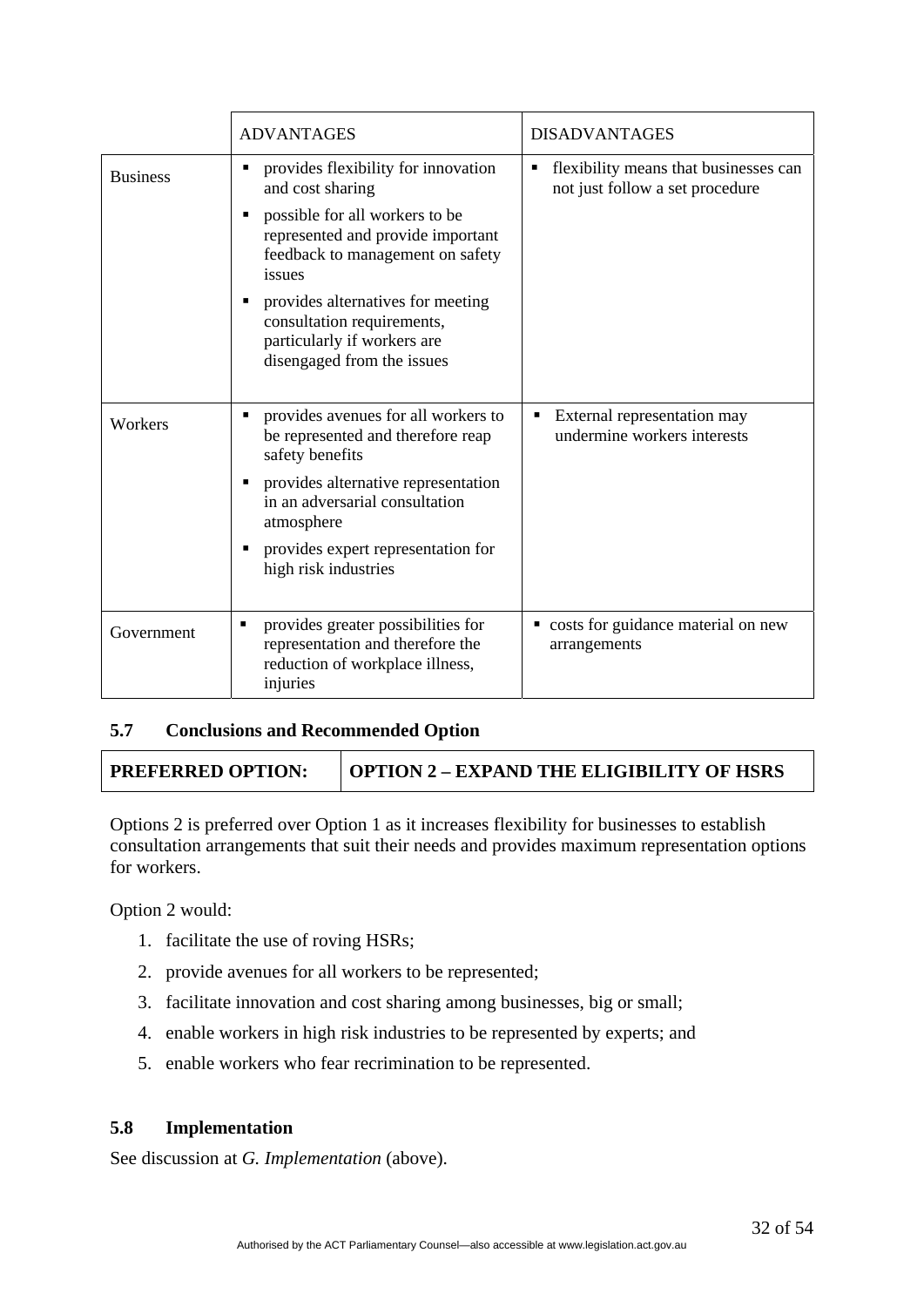# <span id="page-32-0"></span>*6 Union Representation*

# **6.1 Background**

The 1995 Industry Commission 'Work, Health and Safety' report stated, "the full participation of an informed workforce is fundamental – employees usually know most about how to manage better the risks in their own work. The trade union movement has shown that its cooperation in this process can enhance OHS outcomes."

The Act currently provides for the involvement of unions in a variety of contexts, including: consultation in relation to the development of an OHS policy where there is no health and safety committee; consultation on the establishment of a designated workgroup; notification of health and safety representatives; the ability to apply for disqualification of an HSR; and, along with employer organisations, the exercise of right-of-entry powers.

Unions have a role in supporting HSRs and OHS Committees, and in promoting their importance in achieving good OHS outcomes in Territory workplaces. This role is shared with others, in particular, ORS, employers and their representative associations, and OHS professionals.

# **6.2 The Problem**

The current OHS provides a mandatory role for unions in certain circumstances. This is not in keeping with the flexible arrangements proposed under the new legislation and does not allow workers or employers to choose the support that best fits their workplace.

# **6.3 Objective of Government Intervention**

The objective of Government intervention is to acknowledge the legitimate role that various organisations including trade unions, have in supporting OHS in the workplace by allowing unions to participate generally in OHS discussions and outcomes as requested by workers.

Given the flexibility of the new consultation arrangements the potential involvement of a union will only be limited by the ability of the union to provide an innovative service that represents and promotes workers' interests in OHS.

# **6.4 Mutual Recognition**

Removing the mandatory requirements for union involvement in worker arrangements is consistent with other jurisdictions where workers may request union involvement. It is also consistent with the ASCC core elements to provide a form and manner of consultation that is "not specified in detail, so as to provide the flexibility needed to suit a wide variety of particular circumstances."

# **6.5 The Options**

# **OPTION 1 – maintain the status quo**

# **OPTION 2 – expand and support the non-mandatory role of unions.**

# **6.6 Impact Analysis**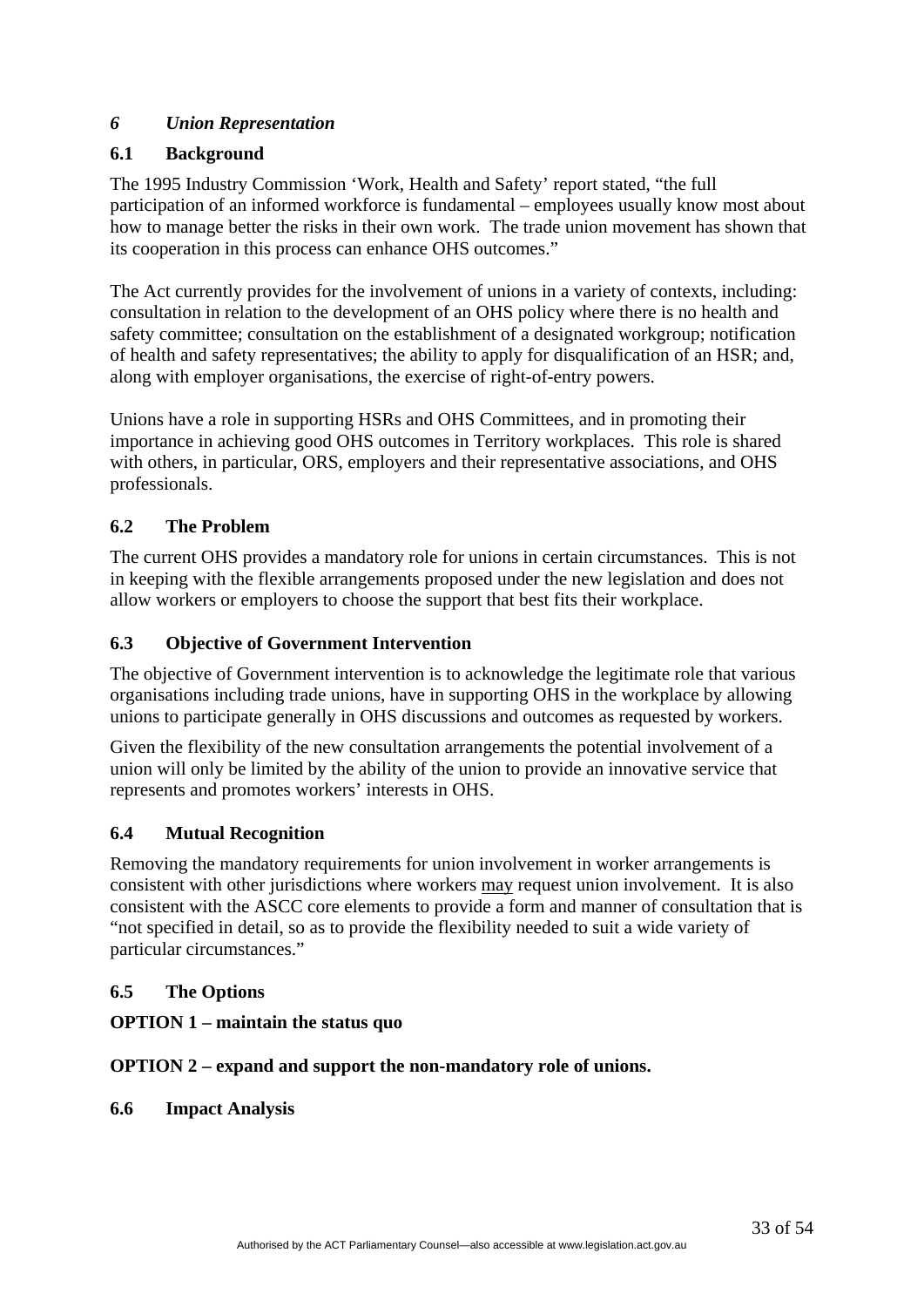# **OPTION 1 – MAINTAIN THE STATUS QUO**

Under this option unions would continue with a mandated role in worker arrangements.

|                 | <b>ADVANTAGES</b>                                                   | <b>DISADVANTAGES</b>                                                                                                                                      |
|-----------------|---------------------------------------------------------------------|-----------------------------------------------------------------------------------------------------------------------------------------------------------|
| <b>Business</b> | no new requirements                                                 | overly prescriptive consultation<br>п<br>requirements do not provide<br>flexibility and choice for business in<br>developing consultation<br>arrangements |
|                 |                                                                     | union involvement may not reflect<br>٠<br>union membership                                                                                                |
| Workers         | no new requirements                                                 | union involvement limited to certain<br>п<br>situations and arrangements                                                                                  |
|                 |                                                                     | doesn't reflect workers' union<br>٠<br>membership                                                                                                         |
|                 |                                                                     | a mandatory role doesn't provide<br>٠<br>choice for workers                                                                                               |
| Government      | no implementation costs                                             | does not achieve mutual recognition<br>٠<br>with some jurisdictions                                                                                       |
|                 |                                                                     | does not achieve mutual recognition<br>п<br>with the draft work of the ASCC                                                                               |
| Unions          | maintains mandatory involvement<br>regardless of membership numbers | does not provide a flexible role for<br>п<br>unions                                                                                                       |

# **OPTION 2 – EXPAND AND SUPPORT THE NON-MANDATORY ROLE OF UNIONS**

Under this option the unions' legitimate and important role would be acknowledged in legislation and workers provided with opportunities to request union involvement in the establishment and running of worker arrangements generally.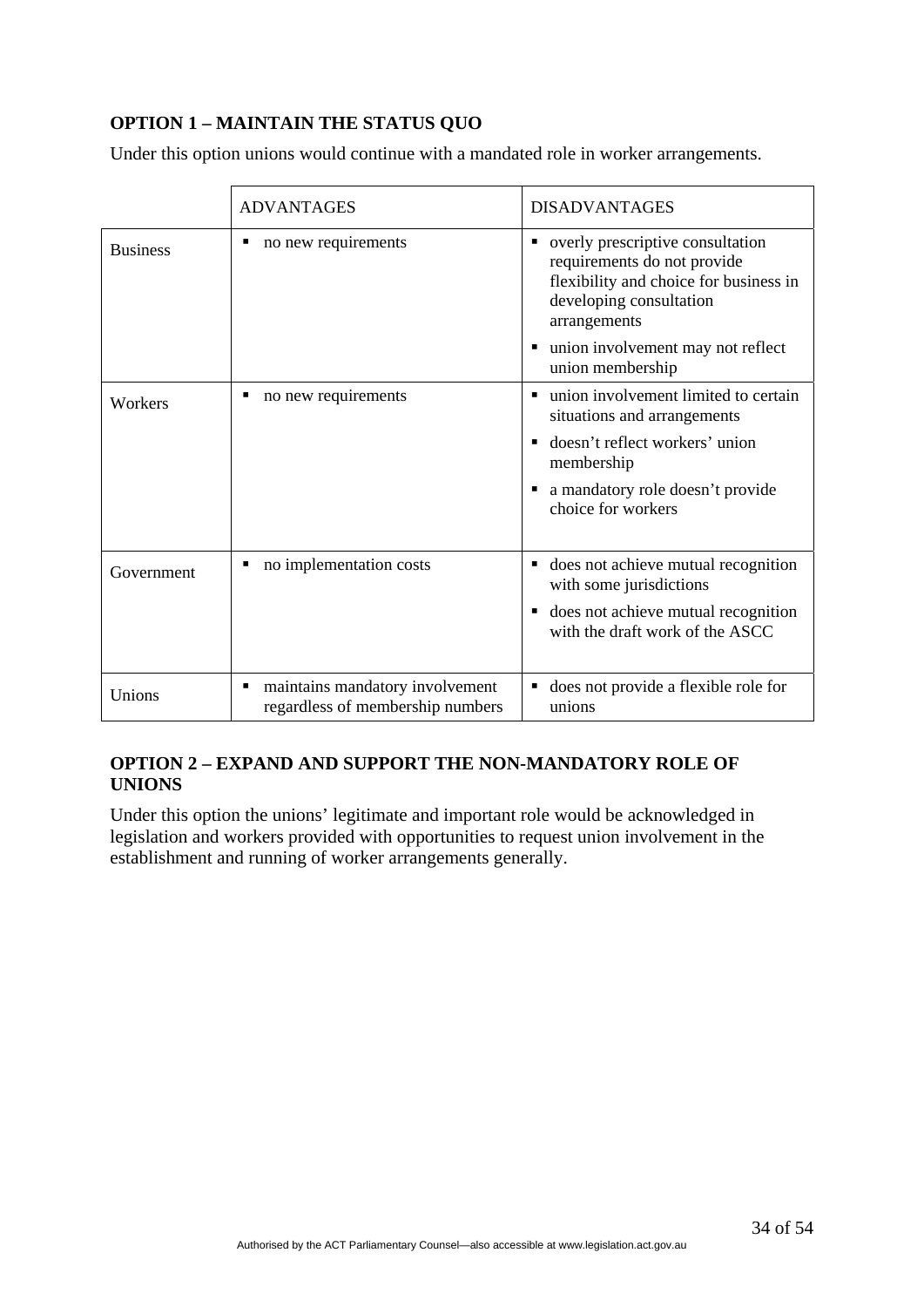|                 | <b>ADVANTAGES</b>                                                                                                                                                                                                                                                                                                                                                                                                                     | <b>DISADVANTAGES</b>                                                                                                                                                                                                                                     |
|-----------------|---------------------------------------------------------------------------------------------------------------------------------------------------------------------------------------------------------------------------------------------------------------------------------------------------------------------------------------------------------------------------------------------------------------------------------------|----------------------------------------------------------------------------------------------------------------------------------------------------------------------------------------------------------------------------------------------------------|
| <b>Business</b> | flexible union involvement may<br>provide for increased opportunities<br>for feedback and the potential to<br>reduce injuries which could<br>positively impact workers'<br>compensation premiums, and<br>productivity and business's<br>attractiveness as an employer of<br>choice<br>able to develop systems that best<br>serve individual business size and<br>environment<br>no longer an enforceable mandatory<br>role for unions | broadened union role at the request<br>٠<br>of workers may result in unnecessary<br>scrutiny of consultation<br>arrangements<br>costs to business to fulfil flexible<br>participation requirements and union<br>involvement at the request of<br>workers |
| Workers         | facilitates workers being engaged in<br>workplace participation<br>provides workers with a choice<br>п<br>about union involvement<br>provides workers with more avenues<br>for union involvement in worker<br>consultation<br>facilitates more workers being<br>represented<br>potential to reduce injuries among<br>all workers<br>avenue to discuss OHS issues                                                                      | no longer an enforceable mandatory<br>Е<br>role for unions, this may be<br>problematic in workplaces where<br>worker wants union representation<br>but employer/principal does not                                                                       |
| Government      | · in line with other jurisdictions' move<br>to flexible consultation arrangements<br>• achieves mutual recognition with the<br>majority of jurisdictions<br>• achieves mutual recognition with the<br>draft work of the ASCC                                                                                                                                                                                                          | • appreciable implementation costs for<br>regulatory preparedness, including<br>associated education campaign to<br>raise awareness of new union role                                                                                                    |
| Union           | • able to be involved in many aspects<br>of worker arrangements                                                                                                                                                                                                                                                                                                                                                                       | • cost of development and innovation<br>to meet the changing requirements of<br>worker consultation and workers<br>representation needs<br>• may not have the resources to meet<br>demand for support                                                    |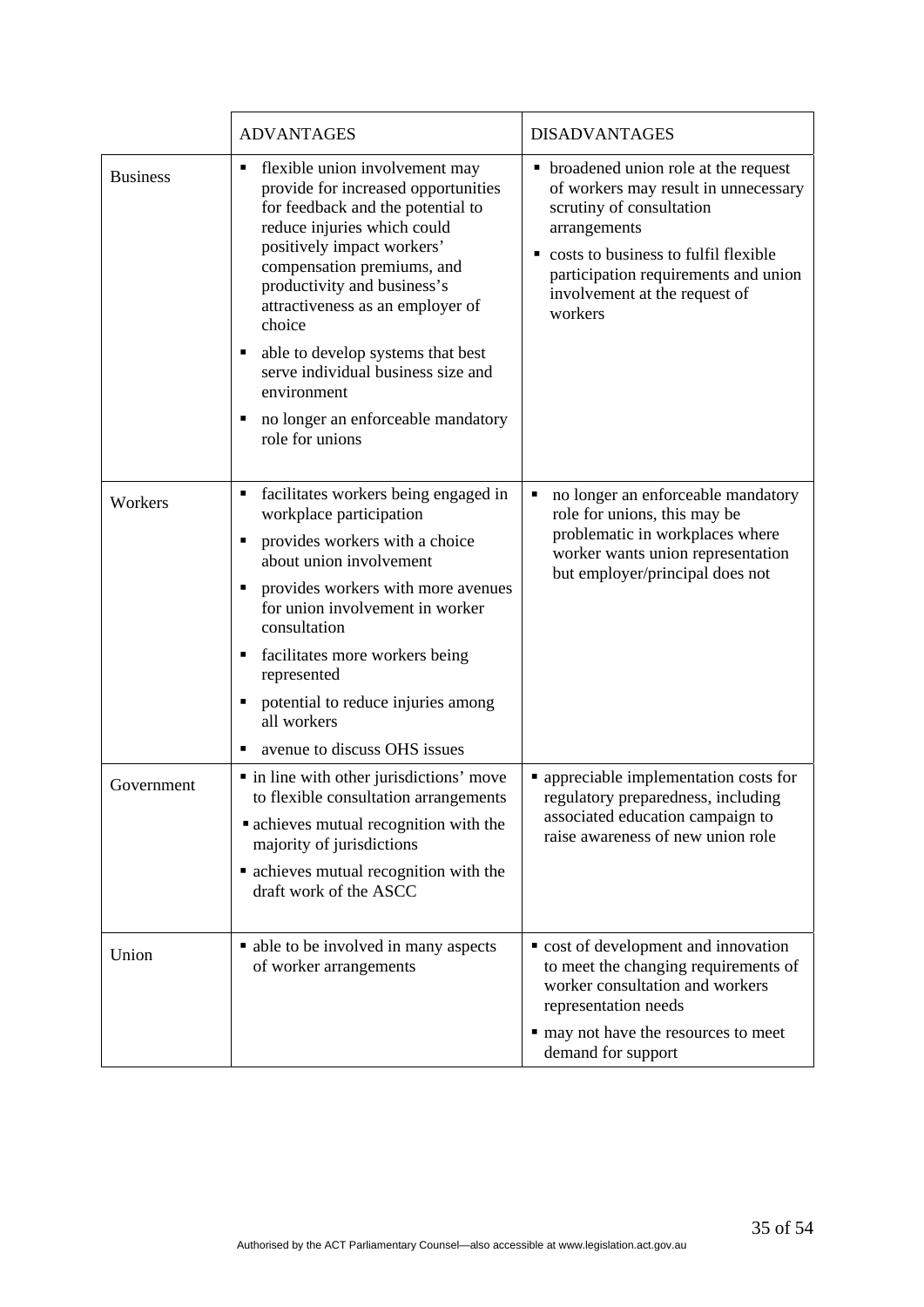#### **6.7 Conclusions and Recommended Option**

| <b>PREFERRED OPTION:</b> | OPTION 2 - EXPAND AND SUPPORT THE NON- |
|--------------------------|----------------------------------------|
|                          | MANDATORY ROLE OF UNIONS.              |

Option 2 is the preferred option because it offers flexibility for unions to provide support to all workplaces now and into the future regardless of the worker arrangements that are developed. This enables unions to be involved in many aspects of worker consultation at the request of workers rather than serving in a mandatory outdated role.

#### **6.8 Implementation**

See discussion at *G. Implementation* (above).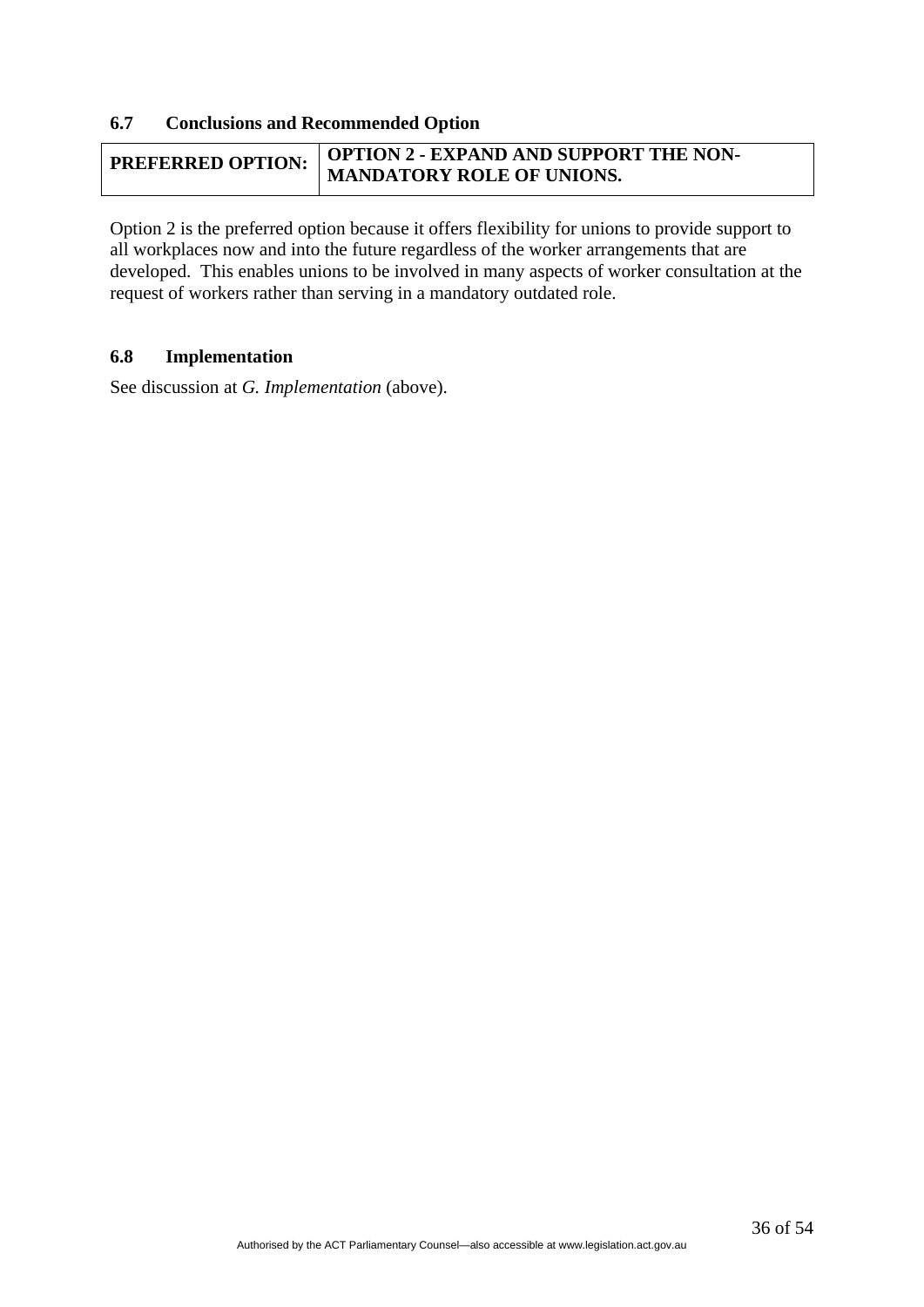#### **Attachment A**

#### **Cost-Benefit Analysis**

#### **New Work Safety Legislation – Worker Consultation – The Impact on Small Businesses in the ACT**

#### Background

On 2 July 2007, Cabinet agreed in-principle to the staged development of legislation to repeal the *Occupational Health and Safety Act 1989* and to provide a legislative framework for work safety in the Territory. The third of four stages specifically deals with worker consultation arrangements proposed in the new work safety legislation.

The key objectives of the new worker consultation arrangements are to:

- Provide a general duty on employers to **consult all workers** on matters that may affect their health and safety, **regardless of the number of workers**;
- Provide legislative guidance on what **meaningful consultation** is, when to consult and how to consult;
- Provide **choice and flexibility** on how consultation can occur, includes the use of traditional consultation tools including, health and safety committees (HSC); health and safety representative (HSR); and other methods such as direct consultation and external OH&S consultants;
- Provide that HSCs may be mandated in **'high risk'** industries where the work is hazardous and the establishment of a Committee will improve work safety.
- Under the proposed legislation, if the employer and employees cannot agree on the most appropriate form of consultation, the employer will have to adopt the preferred arrangement by the majority of employees.

The proposed legislation is flexible about how "meaningful consultation" may occur. The draft Work Safety Bill describes meaningful consultation as being achieved when employers consult with workers through sharing of information and giving workers a reasonable opportunity to contribute and express opinions on work safety issues.

As part of the Submission process Treasury officers were involved in assessing the regulatory impact of the proposed consultation changes to key stakeholders. As a result of the preliminary analysis, Treasury had concerns regarding the potential regulatory impact of the duty to consult on the thousands of small businesses in the ACT. As a result, when Cabinet considered the Submission, they requested that the Department of Treasury undertake a Cost-Benefit Analysis (CBA) on the impact on small business.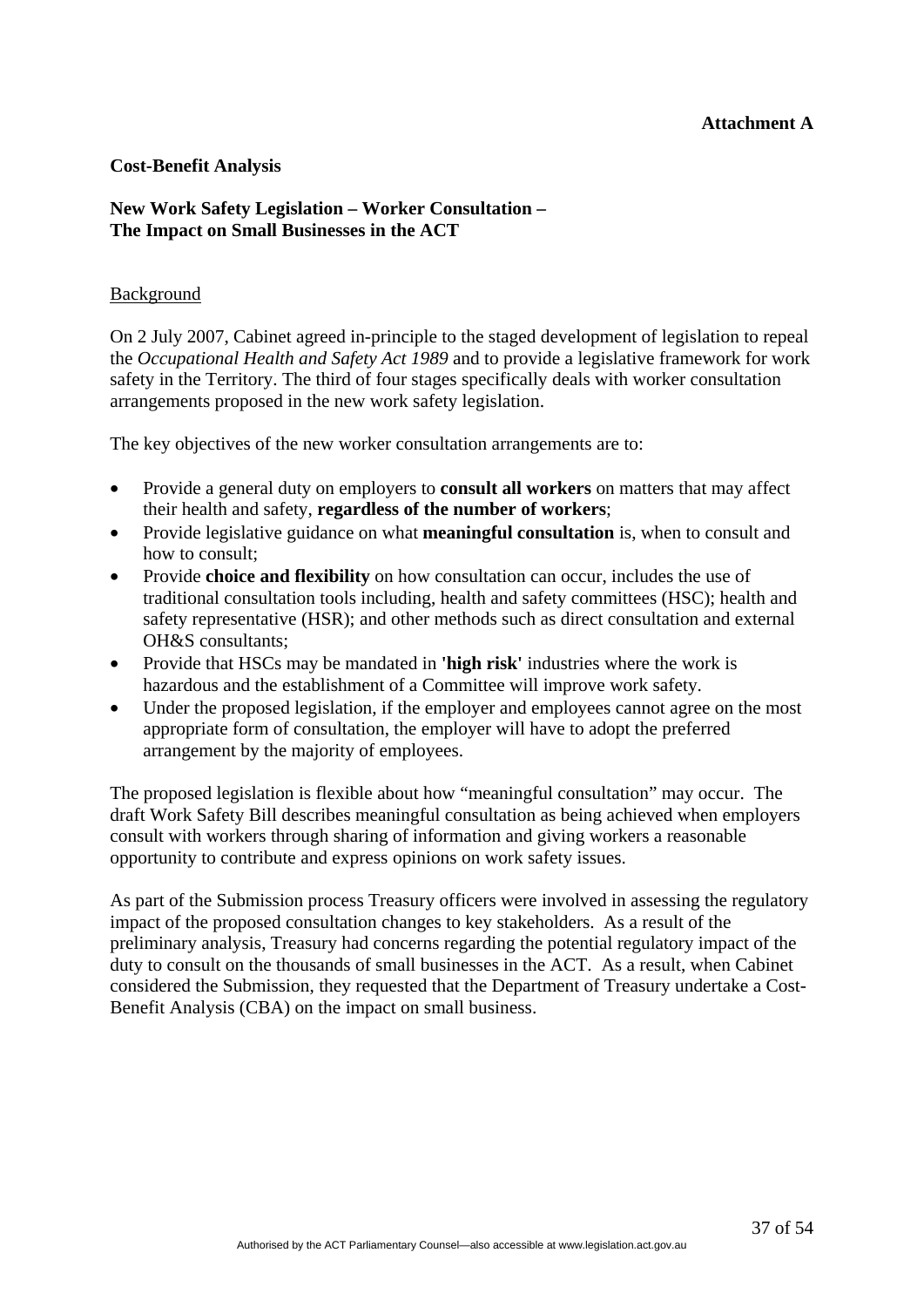# Analysis

Under the current legislation, businesses with less than 10 people are exempt from the requirement to directly consult with employees about their health and safety at work. Stage 3 of the new legislation proposes to make consultation compulsory for all businesses regardless of size and has provided a number of options for employers to consult with workers on health and safety issues.

Treasury conducted five cost-benefit analyses based on each consultation arrangement applicable to the level of risk by industry. The CBAs conducted include small businesses in:

- 1. 'High Risk' industries e.g. construction requires a HSR;
- 2. 'Medium/Low Risk' industries (all other industries excluding construction)
	- a. Direct consultation  $i$ ) face-to-face; and ii) written advice:
	- b. Internal HSR; or
	- c. External consultant.

Treasury applied the following key costs and benefits to the analysis in order to determine whether the proposed changes to legislation will benefit small businesses.

#### *Costs*

The main costs attributable to small business are mainly related to training for internal HSRs, costs of external consultants and lost productivity in terms of time required for consultation (see Note 1). These costs will vary considerably depending on what method is adopted and the current work practices of each individual small business. The actual cost to a small business to consult might be negligible if they already have consultation mechanisms in place such as regular all staff meetings or effective email communications systems. This is particularly effective in work settings where employees often work at external locations or different shifts.

#### *Benefits*

As a result of meaningful consultation with workers in relation to OHS matters, a number of wide-ranging benefits can be derived by employees and the ACT community as a whole. Such benefits include:

- Reduced compensation claims as a result of lower injury rates;
- Greater OHS education and awareness may lead to increased productivity and employee wellbeing from reduced injuries;
- OHS trained staff education and dissemination of OHS issues which in turn leads to increased productivity and employee wellbeing from reduced injuries;
- Reduced absenteeism (in terms of lost days from work) may be from a safer work environment and more educated workforce;
- Increased gross state product as a result of more productive and safe workplaces; and
- Change in work culture towards a more safety focused business may attract more employees to safer workplaces and reduce turnover.

There are a number of limitations that have restricted Treasury in obtaining quantifiable evidence for the purposes of this CBA. The two quantifiable benefits are reduced injury compensation claims and reduced absenteeism. It is important to note that these benefits will vary by the nature of the small business.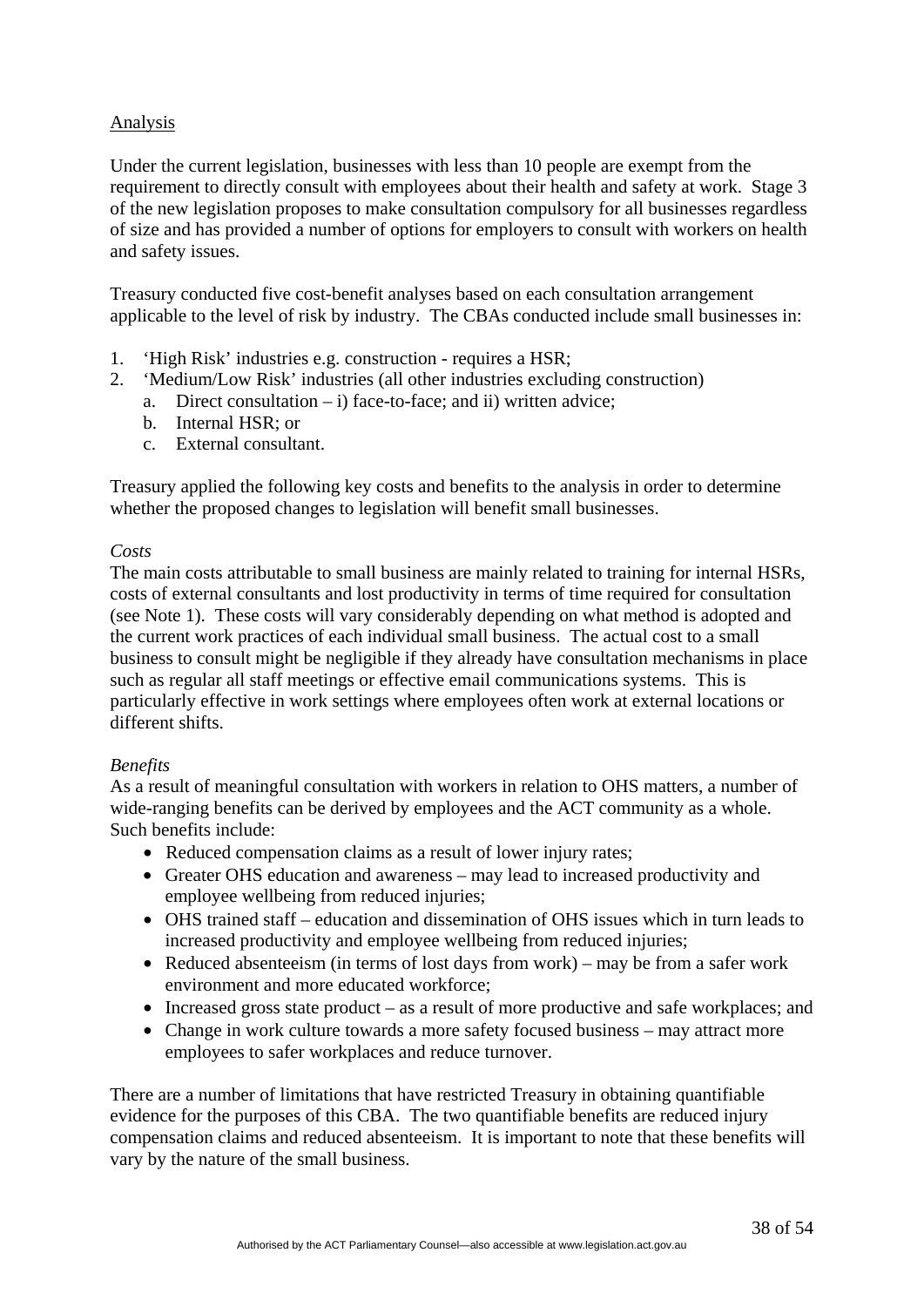#### *a) Reduced injury compensation claims*

Treasury has applied the benefit of reduced injury compensation claims from analysis conducted by the Victorian Government Regulatory Impact Statement on OH&S Worker Consultation (2007) and NSW Review of OH&S Legislation (2006). The Victorian analysis applied 10 per cent reduction in injuries as a result of the legislation changes (4 per cent in NSW). As this is non-specific to how consultation influences workplace injury rate, Treasury has distinguished between the rate of major and minor injuries and what proportion consultation may influence the incidence of such claims.

Treasury used 2006-07 NSW workers compensation statistics as a proxy for ACT Workcover data to estimate the proportion of minor and major workplace injuries. Across all industries in NSW 24 per cent of workplace injuries were major (e.g. falls, and hitting objects with part of body) and 76 per cent were minor (e.g. sprains and body stressing). For purposes of this analysis Treasury considers that the rate at which injuries are preventable depends on the workplace consultation arrangement. For example, a HSR would pass on greater information resulting in greater awareness of OH&S matter in the workplace.

For 'high' risk industries a HSR may be required. Treasury has assumed that a quarter (0.25 of 24 per cent) of all major injuries and three-quarters (0.75 of 76 per cent) of all minor injuries could be prevented by consultation. The potential for major workplace injuries are lower in 'medium to low' risk industries compared to 'high' risk industries, as such only 15 per cent of all injuries are considered as major. Treasury has applied a depreciating rate that major and minor injuries may be prevented, depending on the consultation option. For example, external consultation and internal HSR are given a 0.25 and 0.75 reduced injury claim rate, while for direct consultation (both written and oral) had lower reductions in claims, a tenth of major injuries and half of minor injuries.

The coverage and rate of small business injury claims are largely unknown because ACT Workcover data does not distinguish the data by business size. As a result industry advice was sought by Treasury, which indicates that only a third of small businesses claim any form of injury compensation.

#### *b) Absenteeism*

Treasury has adopted the general assumptions of the UK Health and Safety Commission (HSC) in regards to how consultation improves absenteeism in the workplace. The main assumption was that on average 3 days per employee are lost due to workplace injuries (minor in nature), and as a result of effective consultation, these days would be recovered in terms of reduced absenteeism. However, in most small businesses the cost of absenteeism could be minor given the nature of the business. Often small businesses require a mix of full-time, part-time and casual employees. As such the 3 days lost from absenteeism may be overstated and could be zero. Treasury's analysis reflects this by producing a range of possible net economic outcomes.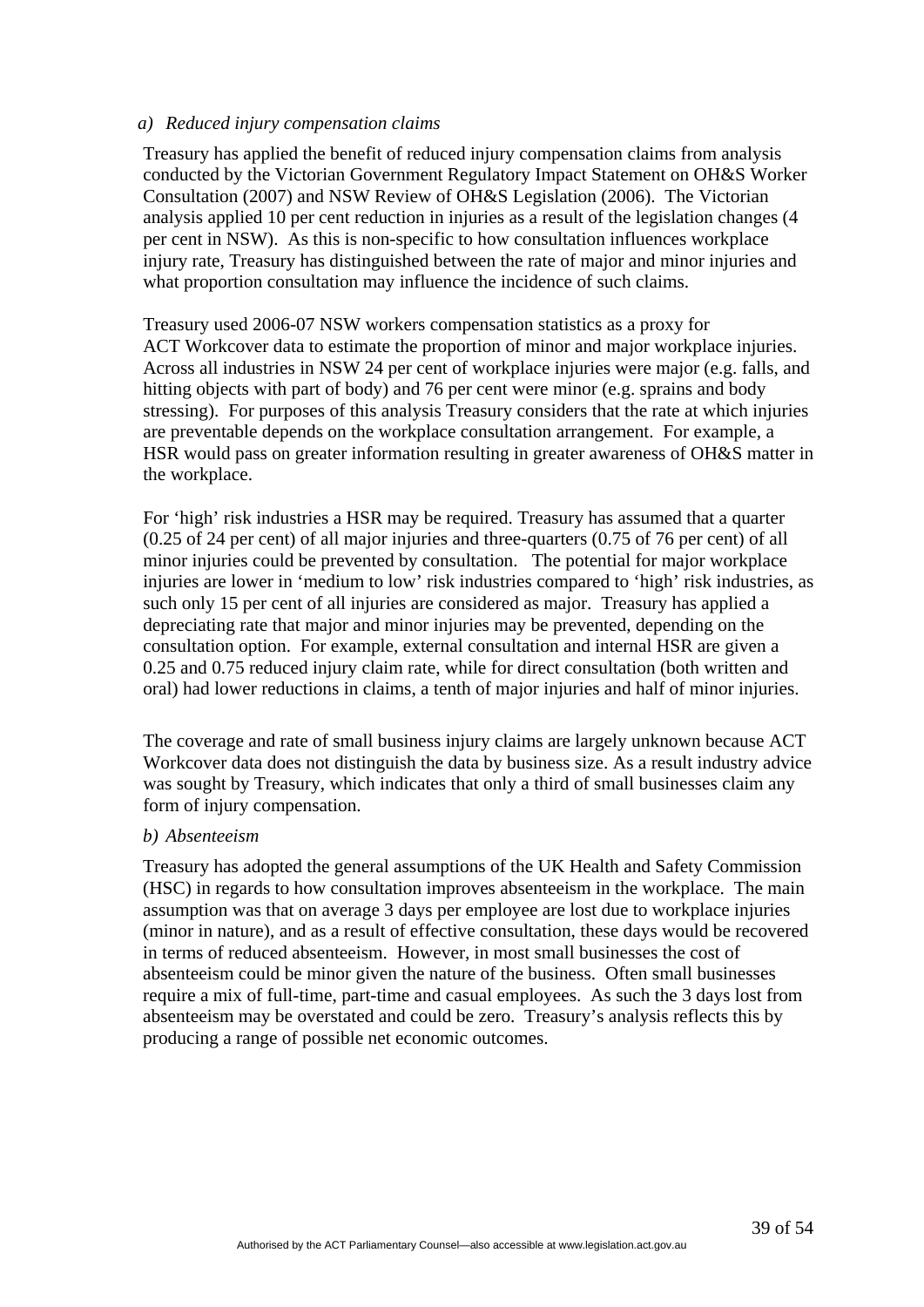#### Summary of Findings

Table 1 illustrates the economic costs and benefits of OH&S consultation to small businesses with an average of five employees for each consultation option and industry level of risk. Net present value (NPV) principles have been used to derive a range of the net economic outcome for each scenario over a 5-year period. The first year costs and benefits are also given to gauge the initial outcome from setting up the different consultation arrangements.

Depending on the nature of the business and which work consultation arrangement is chosen there can be a net economic benefit or a net economic cost to small businesses. Often small businesses have a mix of full-time, part-time and casual employees, as a result absenteeism may not be a business cost and therefore not accrue a benefit from introducing OH&S consultation to the workplace. To reflect this assumption Treasury has developed a range of what the net economic outcome could be given the relative costs and benefits.

Small businesses in a 'high risk' industry may experience a loss of \$1,770 (if they are largely made up of casual employees) to a benefit of \$1,501 in the first year of implementing the new work consultation arrangements. Over 5 years, the range varies between a loss of \$1,249 to a benefit of \$28,523.

For those small businesses in 'medium to low risk' industries the net economic outcome varies depending on the work consultation arrangement adopted and whether the majority of employees are casual.

If direct consultation – face-to-face is adopted, a small business could experience a net economic benefit of between \$425 and \$3,920 in the first year and between \$3,874 and \$35,694 over a five year period.

If direct consultation – written is chosen, a small business may experience a net economic benefit of between \$1,882 to \$5,377 in the first year and between \$17,132 and \$48,953 over five years.

A small business that elects to have an internal HSR could experience a net economic loss of \$546 to a net economic benefit of \$2,949 in the first year and a net economic benefit between \$10,498 and \$42,317 over five years.

In cases where a small business chooses to employee an external OH&S consultant a net economic loss of \$1,414 to a net economic benefit of \$2,081 may be experienced in the first year. Over five years the business may experience a net economic benefit between \$6,573 and \$38,393.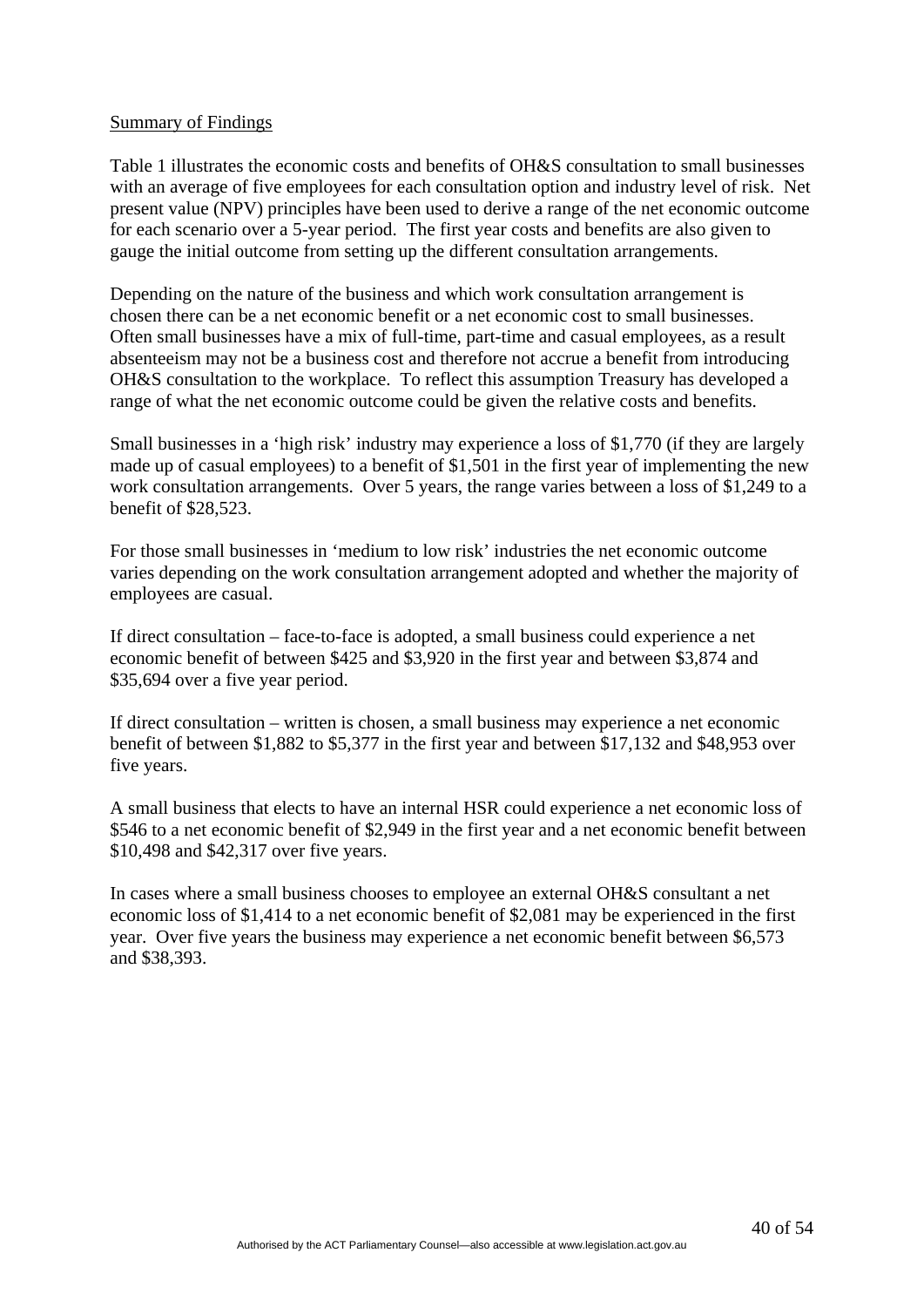|                                           | \$                     | \$                      |
|-------------------------------------------|------------------------|-------------------------|
|                                           | Year 1 NPV range       | 5-year NPV range        |
|                                           |                        |                         |
| 1. 'High risk' industry – mandatory HSR   |                        |                         |
| <b>Total Costs</b>                        | 5,592                  | 36,047                  |
| Total Benefits (dependent on absenteeism) | 3,822 to 7,092         | 34,798 to 64,570        |
| <b>Net Economic Outcome</b>               | $($1,770)$ to $$1,501$ | $($1,249)$ to $$28,523$ |
| 2. 'Medium/Low Risk' industry – direct    |                        |                         |
| consultation                              |                        |                         |
| i) Face-to-face                           |                        |                         |
| <b>Total Costs</b>                        | 1,748                  | 15,910                  |
| Total Benefits (dependent on absenteeism) | 2,173 to 5,668         | 19,784 to 51,605        |
| <b>Net Economic Outcome</b>               | \$425 to \$3,920       | \$3,874 to \$35,694     |
| ii) Written                               |                        |                         |
| <b>Total Costs</b>                        | 291                    | 2,652                   |
| Total Benefits (dependent on absenteeism) | 2,173 to 5,668         | 19,784 to 51,605        |
| <b>Net Economic Outcome</b>               | \$1,882 to \$5,377     | \$17,132 to \$48,953    |
|                                           |                        |                         |
| 3. 'Medium/Low Risk' industry – Internal  |                        |                         |
| <b>HSR</b>                                |                        |                         |
| <b>Total Costs</b>                        | 3,879                  | 19,849                  |
| Total Benefits (dependent on absenteeism) | 3,333 to 6,828         | 30,045 to 62,166        |
| <b>Net Economic Outcome</b>               | (\$546) to \$2,949     | \$10,498 to \$42,317    |
|                                           |                        |                         |
| 4. 'Medium/Low Risk' industry – External  |                        |                         |
| consultant                                |                        |                         |
| <b>Total Costs</b>                        | 4,748                  | 23,773                  |
| Total Benefits (dependent on absenteeism) | 3,333 to 6,828         | 30,045 to 62,166        |
| Net Economic Outcome                      | $$1,414$ ) to \$2,081  | \$6,573 to \$38,393     |

Table 1: Summary of Cost and Benefit Analysis by OH&S consultation arrangement for the first year of implementation and over a 5-year period

#### *Basic Assumptions of CBAs*

Similar assumptions are applied throughout the four different CBAs, including:

- An average small business has 5 full-time employees;
- One employee attends HSR training for 4 days (as advised by OIR) at a cost of \$550 (provided by the lowest cost provider WorkWatch);
- HSR refresher training is required every two years at a cost of \$300 for 1 day (provided by WorkWatch);
- A 1.5 person factor is applied to HSR refresher training to account for staff turnover;
- The employer pays for training and continues to pay the employee at their average daily wage. ABS Average Weekly Earnings data was used to estimate the daily wage for construction workers, \$218 (per hour \$27) and all other workers, \$233 (per hour \$29);
- Based on OIR and industry advice, the average time spent on OH&S consultation is assumed to be 26 hours per year for 'high risk' industries and 12 hours per year for 'medium to low risk';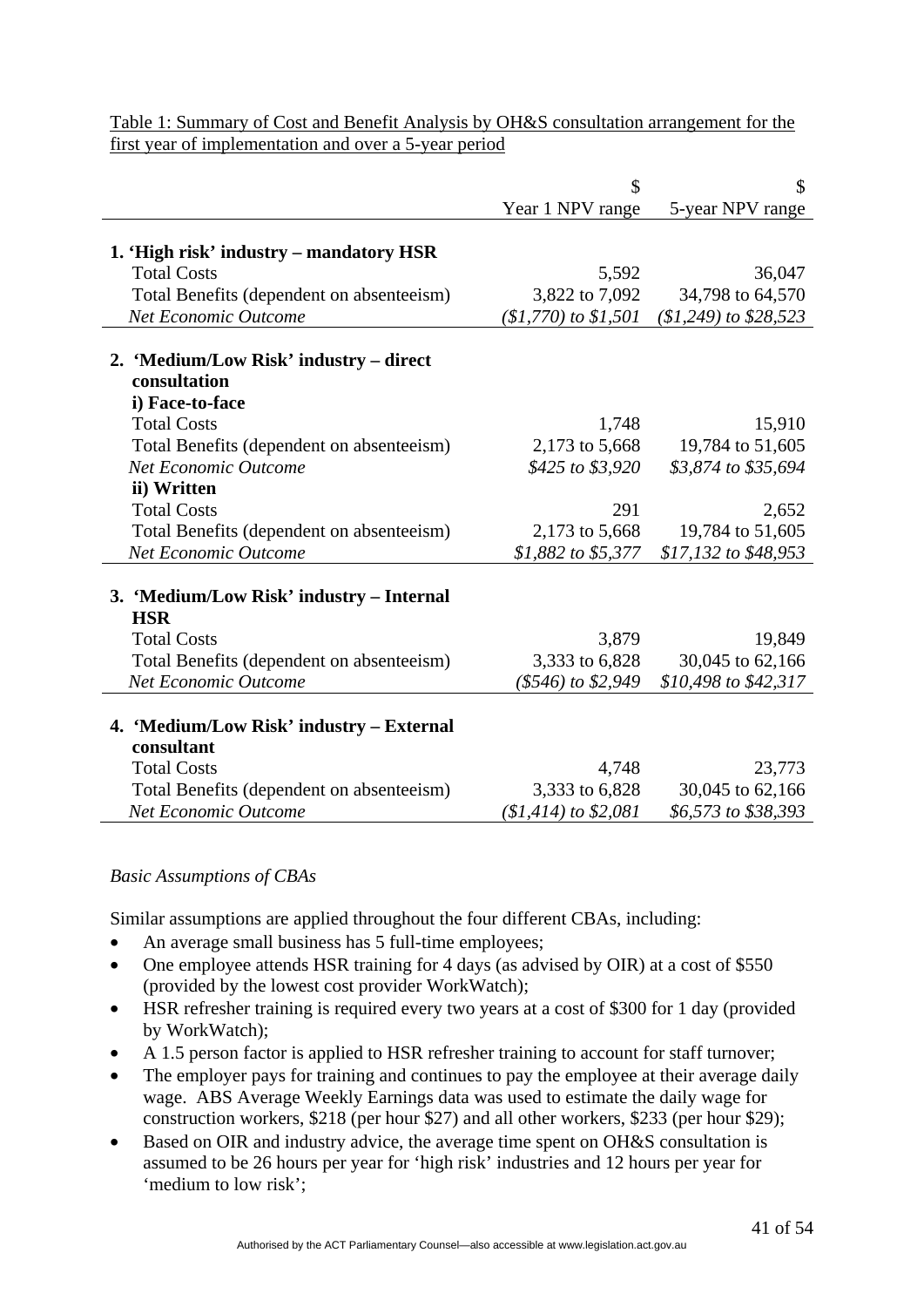- A discount rate of 12.05 per cent (equal to Small business overdraft variable rate) has been used for all cost and benefit components;
- Injury claim data is based on the assumption only 1 in 3 small businesses claim compensation. ACT Workcover data was used, for the construction industry the average yearly claim is \$18,200 and for all other industries \$14,816;
- The proportion by which injury claims are reduced differ between each CBA. For high risk industries, it is assumed that 0.25 of major injuries and 0.75 of minor injuries are reduced – this equates to a benefit of \$3,822 in the first year. For medium to low risk industries, under the internal HSR and external consultation options, it is assumed that 0.25 of major injuries and 0.75 of minor injuries are reduced – equates to a benefit of \$3,333 in the first year. For direct consultation (written and oral), it is assumed that consultation would have less of an influence on reducing injury claims, as such a tenth of major injuries and half of minor injuries is applied – this equates to a benefit of \$2,173 in the first year.
- Reduced absenteeism is based on 3 days per employee per year for all industries However, not all small businesses will automatically achieve this level of improvement or necessarily reap the financial benefit directly. Therefore, Treasury has adopted a range of potential benefits based on no reduction in absenteeism to full financial benefit of a three day reduction.

# *1. 'High Risk' industries (including construction) - requires a HSR*

Under this scenario, high risk industries must have a HSR, no other OH&S consultation arrangement is applicable. Table 2 shows average small businesses in the 'high risk' industries could experience a net economic loss of \$1,249 to a net economic benefit of \$28,523, over five years, from the proposed changes in legislation. The net economic loss is derived when there is no improvement in absenteeism or if absenteeism is not a cost to the business.

|                                               | \$                   |          |
|-----------------------------------------------|----------------------|----------|
|                                               | (NPV range estimate) |          |
|                                               |                      |          |
| <b>Costs</b>                                  |                      |          |
| <i>Initial Costs</i>                          |                      |          |
| Cost of HSR training (1 persons)              | 550                  | 550      |
| Employee earnings (2.5 days)                  | 872                  | 872      |
| <b>Ongoing Costs</b>                          |                      |          |
| OH&S consultation time (1 hour per fortnight) | 32,253               | 32,253   |
| HSR refresher training (1.5 persons every 2)  | 2,372                | 2,372    |
| years)                                        |                      |          |
| <b>Total Costs</b>                            | \$36,047             | \$36,047 |
| <b>Benefits</b>                               |                      |          |
| Reduced injury claims                         | 34,798               | 34,798   |
| Improved absenteeism (3 days)                 |                      | 29,772   |
| <b>Total Benefits</b>                         | \$34,798             | \$64,570 |
| Net economic outcome                          | $\$1,249)$           | \$28,523 |

#### Table 2: Cost-Benefit for High Risk industries over a 5-year period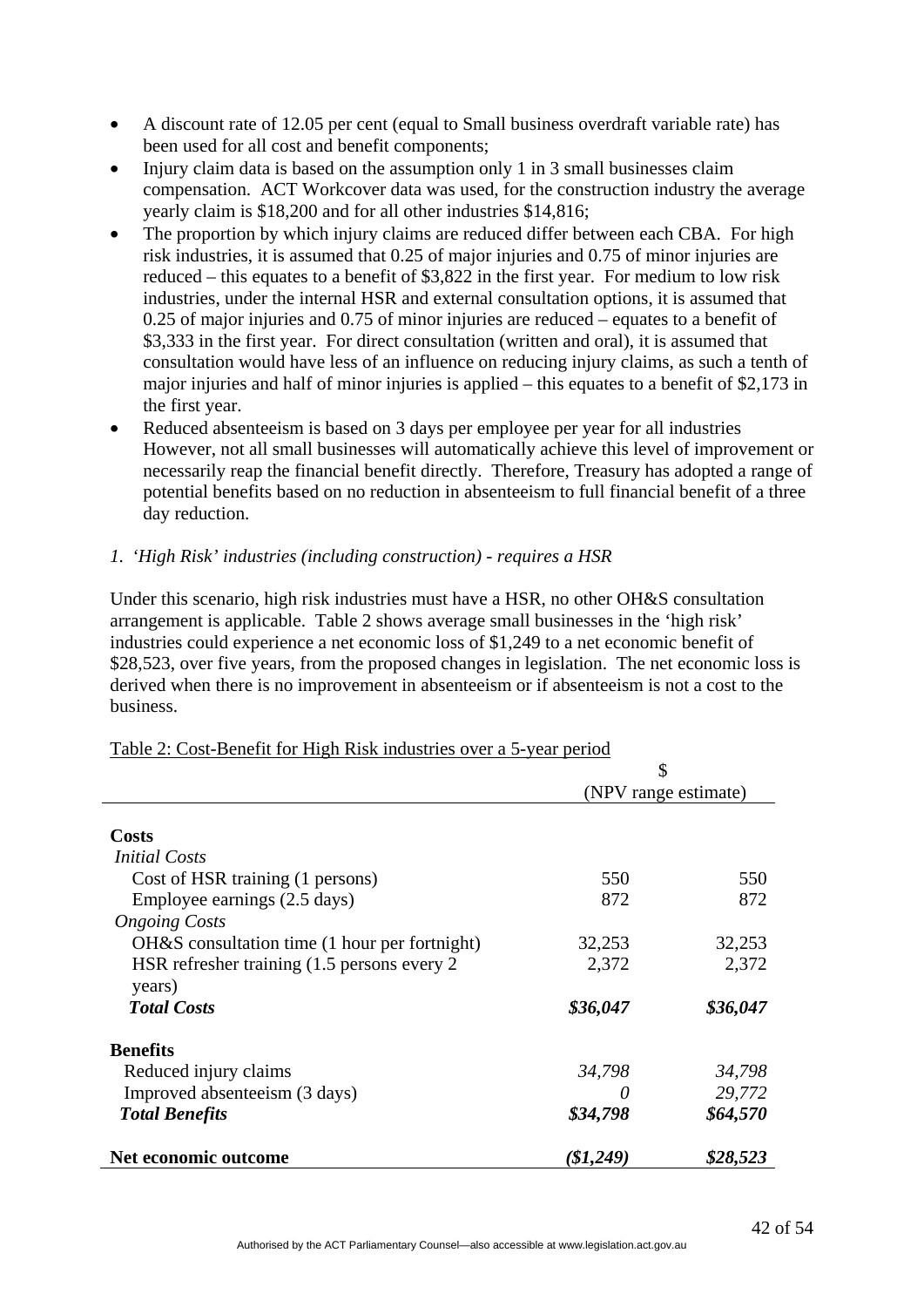The following **costs** have been applied to derive the various components in Table 2:

- Employee Earnings dedicated to OH&S consultation time: Based on advice, the average time spent on OH&S issues in high risk industries is 26 hours a year. Using the estimated average daily wage for construction workers of \$218, an hourly rate of \$27, if each employee spends 26 hours a year on OH&S consultation, then the consultation time will cost \$3,543 for five employees in the first year and \$32,253 over a 5 year period.
- HSR training is mandatory: One employee must attend training for 4 days at a cost of \$550. As this is an initial cost, there are no forward costs to the employer, in economic terms it is a 'sunk cost' and only included in the first year of legislation implementation.
- Employee earnings forgone to training: The total initial training cost will be the average daily wage, estimated to be \$218 multiplied by 4 days equal to \$872. As this is an initial cost, there are no forward costs to the employer, in economic terms it is a 'sunk cost' and only included in the first year of legislation implementation.
- Refresher training: In order to satisfy the HSR training requirements a two yearly refresher course must be attended. The total cost would be \$300 plus the average daily wage of \$218 for 1.5 persons; this equals \$627 for every two years and \$2,372 over a 5 year period.

The following **benefits** have been applied to derive the various components in Table 2:

- Reduced injury claims: Based on ACT Workcover data, an average claim for the construction industry was \$18,200 in 2006-07. From industry advice, it has been assumed only one in three small businesses file a claim for compensation, this equates to a benefit of \$6,067 in the first year from reduced claims. For high risk industries, it is assumed that 0.25 of major injuries and 0.75 of minor injuries are reduced – this equates to a benefit of \$3,822 in the first year and over 5 years this benefit increases to an estimated \$34,798.
- Improved absenteeism: Based on a UK Health and Safety Commission study, improved OH&S practices resulted in a reduction of 3 days per employee per year. Using the \$218 daily wage for 5 persons, this benefit could range from \$3,270 in the first year and \$29,772 over 5 years to no reduction at all.

#### *2. 'Medium/Low Risk' industries (all other industries excluding construction)*

The following cost-benefit analyses estimate the impact of the four proposed consultation arrangements for small businesses in a medium to low risk industry such as retail and education.

#### *a. Direct consultation – i) face-to-face*

This scenario assumes that a small business will discuss OH&S as part of their regular team meetings and no OH&S training is required (see Note 2).

Table 3 shows that under the direct consultation – face-to-face, small businesses may experience a net economic benefit of between \$3,874 and \$35,694 over 5 years, based on the below costs and benefits. The lower net economic benefit is derived when there is no improvement in absenteeism or if absenteeism is not a cost to the business.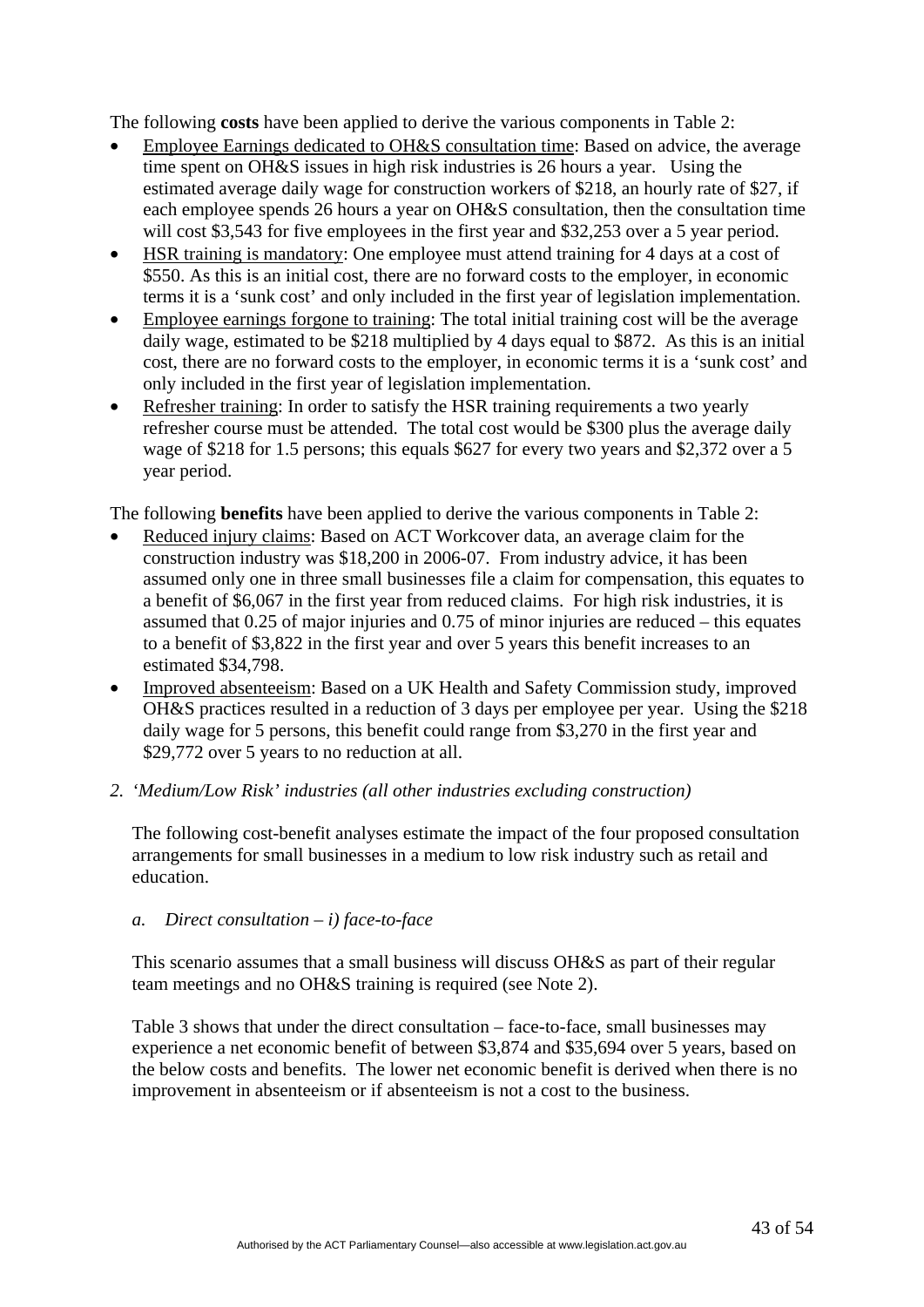|                                           | \$<br>(NPV range estimate) |          |
|-------------------------------------------|----------------------------|----------|
|                                           |                            |          |
|                                           |                            |          |
| Costs                                     |                            |          |
| <b>Ongoing Costs</b>                      |                            |          |
| OH&S consultation time (1 hour per month) | 15,910                     | 15,910   |
| <b>Total Costs</b>                        | \$15,910                   | \$15,910 |
| <b>Benefits</b>                           |                            |          |
| Reduced injury claims                     | 19,798                     | 19,798   |
| Improved absenteeism (3 days)             | $\theta$                   | 31,820   |
| <b>Total Benefits</b>                     | \$19,798                   | \$51,605 |
| Net economic benefit                      | \$3,874                    | \$35,694 |

Table 3: Cost-Benefit for Medium to Low risk industries – Direct Consultation – face-toface, over a 5-year period

The only **cost** component depicted in Table 3 is:

• Employee Earnings dedicated to OH&S consultation time: Based on advice, the average time spent on consulting employees about OH&S in medium to low risk industries is 12 hours per year. Using the average daily wage for all workers (excluding the construction industry) of \$233, and the hourly rate of \$29, if each employee spends 12 hours a year on OH&S consultation, then the consultation time will cost \$1,748 for five employees in the first year and \$15,910 over 5 years.

The following **benefits** have been applied to derive the various components in Table 3:

- Reduced injury claims: Based on ACT Workcover data, an average claim for all other industries was \$14,816 in 2006-07. From industry advice, it has been assumed only one in three small businesses file a claim for compensation, this equates to a benefit of \$4,938 in the first year from reduced claims. For medium to low risk industries, it is assumed that 0.10 of major injuries and 0.50 of minor injuries are reduced – this equates to a benefit of \$2,173 in the first year and over 5 years this benefit increases to an estimated \$19,798.
- Improved absenteeism: Based on a UK Health and Safety Commission study, improved OH&S practices resulted in a reduction of 3 days per employee per year. Using the \$233 daily wage for 5 persons, this benefit may range from \$3,495 in the first year and \$31,820 over 5 years, to no reduction at all.

#### *b. Direct consultation – ii) written*

This scenario assumes that a small business will only provide written forms of OH&S advice, through email, written notices and policy documents, and no OH&S training is required (see Note 2).

Table 4 shows that under the direct consultation – written, small businesses may experience a net economic benefit between \$17,132 and \$48,953 over five years. The lower net economic benefit is derived when there is no improvement in absenteeism or if absenteeism is not a cost to the business.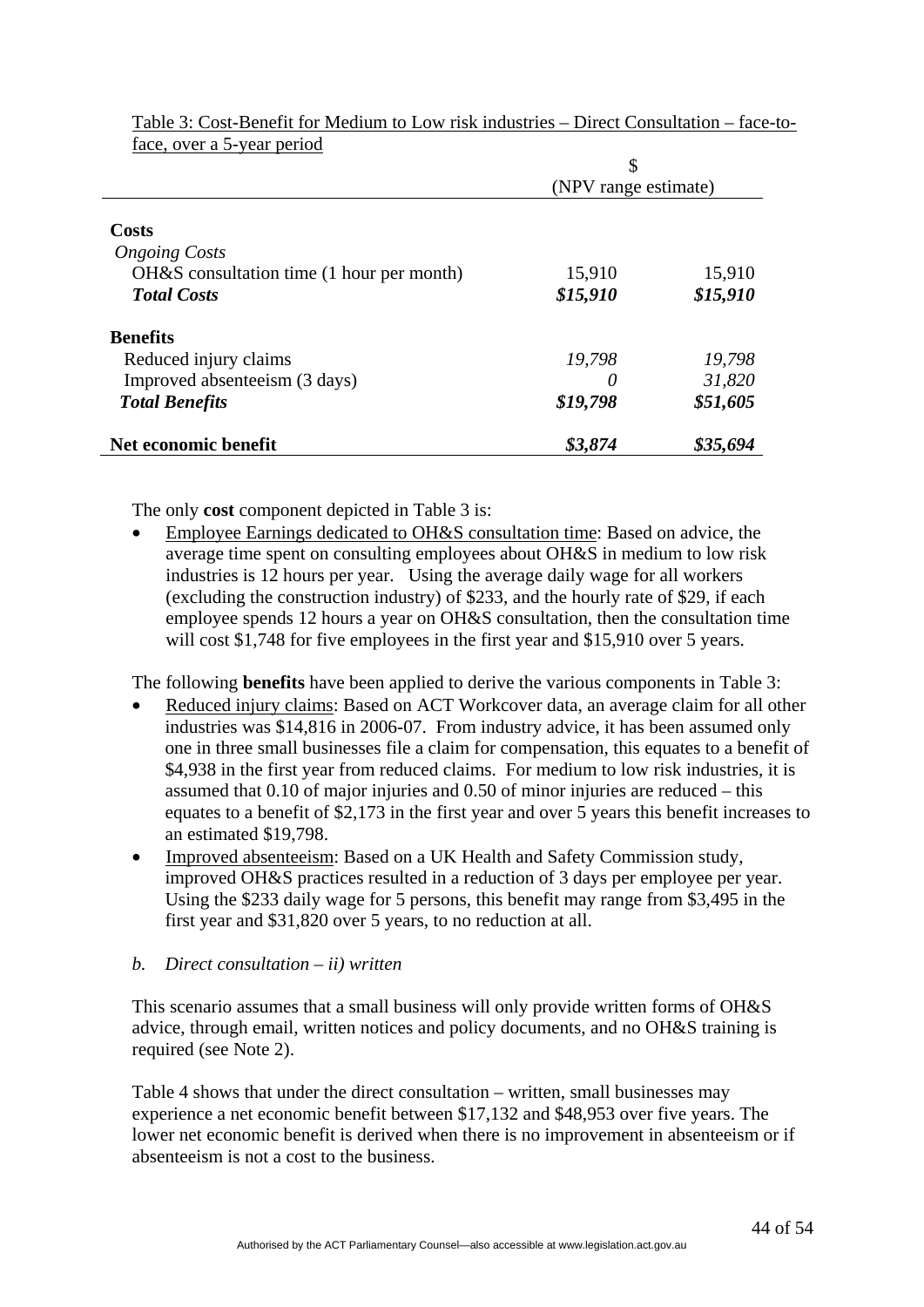|                                             | \$<br>(NPV range estimate) |          |
|---------------------------------------------|----------------------------|----------|
|                                             |                            |          |
|                                             |                            |          |
| Costs                                       |                            |          |
| <b>Ongoing Costs</b>                        |                            |          |
| $OH&S$ consultation time (2 hours per year) | 2,652                      | 2,652    |
| <b>Total Costs</b>                          | \$2,652                    | \$2,652  |
| <b>Benefits</b>                             |                            |          |
| Reduced injury claims                       | 19,784                     | 19,784   |
| Improved absenteeism (3 days)               | $\theta$                   | 31,820   |
| <b>Total Benefits</b>                       | \$19,784                   | \$51,605 |
| Net economic benefit                        | \$17,132                   | \$48,953 |

Table 4: Cost-Benefit for Medium to Low risk industries – Direct Consultation – writing, over a 5-year period

The only **cost** component applied in Table 4 is:

• Employee Earnings dedicated to OH&S consultation time: Based on advice, the average time spent on consulting employees about OH&S in medium to low risk industries is 2 hours per year. Using the average daily wage for all workers (excluding the construction industry) of \$233, and the hourly rate of \$29, if each employee spends 2 hours a year on OH&S consultation, then the consultation time will cost \$291 for five employees in the first year and \$2,652 over 5 years.

The following **benefits** have been applied to derive the various components in Table 4:

- Reduced injury claims: Based on ACT Workcover data, an average claim for all other industries was \$14,816 in 2006-07. From industry advice, it has been assumed only one in three small businesses file a claim for compensation, this equates to a benefit of \$4,938 in the first year from reduced claims. For medium to low risk industries, it is assumed that 0.10 of major injuries and 0.50 of minor injuries are reduced – this equates to a benefit of \$2,173 in the first year and over 5 years this benefit increases to an estimated \$19,784.
- Improved absenteeism: Based on a UK Health and Safety Commission study, improved OH&S practices resulted in a reduction of 3 days per employee per year. Using the \$233 daily wage for 5 persons, this benefit may range from \$3,495 in the first year and \$31,820 over 5 years to no reduction at all.
- *c. Internal HSR*

Under this scenario, the majority of small business employees have elected to have an internal HSR, who then must attend the required training. Table 5 shows that under the internal HSR option, small businesses could experience a net economic benefit of between \$10,498 and \$42,317 over a five year period. The lower net economic benefit is derived when there is no improvement in absenteeism or if absenteeism is not a cost to the business.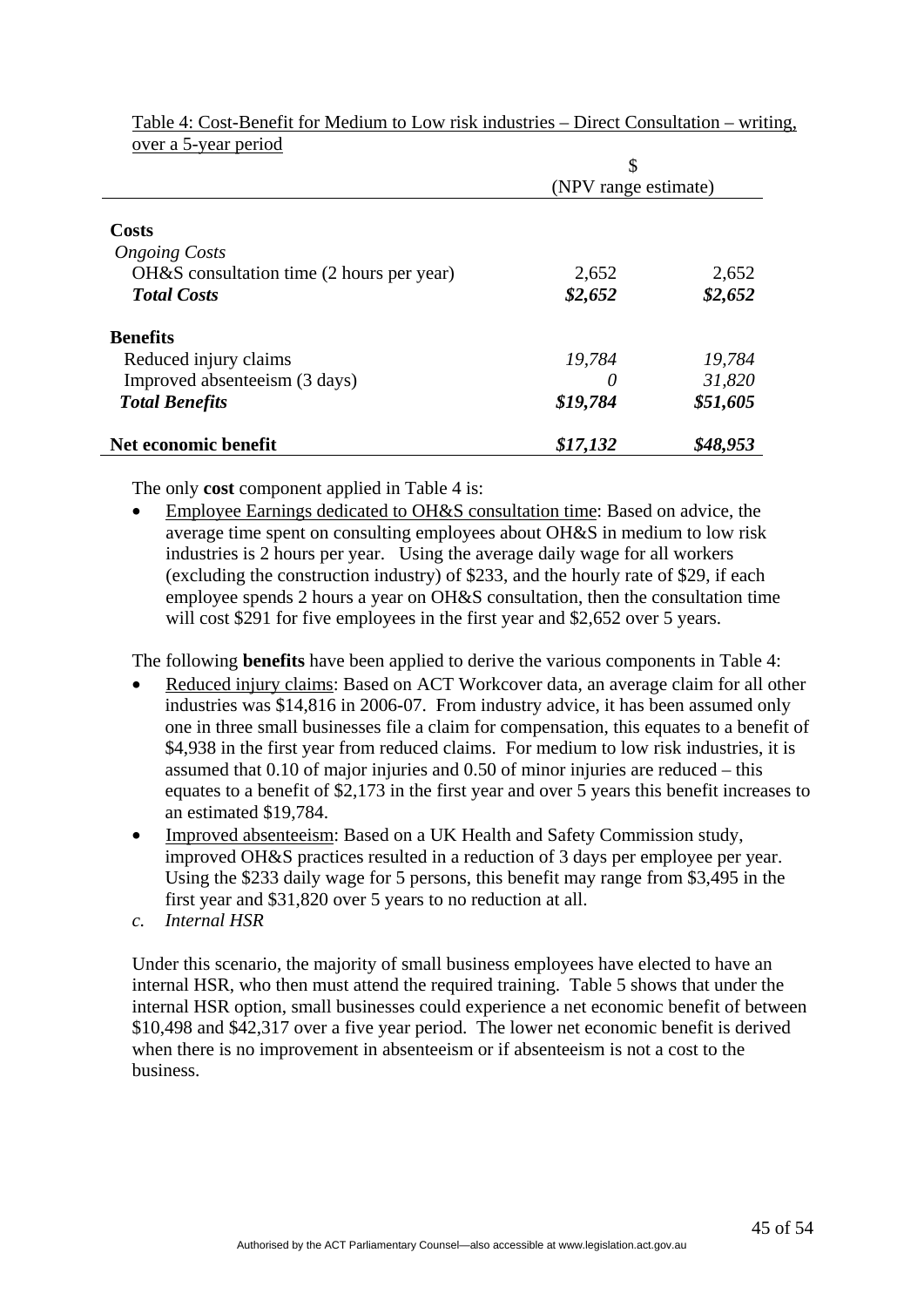|                                              | \$<br>(NPV range estimate) |          |
|----------------------------------------------|----------------------------|----------|
|                                              |                            |          |
|                                              |                            |          |
| <b>Costs</b>                                 |                            |          |
| <i>Initial Costs</i>                         |                            |          |
| Cost of HSR training (1 persons)             | 550                        | 550      |
| Employee earnings (4 days)                   | 932                        | 932      |
| <b>Ongoing Costs</b>                         |                            |          |
| Consultation time (12 hours a year)          | 15,910                     | 15,910   |
| HSR refresher training (1.5 persons every 2) | 2,457                      | 2,457    |
| years)                                       |                            |          |
| <b>Total Costs</b>                           | \$19,849                   | \$19,849 |
| <b>Benefits</b>                              |                            |          |
| Reduced injury claims                        | 30,345                     | 30,345   |
| Improved absenteeism (3 days)                |                            | 31,820   |
| <b>Total Benefits</b>                        | \$30,345                   | \$62,166 |
| Net economic benefit                         | \$10,498                   | \$42,317 |

Table 5: Cost-Benefit for Medium to Low risk industries – internal HSR, over a 5-year period

The following **costs** have been applied in Table 5:

- Employee Earnings dedicated to OH&S consultation time: If each employee spends 12 hours a year on OH&S consultation, then the consultation time will cost \$1,748 for five employees (based on a hourly rate of \$29) and \$15,910 over a 5 year period.
- HSR training: One employee must attend training for 4 days at a cost of \$550. As this is an initial cost, there are no forward costs to the employer, in economic terms it is a 'sunk cost' and only included in the first year of legislation implementation.
- Employee earnings forgone to training: The total initial training cost will be the average daily wage, estimated to be \$233 multiplied by 2.5 days equal to \$583. As this is an initial cost, there are no forward costs to the employer, in economic terms it is a 'sunk cost' and only included in the first year of legislation implementation.
- Refresher training: In order to satisfy the HSR training requirements a two yearly refresher course must be attended. The total cost would be \$300 plus the average daily wage of \$233 for 1.5 persons; this equals \$649.5 for every two years and \$2,457 over a 5 year period.

The following **benefits** have been applied to derive the various components in Table 5:

- Reduced injury claims: Based on ACT Workcover data, an average claim for all other industries was \$14,816 in 2006-07. From industry advice, it has been assumed only one in three small businesses file a claim for compensation, this equates to a benefit of \$4,938 in the first year from reduced claims. For medium to low risk industries with an internal HSR, it is assumed that 0.25 of major injuries and 0.75 of minor injuries are reduced – this equates to a benefit of \$3,333 in the first year and over 5 years this benefit increases to an estimated \$30,345.
- Improved absenteeism: Based on a UK Health and Safety Commission study, improved OH&S practices resulted in a reduction of 3 days per employee per year. Using the \$233 daily wage for 5 persons, this benefit may range from \$3,495 in the first year and \$31,820 over 5 years to no reduction at all.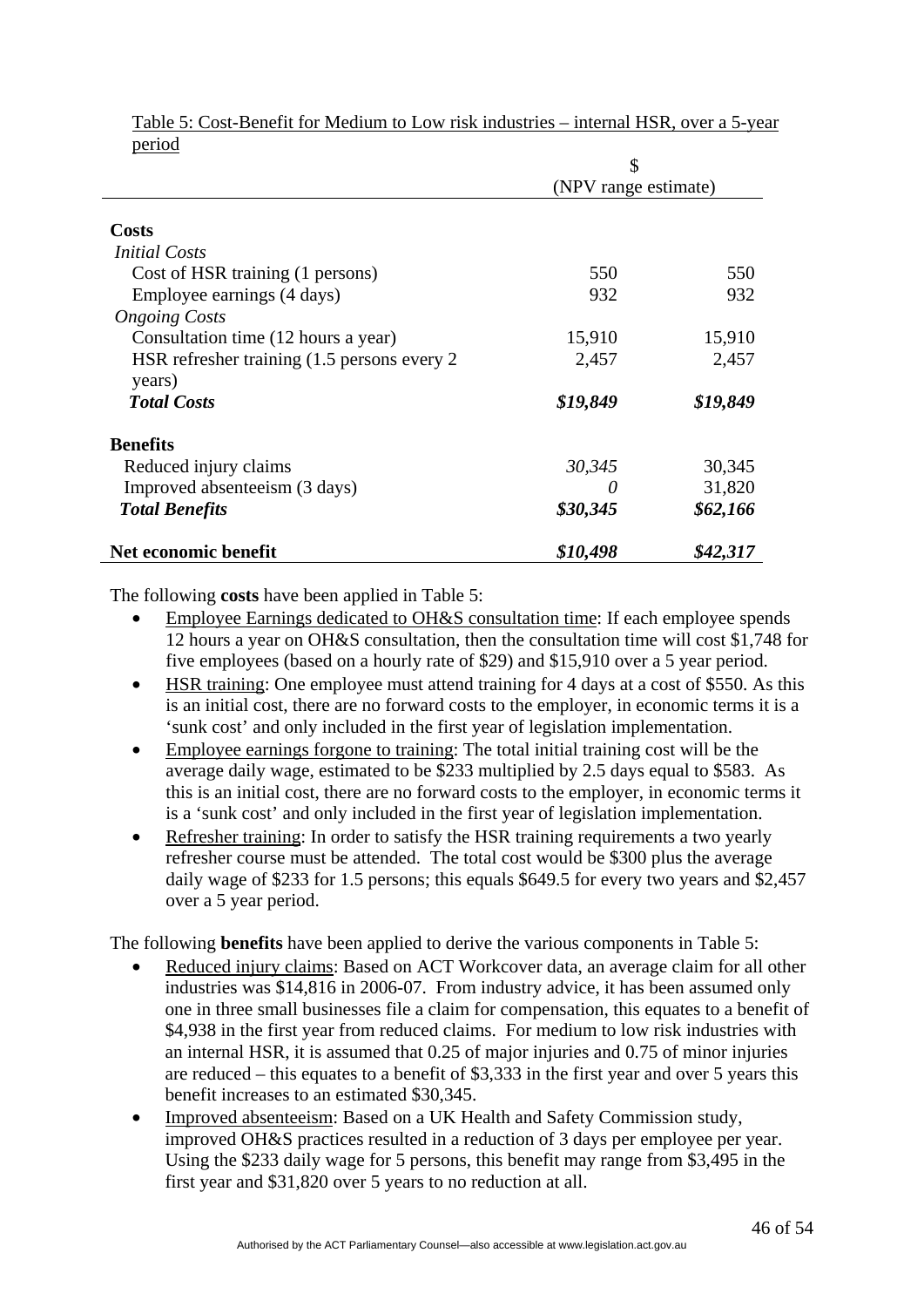#### *d. External consultation*

Under this scenario, the majority of small business workers have elected to employ an external OH&S consultant (see Note 4). This is likely to occur in industries where there are considerable risks and there would be benefit in employing a person with industry specific OH&S expertise.

Table 6 shows that under the external consultant option, small businesses may experience a net economic benefit between \$6,573 and \$38,393 over five years. The lower net economic benefit is derived when there is no improvement in absenteeism or if absenteeism is not a cost to the business.

| Table 6: Cost-Benefit for Medium to Low risk industries – external consultant, over a 5- |  |
|------------------------------------------------------------------------------------------|--|
| year period                                                                              |  |

|                                                 | \$<br>(NPV range estimate) |          |
|-------------------------------------------------|----------------------------|----------|
|                                                 |                            |          |
|                                                 |                            |          |
| Costs                                           |                            |          |
| <i>Initial Costs</i>                            |                            |          |
| External consultant (20 hours for initial year) | 2,400                      | 2,400    |
| <b>Ongoing Costs</b>                            |                            |          |
| Consultation time (12 hours a year)             | 15,910                     | 15,910   |
| External consultant fee (5 hours per year)      | 5,463                      | 5,643    |
| <b>Total Costs</b>                              | \$23,773                   | \$23,773 |
| <b>Benefits</b>                                 |                            |          |
| Reduced injury claims                           | 30,345                     | 30,345   |
| Improved absenteeism (3 days)                   |                            | 31,820   |
| <b>Total Benefits</b>                           | \$30,345                   | \$62,166 |
| Net economic benefit                            | \$6,573                    | \$38,393 |

The following **cost** components as shown in Table 6 are:

- External Consultant initial fee: Based on industry advice, external consultants charge an estimated hourly rate of \$120 (see Note 3). It has been assumed that an average small business with no OH&S policy will require 20 hours initial consultation in the first year, this includes basic risk assessment of the premises, seminar on safety, and ongoing OH&S management plans and advice – this equates to a \$2,400 in consultant fees for the first year of implementation. As this is an initial cost, there are no forward costs to the employer, in economic terms it is a 'sunk cost' and only included in the first year of legislation implementation.
- Employee Earnings dedicated to OH&S consultation time: If each employee spends 12 hours a year on OH&S consultation, then the consultation time will cost \$1,748 for five employees (based on a hourly rate of \$29) and \$15,910 over a 5 year period.
- Ongoing consultant charges: Based on industry advice a medium to low risk business may require an external consultant 5 times throughout the year. Using the \$120 hourly charge, Treasury assumes that the cost of ongoing fees is \$600 per annum. Over a 5 year period the estimated total cost of consultant charges is \$5,463.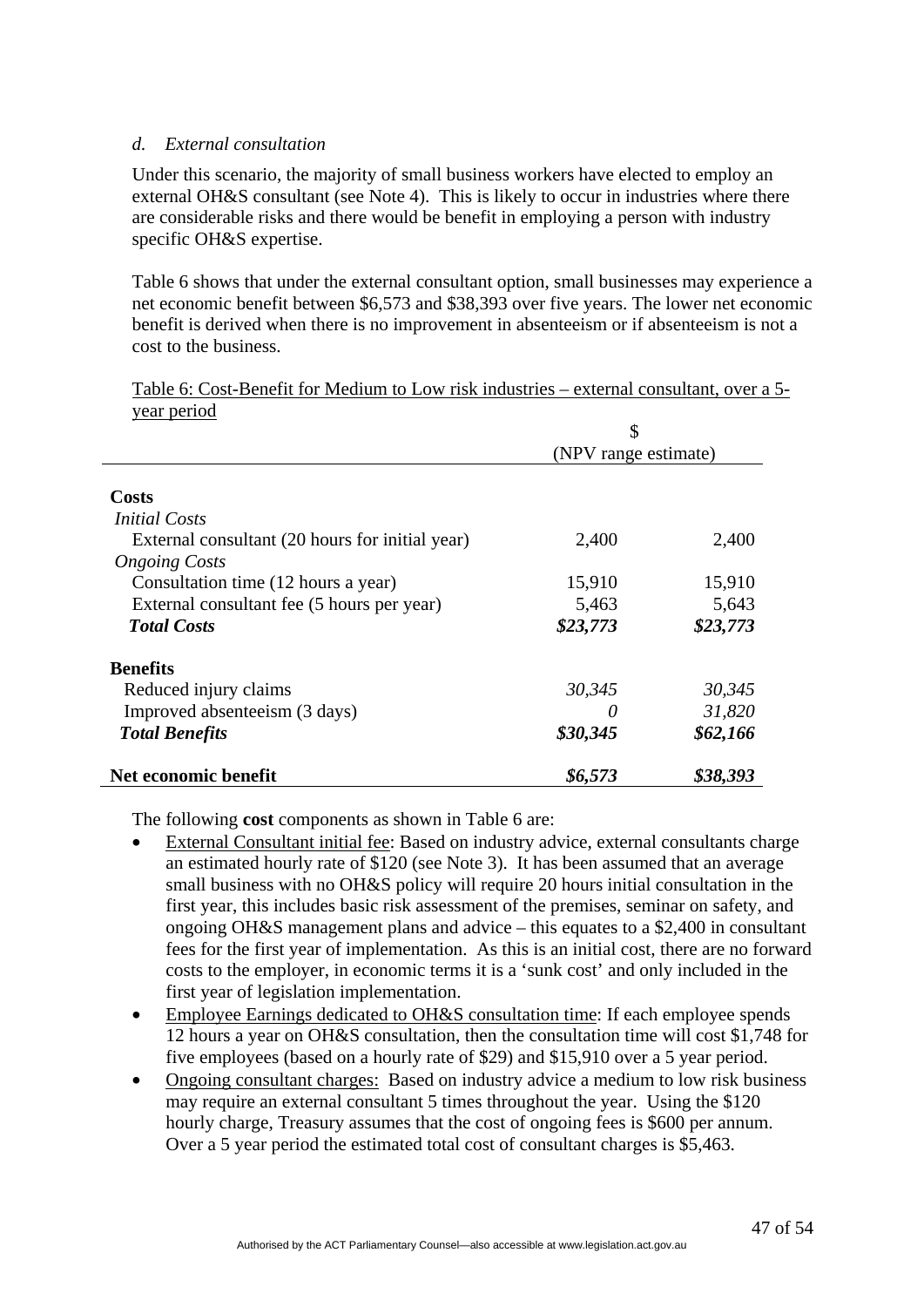The following **benefits** have been applied to derive the various components in Table 6:

- Reduced injury claims: Based on ACT Workcover data, an average claim for all other industries was \$14,816 in 2006-07. From industry advice, it has been assumed only one in three small businesses file a claim for compensation, this equates to a benefit of \$4,938 in the first year from reduced claims. For medium to low risk industries with an external HSR consultant, it is assumed that 0.25 of major injuries and 0.75 of minor injuries are reduced – this equates to a benefit of \$3,333 in the first year and over 5 years this benefit increases to an estimated \$30,345.
- Improved absenteeism: Based on a UK Health and Safety Commission study, improved OH&S practices resulted in a reduction of 3 days per employee per year. Using the \$233 daily wage for 5 persons, this benefit may range from \$3,495 in the first year and \$31,820 over 5 years to no reduction at all.

#### Conclusion

It can be seen that the method of consultation selected will have a significant and varied impact on the costs of consultation. With that said, regardless of the consultation option any small business that consults with employees regarding OH&S matters will produce a net economic benefit.

Overall, for 'medium to low' risk small businesses the direct consultation – written option produces the highest net economic benefit, with a range between \$17,132 to \$48,953 over five years. In the first year of implementation, the costs have the potential to outweigh the benefits depending on the businesses mix of full-time, part-time and casual employees. However, over a five year period, all 'medium to low' risk small business has the potential to yield a net economic benefit. The benefits are highly sensitive to any change in the rate of absenteeism as opposed to the relative proportion that injury claims are reduced as a result of consultation.

Treasury considers that while the external consultation option is more costly to implement, overall there is a higher net economic benefit compared to the direct consultation –face-toface method. This reflects the higher benefits realised from employing an external consultant with greater OH&S knowledge.

'High' risk small businesses must bear higher associated costs to train an employee to become a HSR, and there are greater ongoing consultation requirements which reduce the overall benefit of consultation. However, depending on the nature of the business and number of casual/contract employees a net economic loss of \$1,249 to a \$28,523 net economic benefit can be experienced from consulting with employees on OH&S matters. The net economic loss is derived when there is no improvement in absenteeism or if absenteeism is not a cost to the business.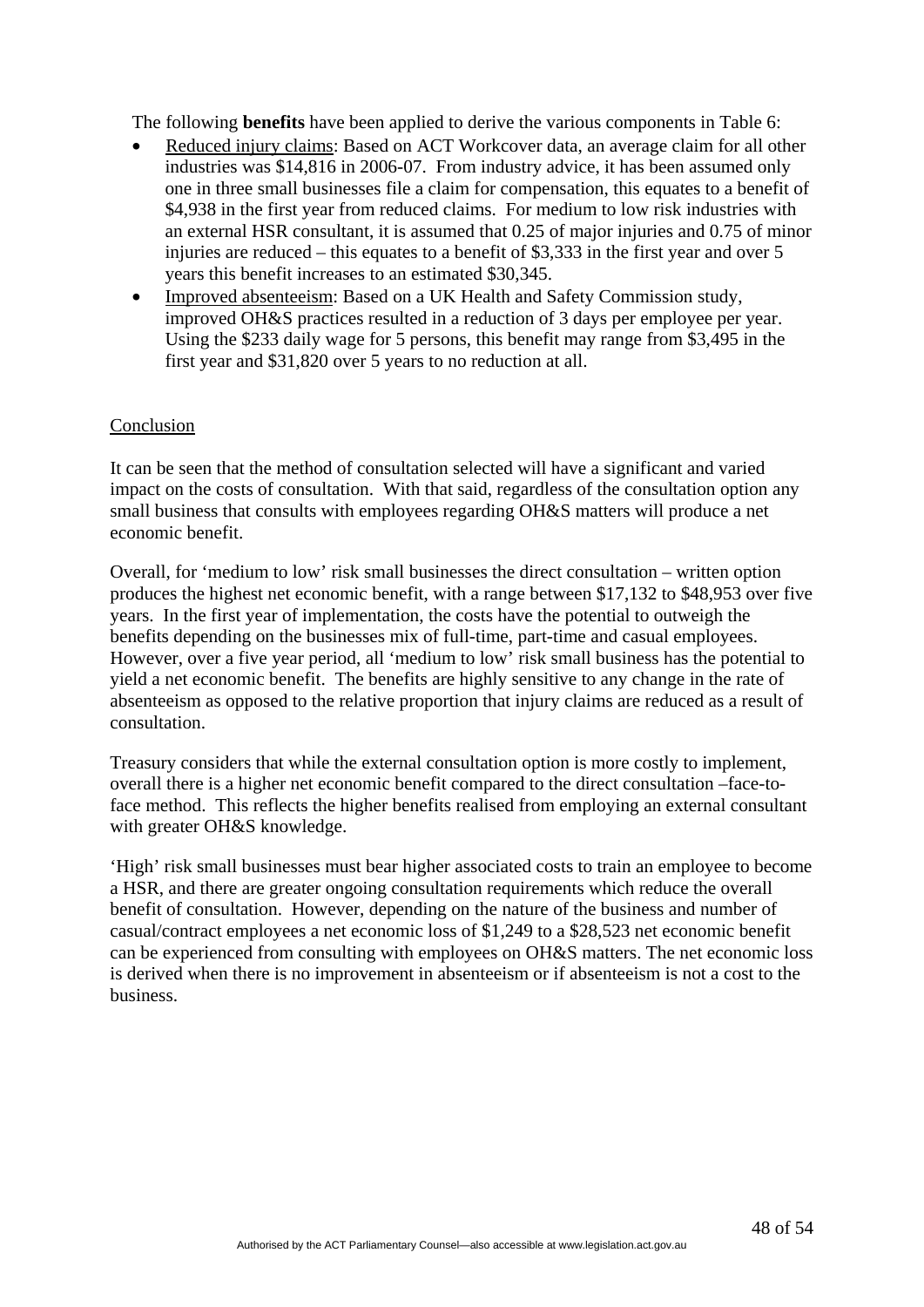#### Notes to assumptions

#### *Note 1*

Based on advice from OIR, no administration costs have been factored into the OH&S consultation arrangements as they are not requiring small businesses to keep a detailed record of their consultation. If any small business was to record their OH&S consultation meetings this would be at little additional cost to current administration costs.

#### *Note 2*

No HSR training is required under the direct consultation method for medium to low risk industry: OIR have advised that if the direct consultation method was adopted then no training is required by any employee. Therefore there are no initial costs applied to this analysis in terms of training or time spent on training courses.

#### *Note 3*

External consultants spoken with - Jenny Goodwin from GoodWin Solutions and David McCooey from Ablaze Total Solutions.

#### *Note 4*

Under the legislation Union Representation is another consultation arrangement available to small businesses with medium to low risk. If the majority of employees chose this option it would involve a certified HSR Union Representative to give advise on OH&S issues – as if they were an external consultant. While the OIR advise that the unions would be reluctant to charge a fee, under the proposed legislation there is no clause which restricts unions wishing to charge any amount for their services. As such, Treasury has assumed that the union representative option would be the same as if an external consultant was employed.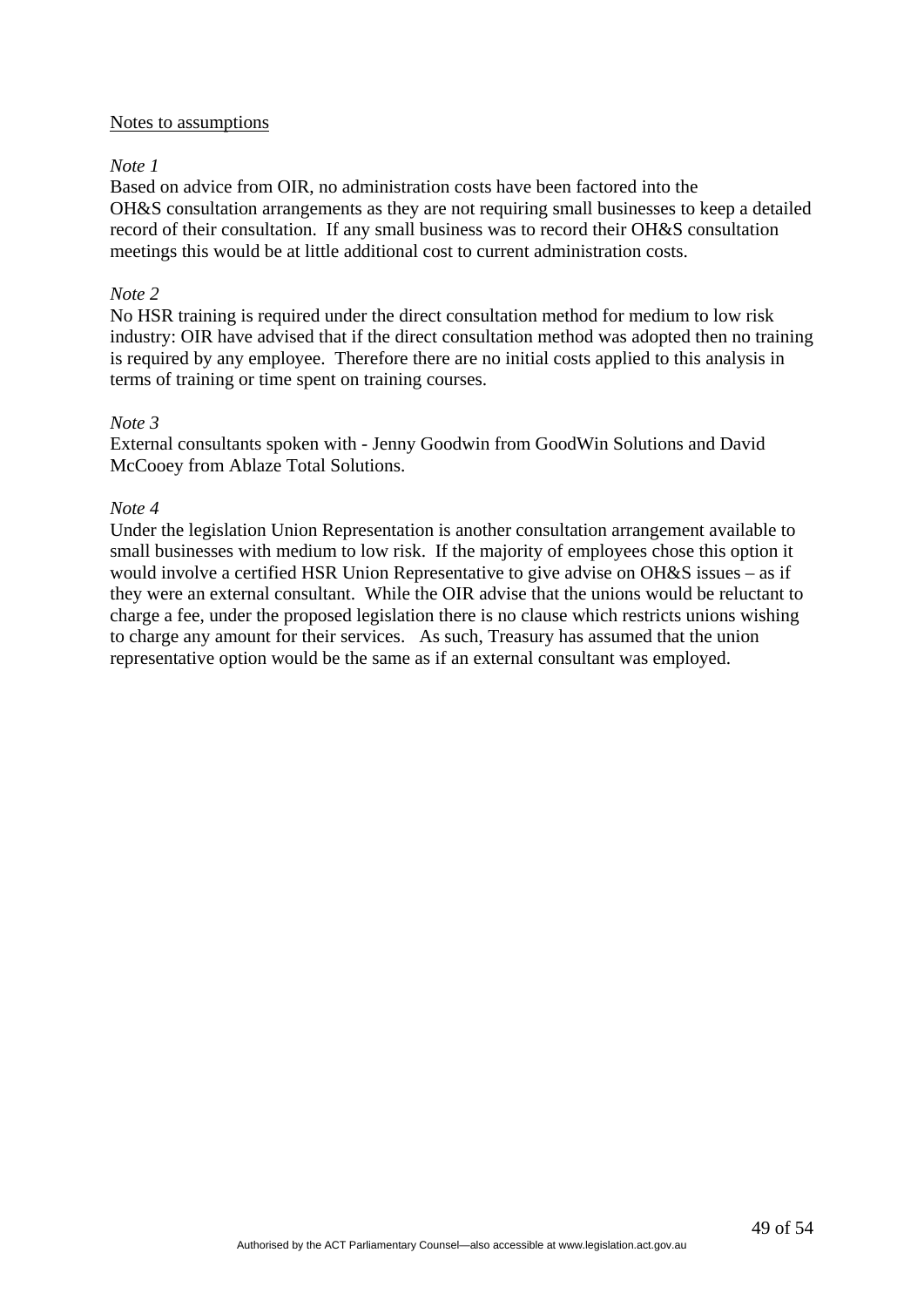#### Reference List

ABS data request - Counts of Australian Businesses, including Entries and Exits, Jun 2003 to Jun 2007.

ABS data request - Businesses by Industry Division by Statistical Local Area by Employment Size Ranges, 2007.

ABS (2008) *Average Weekly Earnings,* Catalogue Number 6302.0, February 2008.

ACT Occupation Health and Safety Council (2005), *Occupational Health and Safety Act 1989: Scope and Structure Review*, Final Report, September 2005.

ACT WorkCover data (2008), *ACT's Private Sector at a Glance – 2006-07,* [http://www.workcover.act.gov.au/pdfs/statsbulletins/WC\\_Stats\\_2006-](http://www.workcover.act.gov.au/pdfs/statsbulletins/WC_Stats_2006-07/SB08_PrivSect_Glance_2006-07.pdf) [07/SB08\\_PrivSect\\_Glance\\_2006-07.pdf](http://www.workcover.act.gov.au/pdfs/statsbulletins/WC_Stats_2006-07/SB08_PrivSect_Glance_2006-07.pdf)

HSR training data - *WorkWatch ACT Ltd*.

NSW WorkCover (2006), *Report on the Review of the Occupation Health and Safety Act 2000*, [http://www.workcover.nsw.gov.au/NR/rdonlyres/1D75B8BB-7A4E-4DA4-86B1-](http://www.workcover.nsw.gov.au/NR/rdonlyres/1D75B8BB-7A4E-4DA4-86B1-0344F5CBAFD6/0/report_on_the_review_of_the_occupational_health_and_safety_2006_4859.pdf) 0344F5CBAFD6/0/report on the review of the occupational health and safety 2006 485 [9.pdf](http://www.workcover.nsw.gov.au/NR/rdonlyres/1D75B8BB-7A4E-4DA4-86B1-0344F5CBAFD6/0/report_on_the_review_of_the_occupational_health_and_safety_2006_4859.pdf)

NSW WorkCover (2008), *Statistical Bulletin 2006-07*, [www.workcover.nsw.gov.au](http://www.workcover.nsw.gov.au/)

UK Health and Safety Commission (2006), *Improving worker involvement – Improving health and safety*, [www.hse.gov.uk/consult/condocs/cd207.htm](http://www.hse.gov.uk/consult/condocs/cd207.htm)

WorkSafe Victoria (2007), *Regulatory Impact Statement Occupation Health and Safety Regulations 2007, Equipment (Public Safety) Regulations 2007,* Report and Technical Appendix, The Allen Consulting Group,

[http://www.workcover.vic.gov.au/wps/wcm/resources/file/eb78cf036f40d8c/vol\\_1\\_regulatory](http://www.workcover.vic.gov.au/wps/wcm/resources/file/eb78cf036f40d8c/vol_1_regulatory_impact_statement.pdf) [\\_impact\\_statement.pdf](http://www.workcover.vic.gov.au/wps/wcm/resources/file/eb78cf036f40d8c/vol_1_regulatory_impact_statement.pdf)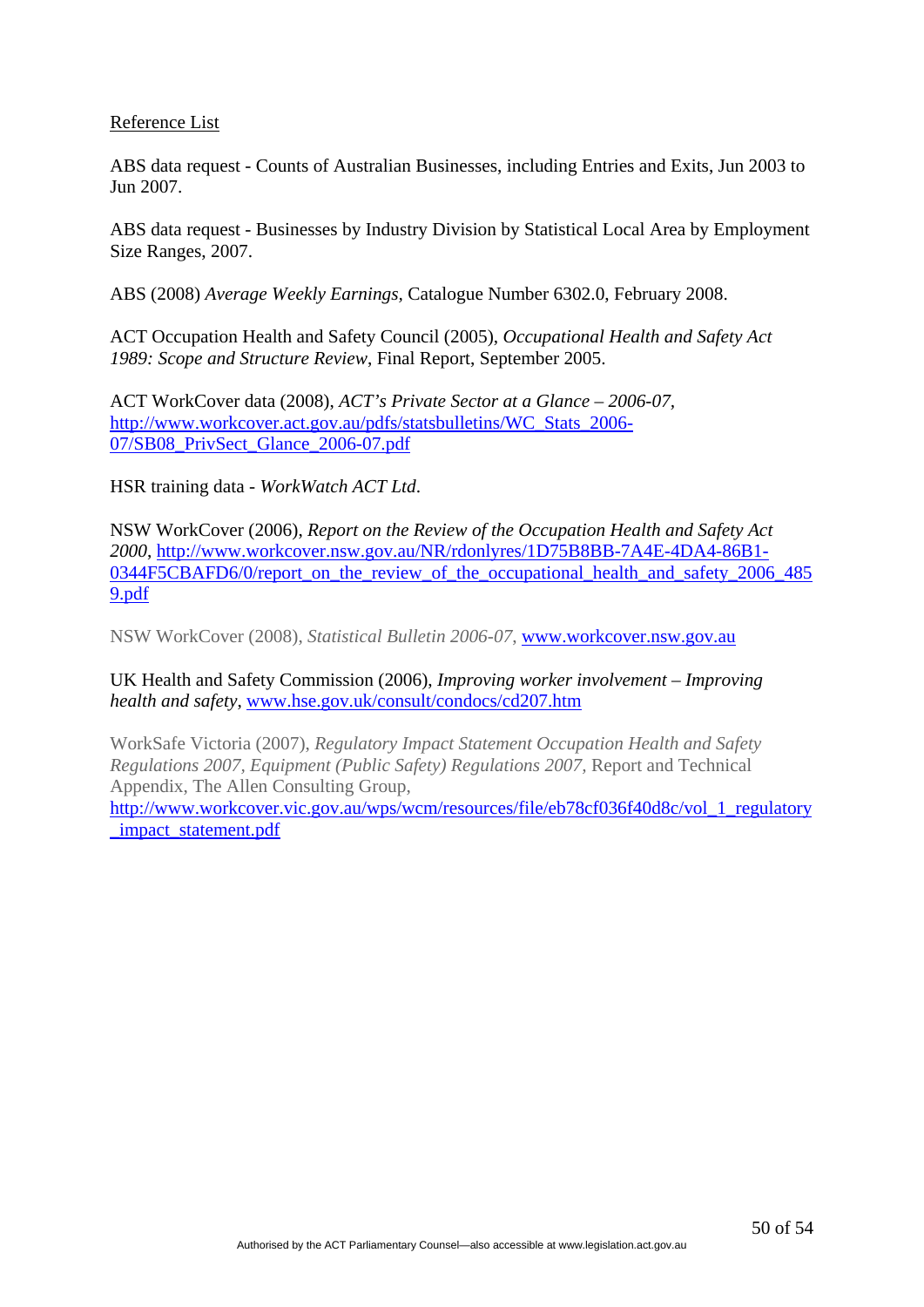#### **Attachment B**

#### **Literature supporting the effectiveness of workplace health and safety representatives [1](#page-50-0)**

The research shows that organisations that have engaged in workplace consultation and have systems of worker participation (such as HSRs and union support) can bring about positive changes in health and safety.

The move towards greater worker participation in workplace health and safety matters including training for HSRs and HSCs is supported by a number of research projects and pilot schemes, all of which conclude that there is a strong link between improved safety performance and worker participation.

The Health and Safety Council's *Strategy for workplace health and Safety in Great Britain to 2010 and Beyond* includes as an essential element "a workforce fully involved in health and safety management and a vibrant system of workplace health and safety representatives operating in partnership with management" *("A Collective Declaration on Worker Involvement" 2004; HSC).* 

The Australian Safety and Compensation Council's 'Core Elements Documents' set out the following principles in relation to workplace consultation, representation and participation:

- a) participatory frameworks create positive occupational health and safety cultures and practices, and improve health and safety outcomes;
- b) people who own, manage, influence, are employed by, engaged through, or supply to business are best placed to influence outcomes;
- c) all persons who work at a workplace—not just the "employees" of the "employer" should be able to participate in and be consulted about health and safety matters at that workplace;
- d) all parties at the workplace should exchange information and ideas about health and safety risks and measures that can be taken to eliminate or reduce those risks;
- e) health and safety representatives and health and safety committees remain the principal mechanism for consultation and participation; and
- f) beyond the capacity to elect health and safety representatives and form health and safety committees, the form and manner of such consultation and participation should not be specified in detail, so as to provide the flexibility needed to suit a wide variety of particular circumstances.

The international studies undertaken supporting these elements include the following:

1

<span id="page-50-0"></span><sup>1</sup> Adapted from Appendix 2 of *Workplace Health and Safety Act 1995* Regulatory Impact Statement: Prescribed training for workplace health and safety representatives.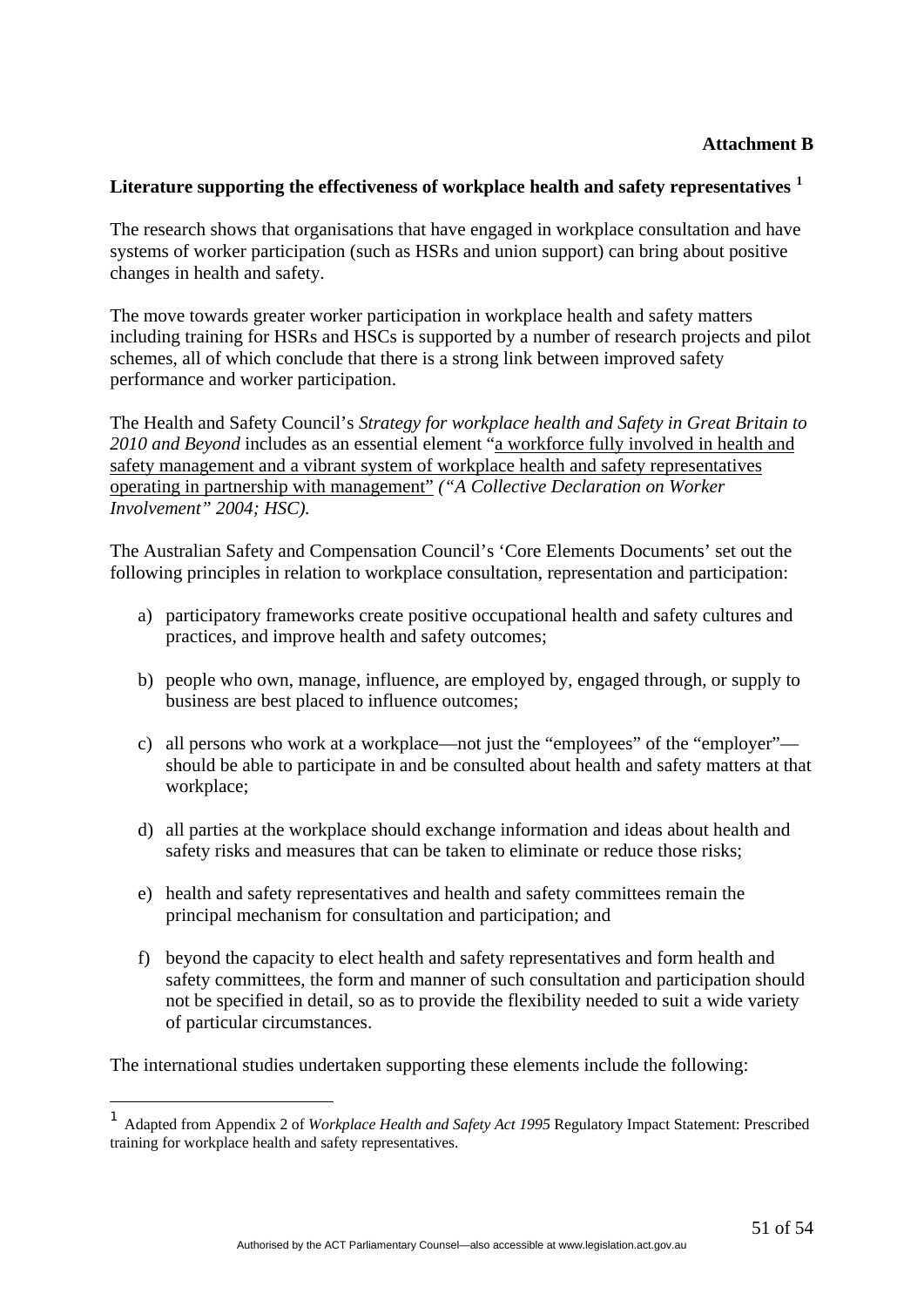Worker Participation and the Management of Occupational Health and Safety: Reinforcing or Conflicting Strategies? Walters, D.R. and Frick, K. (2000) in Systematic Occupational Health and Safety Management: Perspectives on an International Development. Frick, K., Jensen, P.L., Quinlan, M. & Wilthagen, T. (eds):

> "That the participation of workers in the organisation of workplace health and safety improves OHSM is widely recognised. Support for this notion is evident in a variety of studies from a range of industrial countries (Walters, 1996a). Evaluation findings show that when employers manage health and safety without consultation, performance (as measured by objective indices such as injury rates) is considerably worse than when they consult with their workers on health and safety management."

 Safety Behaviour in the Construction Sector, HAS/HSE Northern Ireland by Nick McDonald and Victor Hrymak:

> "The goal of the research was to investigate the factors that influence safety behaviour and compliance with safety requirements on construction sites. The presence of a safety representative on site shows the strongest relationship with safety compliance. It appears that safety representatives influence safety compliance through their influence on responses to audits and hazards, encouraging the reporting of hazards and help ensure these reports lead to better safety. This study demonstrates the potentially strong role which safety representatives can play in influencing both behaviour and compliance with safety requirements. All sites should have safety representatives and their role and functions should be reinforced as part of the safety management system."

Safety Cultures: Giving Staff a Clear Role. HSE, CRR 214/1999:

"Employees tend to report concerns via the route that they perceive as being most effective. There is a far greater willingness to report concerns over equipment, procedures etc. than over the behaviour of an individual. In organisations with poorer safety cultures, the union and safety rep. are seen as being highly effective routes for raising health and safety concerns. Personnel are not."

 Unions, Safety Committees and Workplace Injuries, No 31. Dept of Economics and Applied Econometrics Research Unit. Paci, Reilly and Holl:

> "The paper exploits the Workplace Industrial Survey form 1990 (WIRS3) to examine the determinants of workplace injuries for a sample of manufacturing establishments in Great Britain:

- organisations with union safety committees have 50% lower injury rate per 1000 than average
- $\blacksquare$  organisations with non-union safety committees have 40% lower injury rate per 1000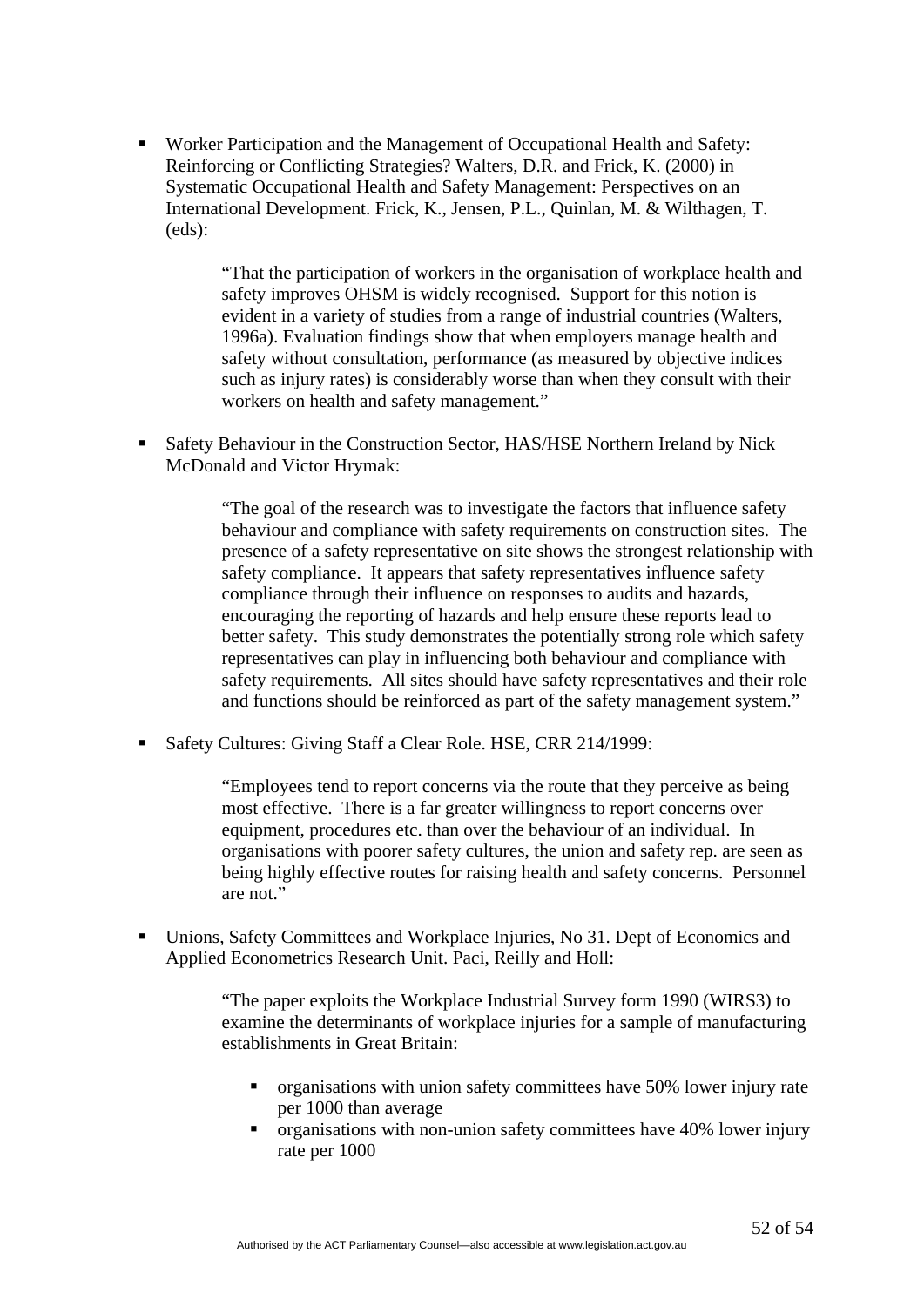- $\blacksquare$  the weakest reducing effects on injury rates are when management deals with health and safety without any form of worker consultation."
- The Healthy Workplace? A Robinson and C Smallman. The Judge Institute of Management Studies, 3 March 2000:

"The proportion of employees who are trade union members has a positive and significant association with both injury and illness rates. The arrangements associated with trade unions —formal OHS arrangements of committees and representatives —shows these lower the odds of injury and illness when compared with arrangements that merely inform employees of OHS issues.

The odds of illness seem to be more conditioned by the presence of more formal committees (general and specific) which deal with health and safety matters. Lower injury rates, on the other hand, are more likely to occur in the presence of OHS representative."

Safety Cultures: Giving Staff a clear role. HSE, CRR 214/1999:

"The first people to realise something may be going seriously wrong in an organisation are usually those who work there. Yet employees often do not voice such concerns or they voice them in the wrong way. Where staff concerns about health and safety are not raised the implications can be disastrous—Clapham Rail Crash, Piper Alpha Explosion (this killed 167 people and cost an estimated £2 billion).

Employees tend to report concerns via the route that they perceive as being most effective. There is a far greater willingness to report concerns over equipment, procedures etc. than over the behaviour of an individual. In organisations with poorer safety cultures, the union and safety rep. are seen as being highly effective routes for raising health and safety concerns. Personnel are not."

The effectiveness and impact of the Paper and Board Industry Advisory Committee (PABIAC) initiative in reducing accidents in the paper industry. Greenstreet Berman Ltd, HSE, CRR 452/2002:

> "In three years the cost of the PABIAC initiative was cost neutral. That is the initiatives cost  $\text{\pounds}21.6$  million and in three years the cost reductions of averted injuries and other costs was about £20 million. Major and fatal injury rates have reduced by about a quarter across the entire industry in three years.

What were the initiatives?

In 1996 the Graphical, Paper and Media Union prompted the Paper and Board Industry Advisory Committee (PABIAC) to find ways to improve safety culture and safety. A key element of safety culture concerns workforce involvement and consultation. Poorer mills failed to recognise the importance of workforce involvement in terms of developing accepted safety measures, which led to increased enforcement and also resulted in a failure to modify the